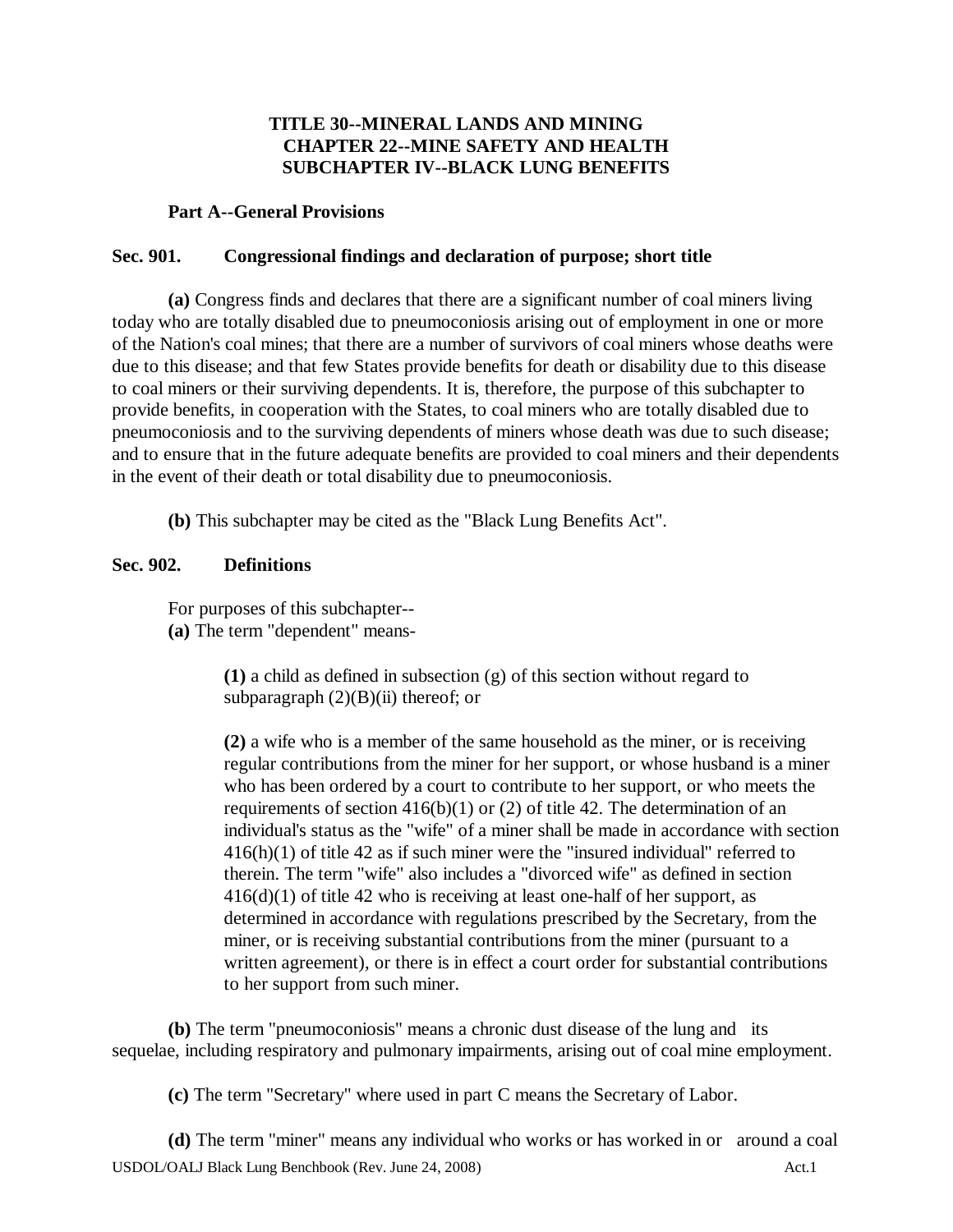mine or coal preparation facility in the extraction or preparation of coal. Such term also includes an individual who works or has worked in coal mine construction or transportation in or around a coal mine, to the extent such individual was exposed to coal dust as a result of such employment.

**(e)** The term "widow" includes the wife living with or dependent for support on the miner at the time of his death, or living apart for reasonable cause or because of his desertion, or who meets the requirements of section  $416(c)(1)$ ,  $(2)$ ,  $(3)$ ,  $(4)$ , or  $(5)$ , and section  $416(k)$  of title 42, who is not married. The determination of an individual's status as the "widow" of a miner shall be made in accordance with section 416(h)(1) of title 42 as if such miner were the "insured individual" referred to therein. Such term also includes a "surviving divorced wife" as defined in section  $416(d)(2)$  of title 42 who for the month preceding the month in which the miner died, was receiving at least one-half of her support, as determined in accordance with regulations prescribed by the Secretary, $\frac{1}{1}$  from the miner, or was receiving substantial contributions from the miner (pursuant to a written agreement) or there was in effect a court order for substantial contributions to her support from the miner at the time of his death.

**(f) (1)** The term "total disability" has the meaning given it by regulations of the Secretary of Health and Human Services for claims under part B of this subchapter, and by regulations of the Secretary of Labor for claims under part C of this subchapter, subject to the relevant provisions of subsections (b) and (d) of section 923 of this title, except that-

> **(A)** in the case of a living miner, such regulations shall provide that a miner shall be considered totally disabled when pneumoconiosis prevents him or her from engaging in gainful employment requiring the skills and abilities comparable to those of any employment in a mine or mines in which he or she previously engaged with some regularity and over a substantial period of time;

**(B)** such regulations shall provide that

**(i)** a deceased miner's employment in a mine at the time of death shall not be used as conclusive evidence that the miner was not totally disabled; and

**(ii)** in the case of a living miner, if there are changed circumstances of employment indicative of reduced ability to perform his or her usual coal mine work, such miner's employment in a mine shall not be used as conclusive evidence that the miner is not totally disabled;

**(C)** such regulations shall not provide more restrictive criteria than those applicable under section 423(d) of title 42; and

**(D)** the Secretary of Labor, in consultation with the Director of the

<sup>&</sup>lt;sup>1</sup>So in original. Probably should be "Commissioner of Social Security".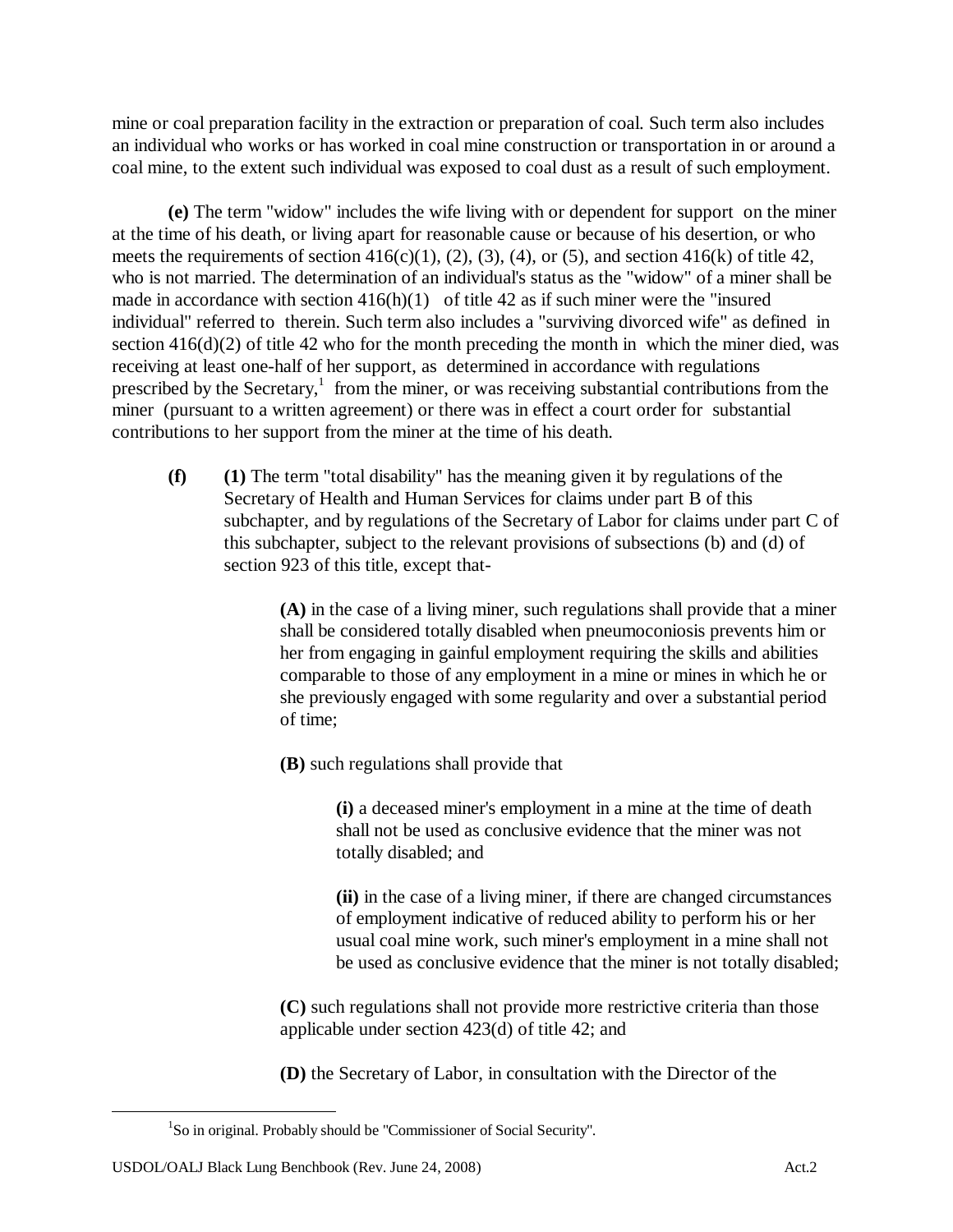National Institute for Occupational Safety and Health, shall establish criteria for all appropriate medical tests under this subsection which accurately reflect total disability in coal miners as defined in subparagraph (A).

**(2)** Criteria applied by the Secretary of Labor in the case of--

**(A)** any claim which is subject to review by the Secretary of Health and Human Services, or subject to a determination by the Secretary of Labor, under section 945(a) of this title;

**(B)** any claim which is subject to review by the Secretary of Labor under section 945(b) of this title; and

**(C)** any claim filed on or before the effective date of regulations promulgated under this subsection by the Secretary of Labor shall not be more restrictive than the criteria applicable to a claim filed on June 30, 1973, whether or not the final disposition of any such claim occurs after the date of such promulgation of regulations by the Secretary of Labor.

**(g)** The term "child" means a child or a step-child who is--

**(1)** unmarried; and

**(2) (A)** under eighteen years of age, or

**(B) (i)** under a disability as defined in section 423(d) of title 42,

 $(iii)$ which began before the age specified in section  $402(d)(1)(B)(ii)$ of title 42, or, in the case of a student, before he ceased to be a student; or

**(C)** a student.

The term "student" means a "full-time student" as defined in section  $402(d)(7)$  of title 42, or a "student" as defined in section 8101(17) of title 5. The determination of an individual's status as the "child" of the miner or widow, as the case may be, shall be made in accordance with section  $416(h)(2)$  or (3) of title 42 as if such miner or widow were the "insured individual" referred to therein.

**(h)** The term "fund" means the Black Lung Disability Trust Fund established by section 9501 of title 26.

**(i)** For the purposes of subsections (c) and (j) of section 932 of this title, and for the purposes of paragraph (7) of subsection (d) of section 9501 of title 26, the term "claim denied" means a claim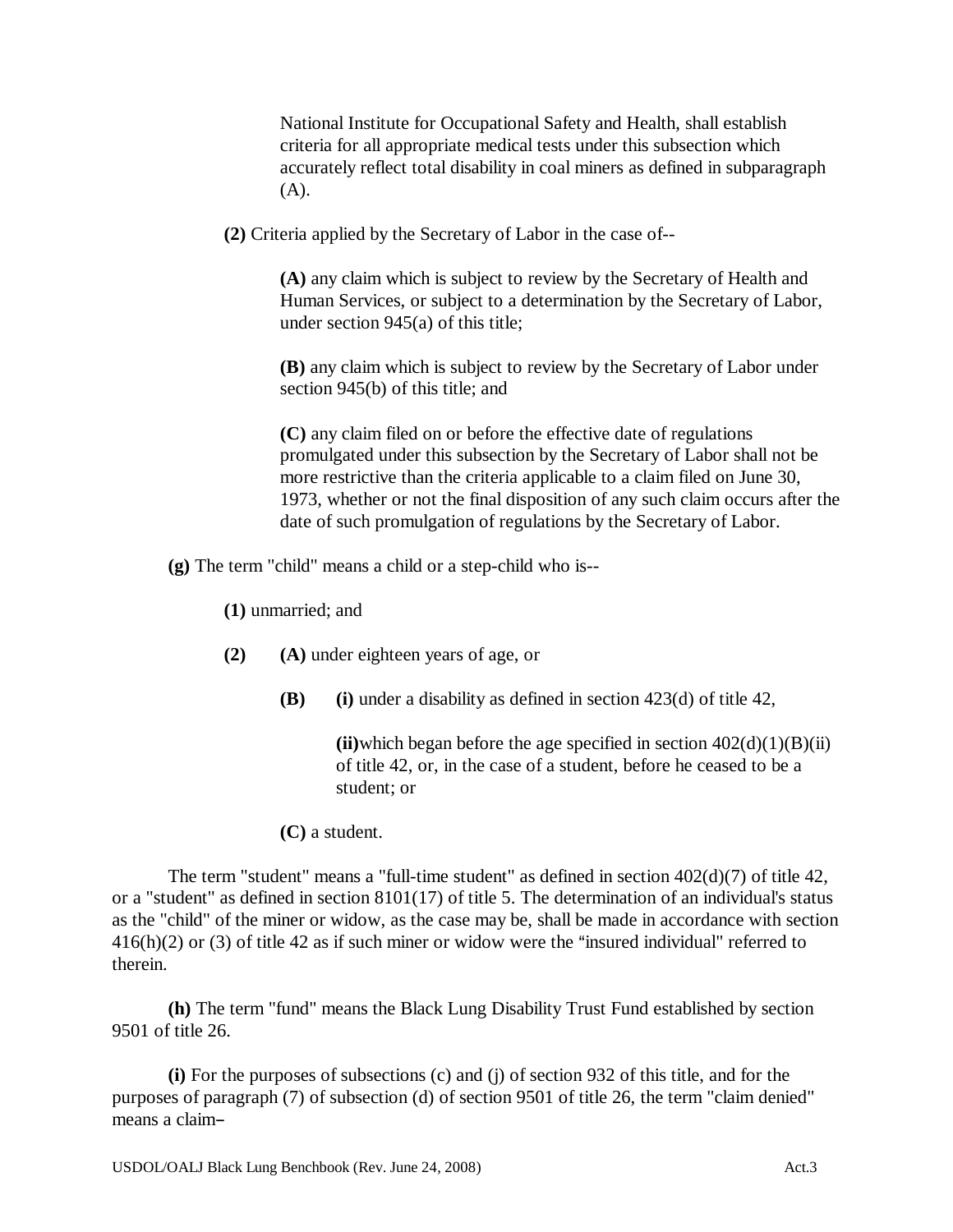**(1)** denied by the Social Security Administration; or

**(2)** in which

**(A)** the claimant was notified by the Department of Labor of an administrative or informal denial more than 1 year prior to March 1, 1978, and did not, within 1 year from the date of notification of such denial, request a hearing, present additional evidence or indicate an intention to present additional evidence, or

**(B)** the claim was denied under the law in effect prior to March 1, 1978, following a formal hearing or administrative or judicial review proceeding.

## **Sec. 903. Field offices**

**(a)** The Secretary of Labor shall establish and operate such field offices as may be necessary to assist miners and survivors of miners in the filing and processing of claims under this subchapter. Such field offices shall, to the extent feasible, be reasonably accessible to such miners and survivors. The Secretary, in connection with the establishment and operation of field offices, may enter into arrangements with other Federal departments and agencies, and with State agencies, for the use of existing facilities operated by such departments and agencies. Where the establishment of separate facilities is not feasible the Secretary may enter into such arrangements as he deems necessary with the heads of Federal departments, agencies, and instrumentalities and with State agencies for the use of existing facilities and personnel under their control.

**(b)** There are authorized to be appropriated for the purposes of subsection (a) of this section such sums as may be necessary.

(Pub. L. 95-239, Sec. 18, Mar. 1, 1978, 92 Stat. 105.)

## **Sec. 904. Information to potential beneficiaries of changes made by Black Lung Benefits Reform Act of 1977**

The Secretary of Health and Human Services and the Secretary of Labor shall disseminate to interested persons and groups the changes in this subchapter made by this Act, together with an explanation of such changes, and shall undertake, through appropriate organizations, groups, and coal mine operators, to notify individuals who are likely to have become eligible for benefits by reason of such changes. Individual assistance in preparing and processing claims shall be offered by the Secretary of Health and Human Services and the Secretary of Labor and provided to potential beneficiaries.

## **Sec. 921. Regulations and presumptions**

## **(a) Promulgation; payment of benefits**

The Commissioner of Social Security shall, in accordance with the provisions of this part, and the regulations promulgated by him under this part, make payments of benefits in respect of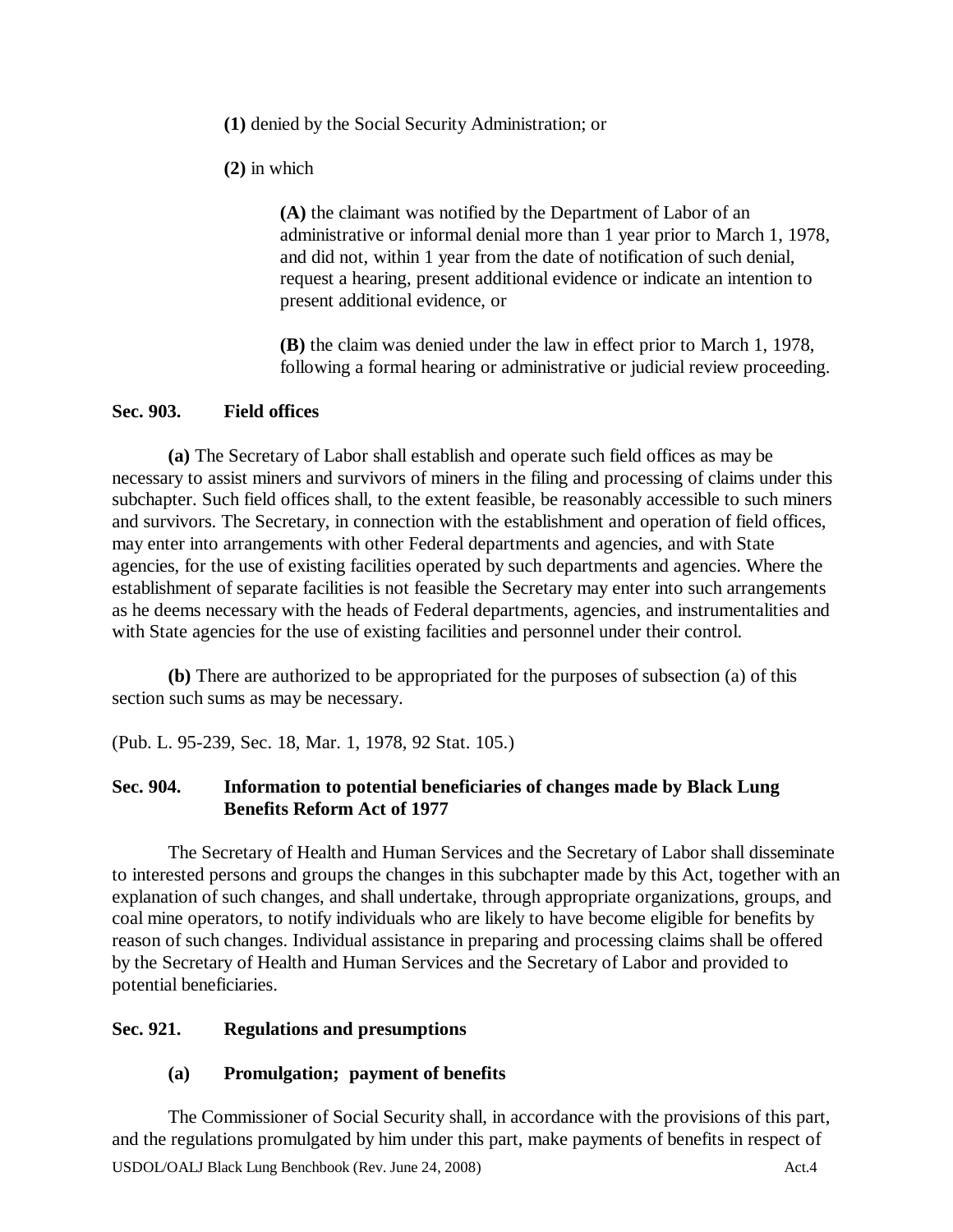total disability of any miner due to pneumoconiosis, and in respect of the death of any miner whose death was due to pneumoconiosis or, except with respect to a claim filed under part C of this subchapter on or after the effective date of the Black Lung Benefits Amendments of 1981, who at the time of his death was totally disabled by pneumoconiosis.

#### **(b) Promulgation of standards determining total disability**

The Commissioner of Social Security shall by regulation prescribe standards for determining for purposes of subsection (a) of this section whether a miner is totally disabled due to pneumoconiosis and for determining whether the death of a miner was due to pneumoconiosis. Regulations required by this subsection shall be promulgated and published in the Federal Register at the earliest practicable date after December 30, 1969, and in no event later than the end of the third month following December 1969. Final regulations required for implementation of any amendments to this subchapter shall be promulgated and published in the Federal Register at the earliest practicable date after the date of enactment of such amendments, and in no event later than the end of the fourth month following the month in which such amendments are enacted. Such regulations may be modified or additional regulations promulgated from time to time thereafter.

#### **(c) Presumptions**

For purposes of this section-

**(1)** If a miner who is suffering or suffered from pneumoconiosis was employed for ten years or more in one or more coal mines there shall be a rebuttable presumption that his pneumoconiosis arose out of such employment.

**(2)** If a deceased miner was employed for ten years or more in one or more coal mines and died from a respirable disease there shall be a rebuttable presumption that his death was due to pneumoconiosis. The provisions of this paragraph shall not apply with respect to claims filed on or after the effective date of the Black Lung Benefits Amendments of 1981.

**(3)** If a miner is suffering or suffered from a chronic dust disease of the lung which

**(A)** when diagnosed by chest roentgenogram, yields one or more large opacities (greater than one centimeter in diameter) and would be classified in category A, B, or C in the International Classification of Radiographs of the Pneumoconioses by the International Labor Organization,

**(B)** when diagnosed by biopsy or autopsy, yields massive lesions in the lung, or

**(C)** when diagnosis is made by other means, would be a condition which could reasonably be expected to yield results described in clause (A) or (B) if diagnosis had been made in the manner prescribed in clause (A) or (B), then there shall be an irrebuttable presumption that he is totally disabled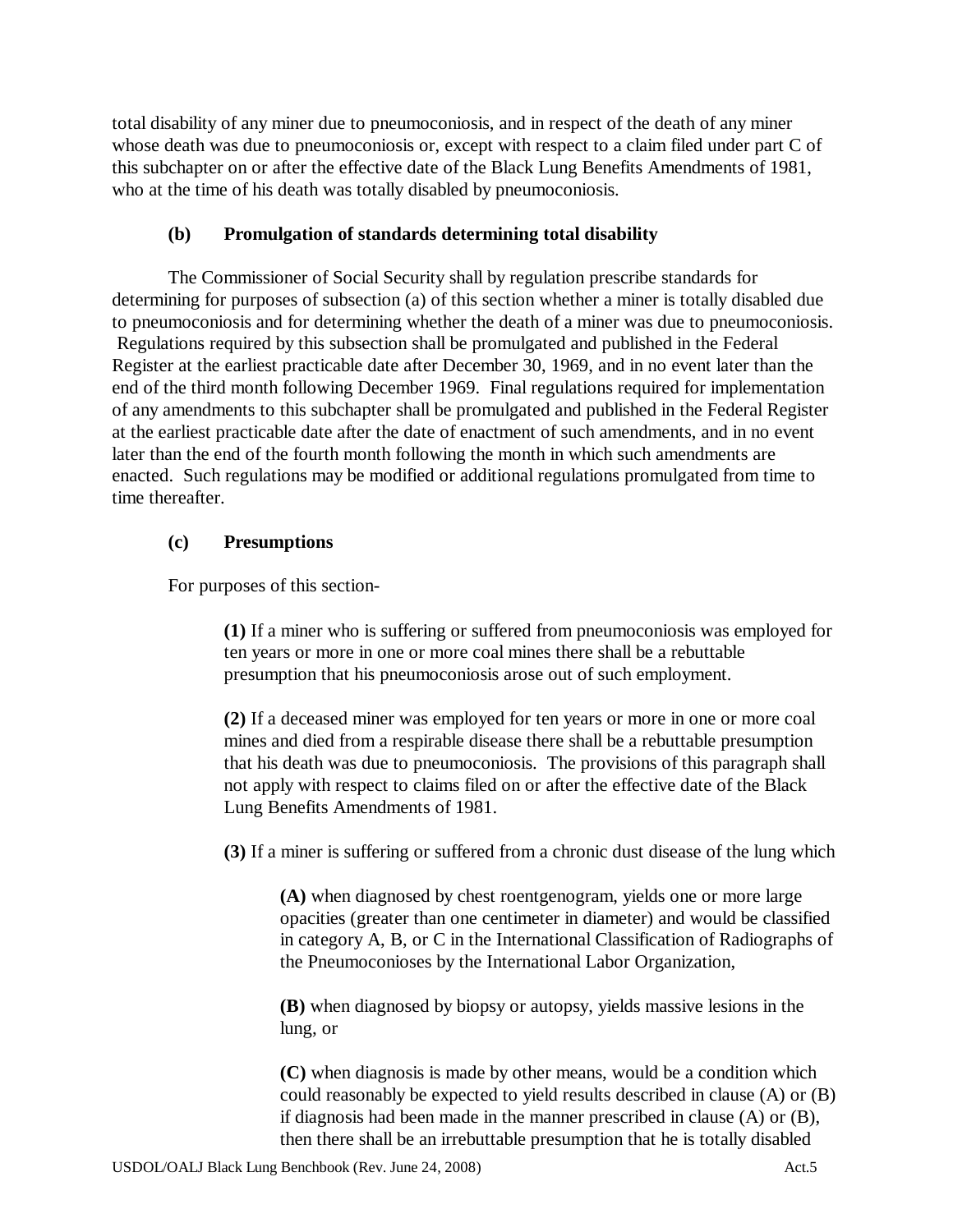due to pneumoconiosis or that his death was due to pneumoconiosis or that at the time of his death he was totally disabled by pneumoconiosis, as the case may be.

**(4)** If a miner was employed for fifteen years or more in one or more underground coal mines, and if there is a chest roentgenogram submitted in connection with such miner's, his widow's, his child's, his parent's, his brother's, his sister's, or his dependent's claim under this subchapter and it is interpreted as negative with respect to the requirements of paragraph (3) of this subsection, and if other evidence demonstrates the existence of a totally disabling respiratory or pulmonary impairment, then there shall be a rebuttable presumption that such miner is totally disabled due to pneumoconiosis, that his death was due to pneumoconiosis, or that at the time of his death he was totally disabled by pneumoconiosis. In the case of a living miner, a wife's affidavit may not be used by itself to establish the presumption. The Commissioner of Social Security shall not apply all or a portion of the requirement of this paragraph that the miner work in an underground mine where he determines that conditions of a miner's employment in a coal mine other than an underground mine were substantially similar to conditions in an underground mine. The Commissioner of Social Security may rebut such presumption only by establishing that (A) such miner does not, or did not, have pneumoconiosis, or that (B) his respiratory or pulmonary impairment did not arise out of, or in connection with, employment in a coal mine. The provisions of this paragraph shall not apply with respect to claims filed on or after the effective date of the Black Lung Benefits Amendments of 1981.

**(5)** In the case of a miner who dies on or before March 1, 1978, who was employed for 25 years or more in one or more coal mines before June 30, 1971, the eligible survivors of such miner shall be entitled to the payment of benefits, at the rate applicable under section  $922(a)(2)$  of this title, unless it is established that at the time of his or her death such miner was not partially or totally disabled due to pneumoconiosis. Eligible survivors shall, upon request by the Commissioner of Social Security, furnish such evidence as is available with respect to the health of the miner at the time of his or her death. The provisions of this paragraph shall not apply with respect to claims filed on or after the day that is 180 days after the effective date of the Black Lung Benefits Amendments of 1981.

#### **(d) Applicability of presumptions**

Nothing in subsection (c) of this section shall be deemed to affect the applicability of subsection (a) of this section in the case of a claim where the presumptions provided for therein are inapplicable.

#### **Sec. 922. Payment of benefits**

#### **(a) Schedules**

USDOL/OALJ Black Lung Benchbook (Rev. June 24, 2008)  $\text{Act.6}$ Subject to the provisions of subsection (b) of this section, benefit payments shall be made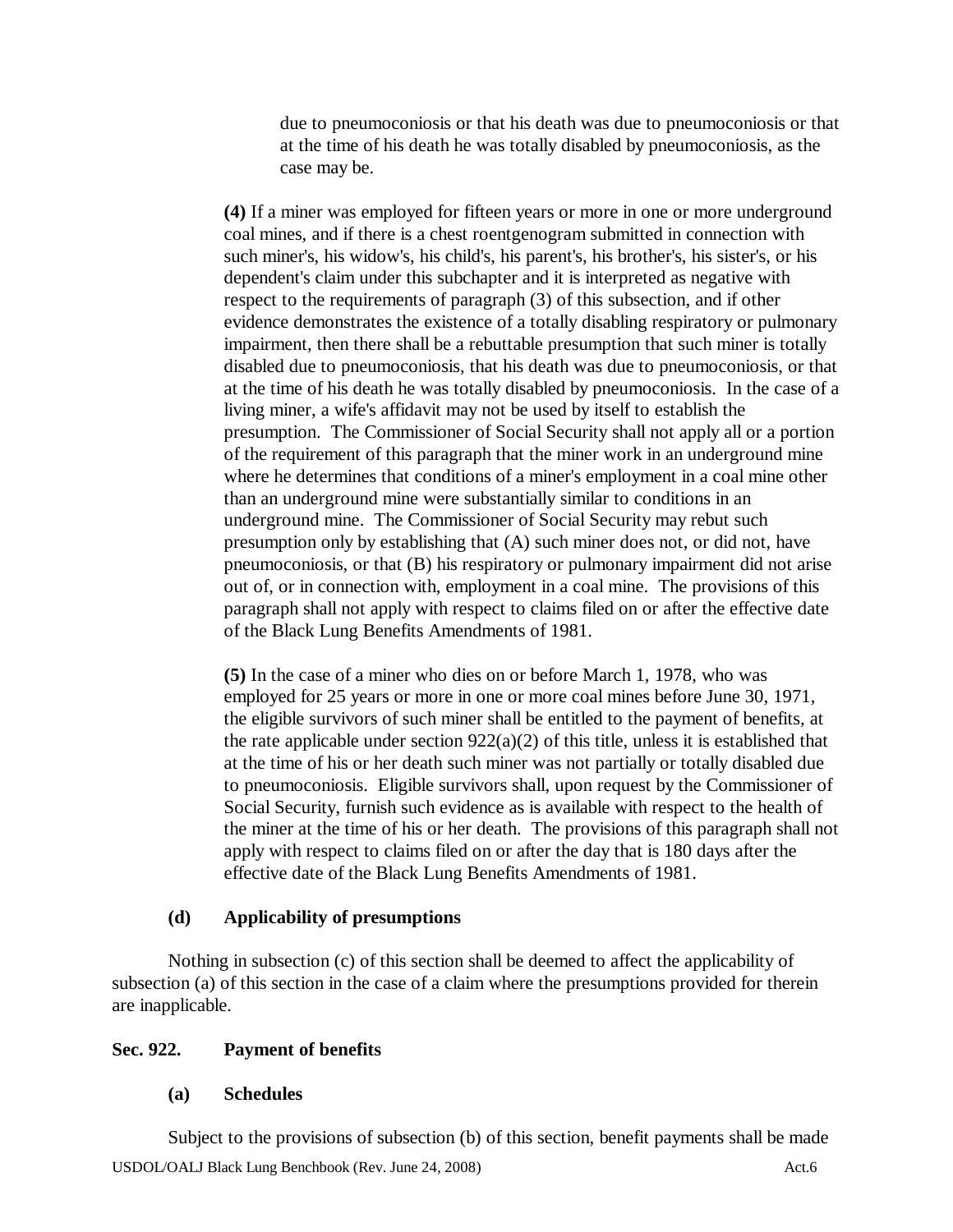by the Commissioner of Social Security under this part as follows:

**(1)** In the case of total disability of a miner due to pneumoconiosis, the disabled miner shall be paid benefits during the disability at a rate equal to  $37\frac{1}{2}$  per centum of the monthly pay rate for Federal employees in grade GS-2, step 1.

**(2)** In the case of death of a miner due to pneumoconiosis or, except with respect to a claim filed under part C of this subchapter on or after the effective date of the Black Lung Benefits Amendments of 1981, of a miner receiving benefits under this part, benefits shall be paid to his widow (if any) at the rate the deceased miner would receive such benefits if he were totally disabled.

**(3)** In the case of the child or children of a miner whose death is due to pneumoconiosis or, except with respect to a claim filed under part C of this subchapter on or after the effective date of the Black Lung Benefits Amendments of 1981, of a miner who is receiving benefits under this part at the time of his death or who was totally disabled by pneumoconiosis at the time of his death, in the case of the child or children of a widow who is receiving benefits under this part at the time of her death, and in the case of any child or children entitled to the payment of benefits under paragraph (5) of section 921(c) of this title, benefits shall be paid to such child or children as follows: If there is one such child, he shall be paid benefits at the rate specified in paragraph (1). If there is more than one such child, the benefits paid shall be divided equally among them and shall be paid at a rate equal to the rate specified in paragraph (1), increased by 50 per centum of such rate if there are two such children, by 75 per centum of such rate if there are three such children, and by 100 per centum of such rate if there are more than three such children: Provided, That benefits shall only be paid to a child for so long as he meets the criteria for the term "child" contained in section 902(g) of this title: And provided further, That no entitlement to benefits as a child shall be established under this paragraph (3) for any month for which entitlement to benefits as a widow is established under paragraph (2).

**(4)** In the case of an individual entitled to benefit payments under clause (1) or (2) of this subsection who has one or more dependents, the benefit payments shall be increased at the rate of 50 per centum of such benefit payments, if such individual has one dependent, 75 per centum if such individual has two dependents, and 100 per centum if such individual has three or more dependents.

**(5)** In the case of the dependent parent or parents of a miner whose death is due to pneumoconiosis, or, except with respect to a claim filed under part C of this subchapter on or after the effective date of the Black Lung Benefits Amendments of 1981, of a miner who is receiving benefits under this part at the time of his death or who was totally disabled by pneumoconiosis at the time of death, and who is not survived at the time of his death by a widow or a child, in the case of the dependent surviving brother(s) or sister(s) of such a miner who is not survived at the time of his death by a widow, child, or parent, in the case of the dependent parent or parents of a miner (who is not survived at the time of his or her death by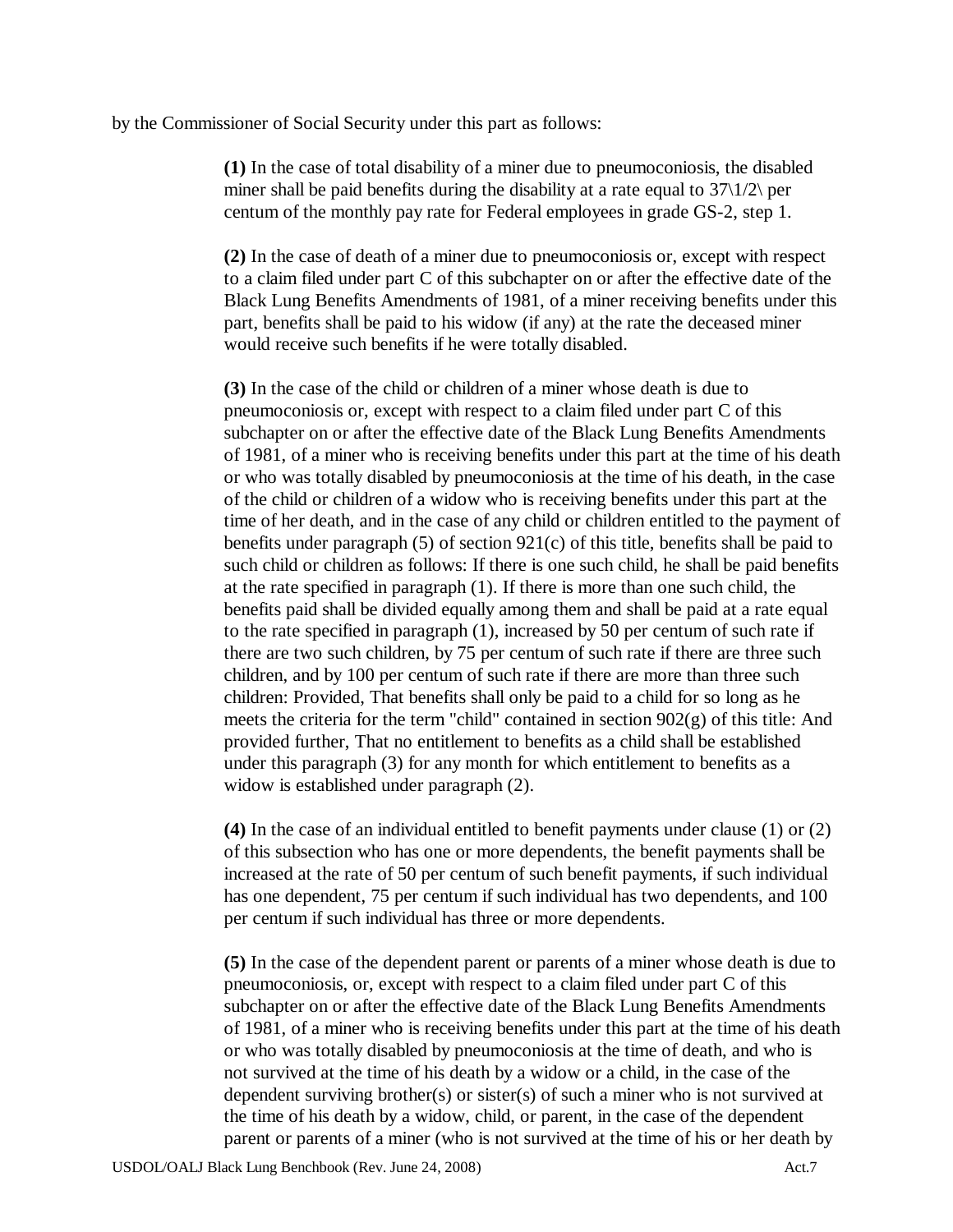a widow or a child) who are entitled to the payment of benefits under paragraph (5) of section 921(c) of this title, or in the case of the dependent surviving brother(s) or sister(s) of a miner (who is not survived at the time of his or her death by a widow, child, or parent) who are entitled to the payment of benefits under paragraph  $(5)$  of section  $921(c)$  of this title, benefits shall be paid under this part to such parent(s), or to such brother(s), or sister(s), at the rate specified in paragraph  $(3)$  (as if such parent(s) or such brother(s) or sister(s), were the children of such miner). In determining for purposes of this paragraph whether a claimant bears the relationship as the miner's parent, brother, or sister, the Commissioner of Social Security shall apply legal standards consistent with those applicable to relationship determination under title II of the Social Security Act [42 U.S.C. 401 et seq.]. No benefits to a sister or brother shall be payable under this paragraph for any month beginning with the month in which he or she receives support from his or her spouse, or marries. Benefits shall be payable under this paragraph to a brother only if he is-

**(1) (A)** under eighteen years of age, or

**(B)** under a disability as defined in section 223(d) of the Social Security Act [42 U.S.C. 423(d)] which began before the age specified in section  $202(d)(1)(B)(ii)$  of such Act [42 U.S.C.  $402(d)(1)(B)(ii)$ , or in the case of a student, before he ceased to be a student, or

**(C)** a student as defined in section 902(g) of this title; or

**(2)** who is, at the time of the miner's death, disabled as determined in accordance with section 223(d) of the Social Security Act [42 U.S.C. 423(d)], during such disability. Any benefit under this paragraph for a month prior to the month in which a claim for such benefit is filed shall be reduced to any extent that may be necessary, so that it will not render erroneous any benefit which, before the filing of such claim, the Commissioner of Social Security has certified for payment for such prior months. As used in this paragraph, "dependent" means that during the one year period prior to and ending with such miner's death, such parent, brother, or sister was living in the miner's household, and was, during such period, totally dependent on the miner for support. Proof of such support shall be filed by such claimant within two years after May 1972, or within two years after the miner's death, whichever is the later. Any such proof which is filed after the expiration of such period shall be deemed to have been filed within such period if it is shown to the satisfaction of the Commissioner of Social Security that there was good cause for failure to file such proof within such period. The determination of what constitutes "living in the miner's household", "totally dependent upon the miner for support," and "good cause," shall for purposes of this paragraph be made in accordance with regulations of the Commissioner of Social Security. Benefit payments under this paragraph to a parent, brother, or sister, shall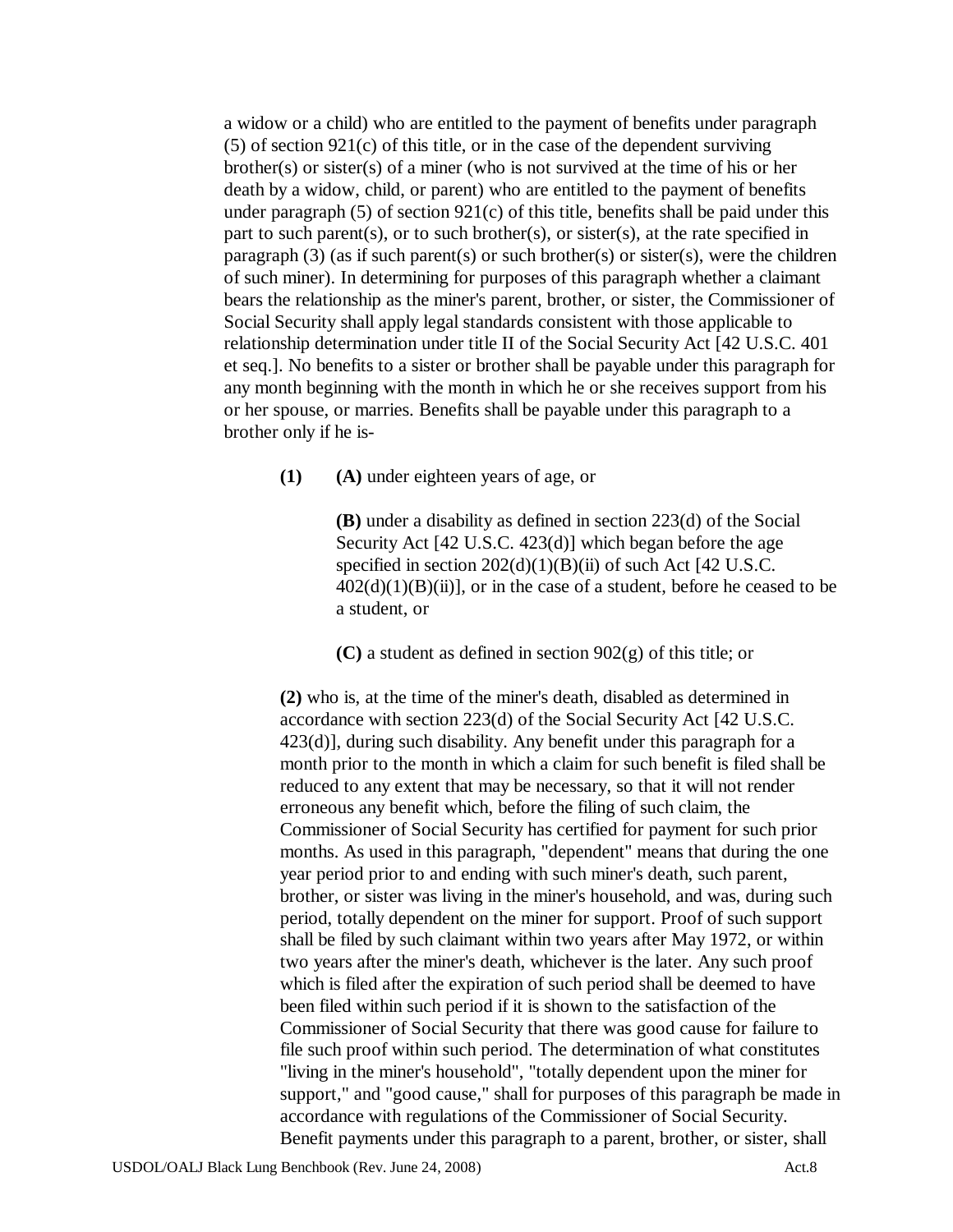be reduced by the amount by which such payments would be reduced on account of excess earnings of such parent, brother, or sister, respectively, under section 203(b)-(l) of the Social Security Act [42 U.S.C. 403(b)-(l)], as if the benefit under this paragraph were a benefit under section 202 of such Act [42 U.S.C. 402].

**(6)** If an individual's benefits would be increased under paragraph (4) of this subsection because he or she has one or more dependents, and it appears to the Commissioner of Social Security that it would be in the interest of any such dependent to have the amount of such increase in benefits (to the extent attributable to such dependent) certified to a person other than such individual, then the Commissioner of Social Security may, under regulations prescribed by him, certify the amount of such increase in benefits (to the extent so attributable) not to such individual but directly to such dependent or to another person for the use and benefit of such dependent; and any payment made under this clause, if otherwise valid under this subchapter, shall be a complete settlement and satisfaction of all claims, rights, and interests in and to such payment.

## **(b) Reduction of benefits**

Notwithstanding subsection (a) of this section, benefit payments under this section to a miner or his widow, child, parent, brother, or sister shall be reduced, on a monthly or other appropriate basis, by an amount equal to any payment received by such miner or his widow, child, parent, brother, or sister under the workmen's compensation, unemployment compensation, or disability insurance laws of his State on account of the disability of such miner due to pneumoconiosis, and the amount by which such payment would be reduced on account of excess earnings of such miner under section 203(b) through (l) of the Social Security Act [42 U.S.C. 403(b) to (l)] if the amount paid were a benefit payable under section 202 of such Act [42 U.S.C. 402]. This part shall not be considered a workmen's compensation law or plan for purposes of section 224 of such Act [42 U.S.C. 424a].

## **(c) Reporting of income**

Benefits payable under this part shall be deemed not to be income for purposes of the Internal Revenue Code of 1986.

(Pub. L. 91-173, title IV, Sec. 412, Dec. 30, 1969, 83 Stat. 794; Pub. L. 92-303, Secs. 1(b)(1), (2), (c)(1), 2(a), May 19, 1972, 86 Stat. 150, 151, 153; Pub. L. 95-239, Secs. 3(b)(1), 4, Mar. 1, 1978, 92 Stat. 96, 97; Pub. L. 97-119, title II, Sec. 203(a)(1)-(3), (d), Dec. 29, 1981, 95 Stat. 1643, 1644; Pub. L. 99-514, Sec. 2, Oct. 22, 1986, 100 Stat. 2095; Pub. L. 103-296, title I, Sec. 108(i)(2), Aug. 15, 1994, 108 Stat. 1488.)

## **Sec. 923. Filing of notice of claim**

#### **(a) Promulgation of regulations; time requirement**

USDOL/OALJ Black Lung Benchbook (Rev. June 24, 2008)  $\text{Act.9}$ Except as otherwise provided in section 924 of this title, no payment of benefits shall be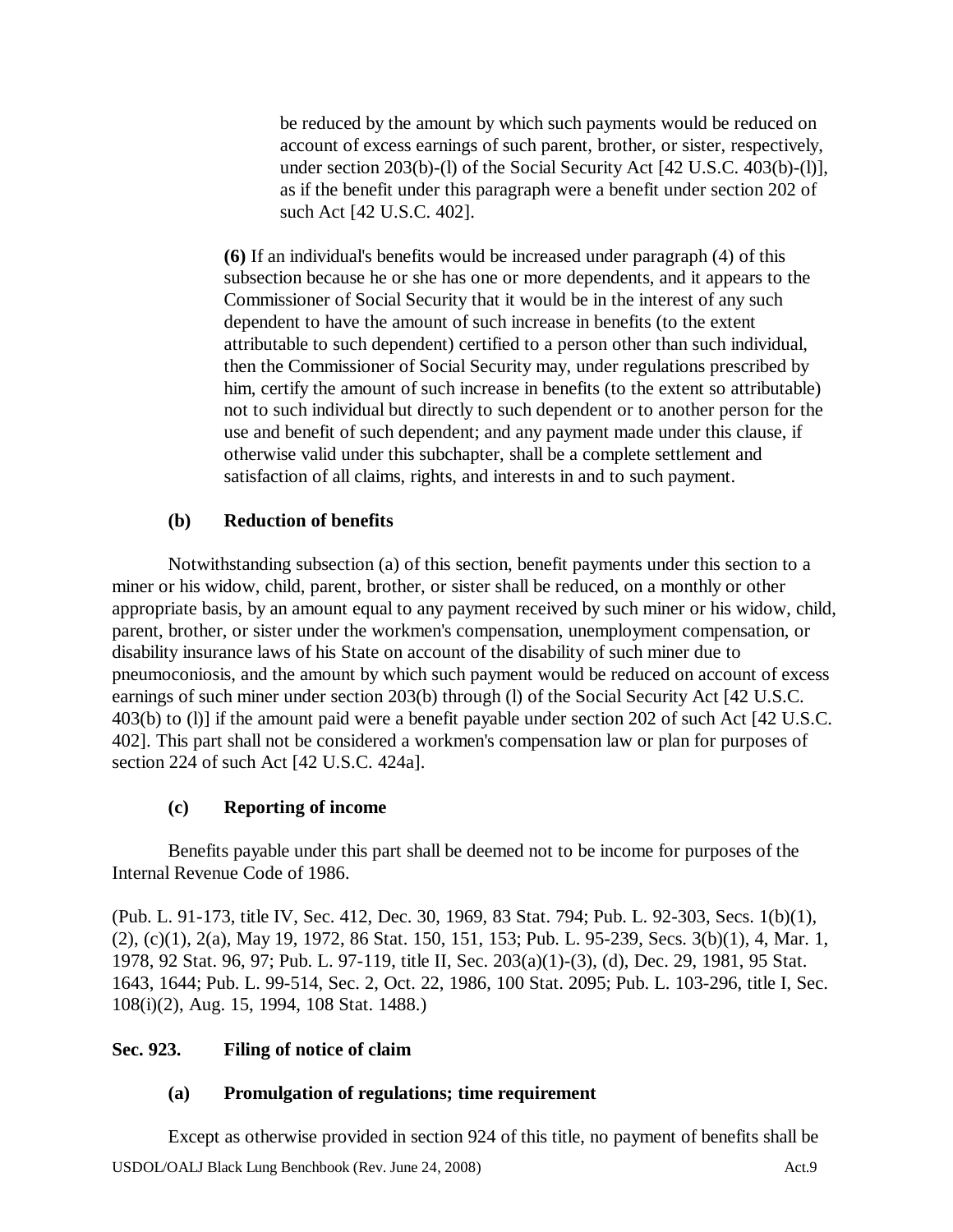made under this part except pursuant to a claim filed therefor on or before December 31, 1973, in such manner, in such form, and containing such information, as the Commissioner of Social Security shall by regulation prescribe.

#### **(b) Utilization of personnel and procedures; evidence required to establish claim; medical evidence; affidavits; autopsy reports; reimbursement of expenses**

In carrying out the provisions of this part, the Commissioner of Social Security shall to the maximum extent feasible (and consistent with the provisions of this part) utilize the personnel and procedures he uses in determining entitlement to disability insurance benefit payments under section 223 of the Social Security Act [42 U.S.C. 423], but no claim for benefits under this part shall be denied solely on the basis of the results of a chest roentgenogram. In determining the validity of claims under this part, all relevant evidence shall be considered, including, where relevant, medical tests such as blood gas studies, X-ray examination, electrocardiogram, pulmonary function studies, or physical performance tests, and any medical history, evidence submitted by the claimant's physician, or his wife's affidavits, and in the case of a deceased miner, other appropriate affidavits of persons with knowledge of the miner's physical condition, and other supportive materials. Where there is no medical or other relevant evidence in the case of a deceased miner, such affidavits, from persons not eligible for benefits in such case with respect to claims filed on or after the effective date of the Black Lung Benefits Amendments of 1981, shall be considered to be sufficient to establish that the miner was totally disabled due to pneumoconiosis or that his or her death was due to pneumoconiosis. In any case, other than that involving a claim filed on or after the effective date of the Black Lung Benefits Amendments of 1981, in which there is other evidence that a miner has a pulmonary or respiratory impairment, the Commissioner of Social Security shall accept a board certified or board eligible radiologist's interpretation of a chest roentgenogram which is of a quality sufficient to demonstrate the presence of pneumoconiosis submitted in support of a claim for benefits under this subchapter if such roentgenogram has been taken by a radiologist or qualified technician, except where the Commissioner of Social Security has reason to believe that the claim has been fraudulently represented. In order to insure that any such roentgenogram is of adequate quality to demonstrate the presence of pneumoconiosis, and in order to provide for uniform quality in the roentgenograms, the Secretary of Labor may, by regulation, establish specific requirements for the techniques used to take roentgenograms of the chest. Unless the Commissioner of Social Security has good cause to believe that an autopsy report is not accurate, or that the condition of the miner is being fraudulently misrepresented, the Commissioner of Social Security shall accept such autopsy report concerning the presence of pneumoconiosis and the stage of advancement of pneumoconiosis. Claimants under this part shall be reimbursed for reasonable medical expenses incurred by them in establishing their claims. For purposes of determining total disability under this part, the provisions of subsections (a), (b), (c), (d), and (g) of section 221 of such Act  $[42]$ U.S.C. 421(a) to (d), (g)] shall be applicable. The provisions of sections 204, 205(a), (b), (d), (e), (g), (h), (j), (k), (l), and (n), 206, 207, and 208 of the Social Security Act [42 U.S.C. 404, 405(a), (b), (d), (e), (g), (h), (j), (k), (l), and (n),  $406, 407, 408$ ] shall be applicable under this part with respect to a miner, widow, child, parent, brother, sister, or dependent, as if benefits under this part were benefits under title II of such Act [42 U.S.C. 401 et seq.]. Each miner who files a claim for benefits under this subchapter shall upon request be provided an opportunity to substantiate his or her claim by means of a complete pulmonary evaluation.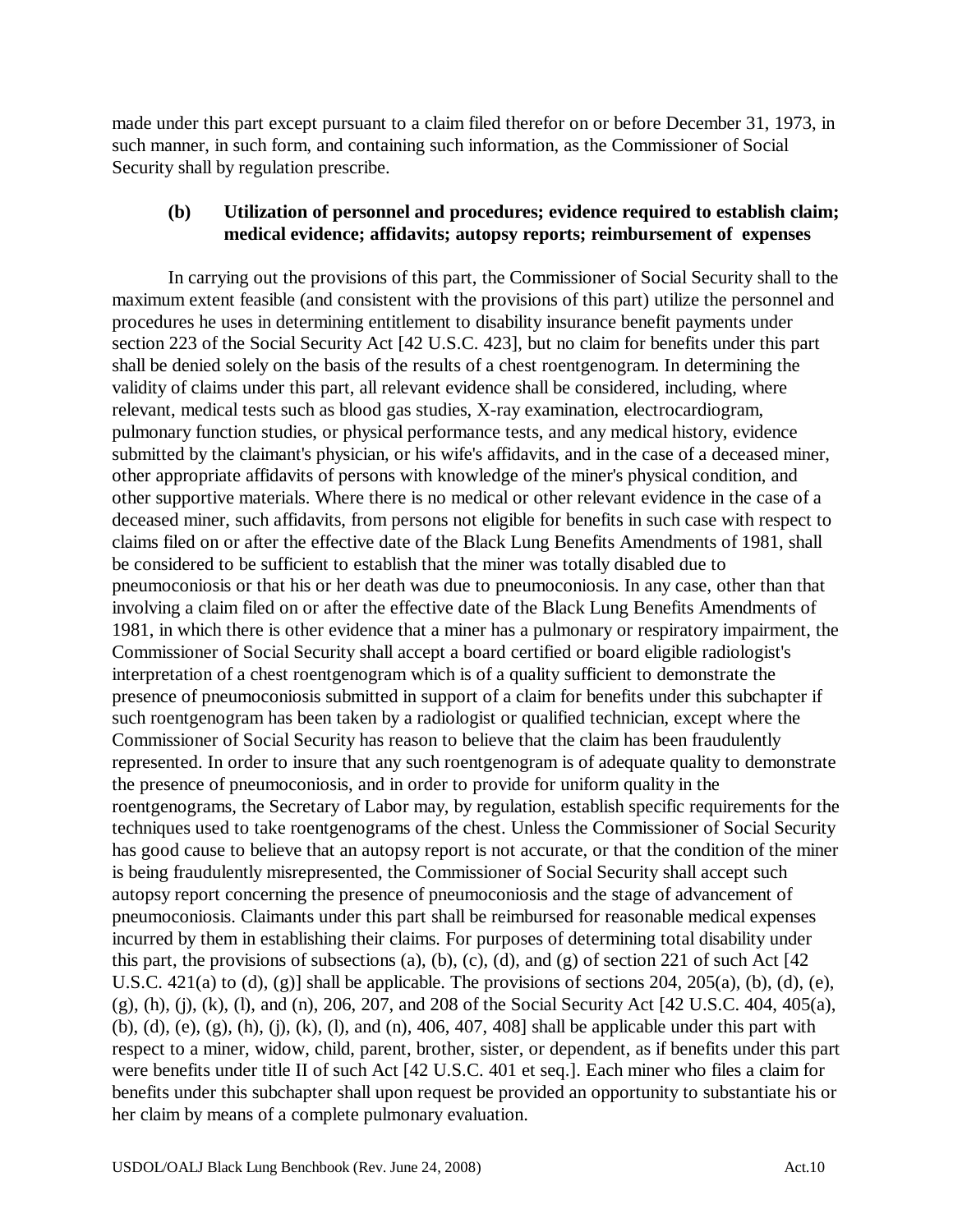#### **(c) Filing of claim for workmen's compensation; necessity; exceptions**

No claim for benefits under this section shall be considered unless the claimant has also filed a claim under the applicable State workmen's compensation law prior to or at the same time his claim was filed for benefits under this section; except that the foregoing provisions of this paragraph shall not apply in any case in which the filing of a claim under such law would clearly be futile because the period within which such a claim may be filed thereunder has expired or because pneumoconiosis is not compensable under such law, or in any other situation in which, in the opinion of the Commissioner of Social Security, the filing of a claim would clearly be futile.

## **(d) Employment termination and benefits entitlement**

No miner who is engaged in coal mine employment shall (except as provided in section  $921(c)(3)$  of this title) be entitled to any benefits under this part while so employed. Any miner who has been determined to be eligible for benefits pursuant to a claim filed while such miner was engaged in coal mine employment shall be entitled to such benefits if his or her employment terminates within one year after the date such determination becomes final.

(Pub. L. 91-173, title IV, Sec. 413, Dec. 30, 1969, 83 Stat. 794; Pub. L. 92-303, Secs. 1(c)(5)(A), 4(f), 5(2), May 19, 1972, 86 Stat. 152, 154, 155; Pub. L. 95-239, Sec. 5, Mar. 1, 1978, 92 Stat. 97; Pub. L. 97-119, title II, Sec. 202(a), (c), Dec. 29, 1981, 95 Stat. 1643; Pub. L. 103-296, title I, Sec. 108(i)(2), Aug. 15, 1994, 108 Stat. 1488.)

## **Sec. 924. Time for filing claims**

# **(a) Claims filed before December 31, 1973**

**(1)** No claim for benefits under this part on account of total disability of a miner shall be considered unless it is filed on or before December 31, 1973, or, in the case of a claimant who is a widow, within six months after the death of her husband or by December 31, 1973, whichever is the later.

**(2)** In the case of a claim by a child this paragraph shall apply notwithstanding any other provision of this part.

**(A)** If such claim is filed within six months following May 1972, and if entitlement to benefits is established pursuant to such claim, such entitlement shall be effective retroactively from December 30, 1969, or from the date such child would have been first eligible for such benefit payments had section 922(a)(3) of this title been applicable since December 30, 1969, whichever is the lesser period. If on the date such claim is filed the claimant is not eligible for benefit payments, but was eligible at any period of time during the period from December 30, 1969, to the date such claim is filed, entitlement shall be effective for the duration of eligibility during such period.

**(B)** If such claim is filed after six months following May 1972, and if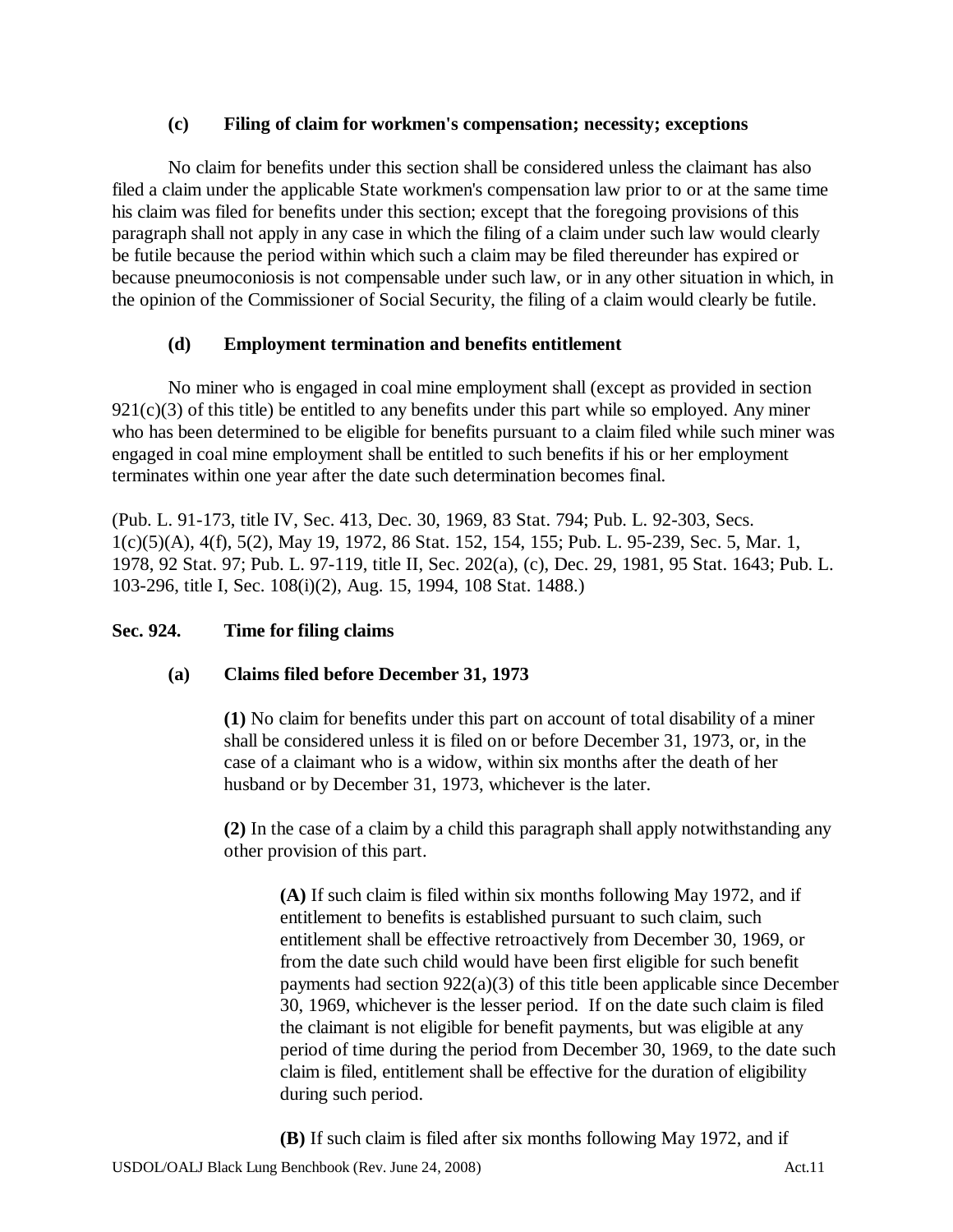entitlement to benefits is established pursuant to such claim, such entitlement shall be effective retroactively from a date twelve months preceding the date such claim is filed, or from the date such child would have been first eligible for such benefit payments had section  $922(a)(3)$  of this title been applicable since December 30, 1969, whichever is the lesser period. If on the date such claim is filed the claimant is not eligible for benefit payments, but was eligible at any period of time during the period from a date twelve months preceding the date such claim is filed, to the date such claim is filed, entitlement shall be effective for the duration of eligibility during such period.

**(C)** No claim for benefits under this part, in the case of a claimant who is a child shall be considered unless it is filed within six months after the death of his father or mother (whichever last occurred) or by December 31, 1973, whichever is the later.

**(D)** Any benefit under subparagraph (A) or (B) for a month prior to the month in which a claim is filed shall be reduced, to any extent that may be necessary, so that it will not render erroneous any benefit which, before the filing of such claim, the Commissioner of Social Security has certified for payment for such prior month.

**(3)** No claim for benefits under this part, in the case of a claimant who is a parent, brother, or sister shall be considered unless it is filed within six months after the death of the miner or by December 31, 1973, whichever is the later.

## **(b) Filing of claims after June 30, 1973**

No benefits shall be paid under this part after December 31, 1973, if the claim therefor was filed after June 30, 1973.

## **(c) Effective date of claims**

No benefits under this part shall be payable for any period prior to the date a claim therefor is filed.

#### **(d) Reduction of State benefits**

No benefits shall be paid under this part to the residents of any State which, after December 30, 1969, reduces the benefits payable to persons eligible to receive benefits under this part, under its State laws which are applicable to its general work force with regard to workmen's compensation, unemployment compensation, or disability insurance.

#### **(e) Conditions upon payment**

No benefits shall be payable to a widow, child, parent, brother, or sister under this part on account of the death of a miner unless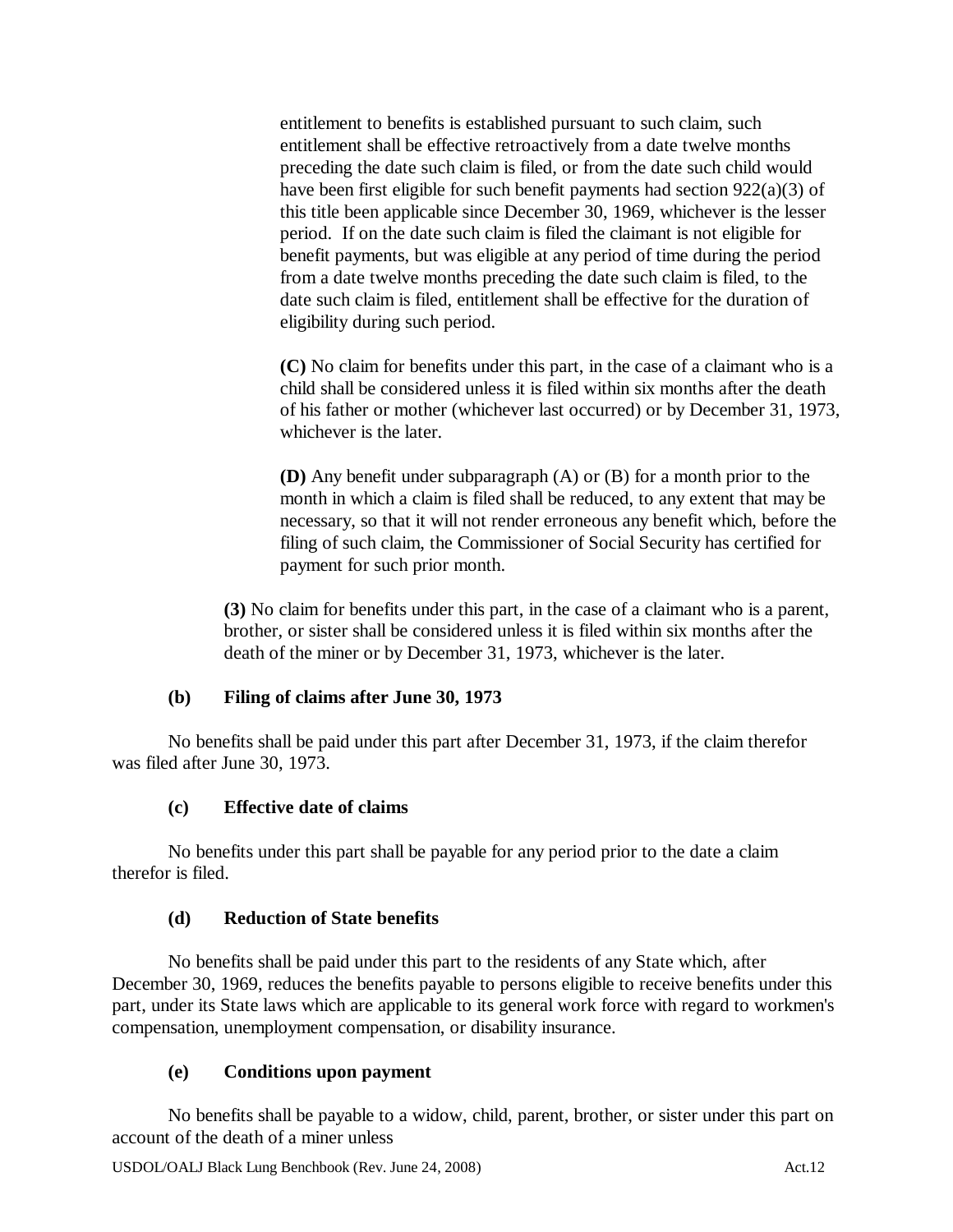**(1)** benefits under this part were being paid to such miner with respect to disability due to pneumoconiosis prior to his death,

**(2)** the death of such miner occurred prior to January 1, 1974, or

**(3)** any such individual is entitled to benefits under paragraph (5) of section 921(c) of this title.

## **Sec. 924a. Notification to miners of eligibility for medical services and supplies; period for filing claim**

The Secretary of Health and Human Services shall notify each miner receiving benefits under this part on account of his or her total disability who such Secretary has reason to believe became eligible for medical services and supplies on January 1, 1974, of his or her possible eligibility for such benefits. Where such Secretary so notifies a miner, the period during which he or she may file a claim for medical services and supplies under part C of this subchapter shall not terminate before six months after such notification is made.

(Pub. L. 95-239, Sec. 11, Mar. 1, 1978, 92 Stat. 101; Pub. L. 96-88, title V, Sec. 509(b), Oct. 17, 1979, 93 Stat. 695.)

## **Sec. 925. Procedure for the determination of claims during transition period**

**(a)** Notwithstanding any other provision in this subchapter, for the purpose of assuring the uninterrupted receipt of benefits by claimants at such time as responsibility for administration of the benefits program is assumed by either a State workmen's compensation agency or the Secretary of Labor, any claim for benefits under this part filed during the period from July 1, 1973 to December 31, 1973, shall be considered and determined in accordance with the procedures of this section. With respect to any such claim-

> **(1)** Such claim shall be determined and, where appropriate under this part or section 9501(d) of title 26, benefits shall be paid with respect to such claim by the Secretary of Labor.

**(2)** The manner and place of filing such claim shall be in accordance with regulations issued jointly by the Commissioner of Social Security and the Secretary of Labor, which regulations shall provide, among other things, that such claims may be filed in district offices of the Social Security Administration and thereafter transferred to the jurisdiction of the Department of Labor for further consideration.

**(3)** The Secretary of Labor shall promptly notify any operator who he believes, on the basis of information contained in the claim, or any other information available to him, may be liable to pay benefits to the claimant under part C of this subchapter for any month after December 31, 1973.

USDOL/OALJ Black Lung Benchbook (Rev. June 24, 2008)  $Act.13$ **(4)** In determining such claims, the Secretary of Labor shall, to the extent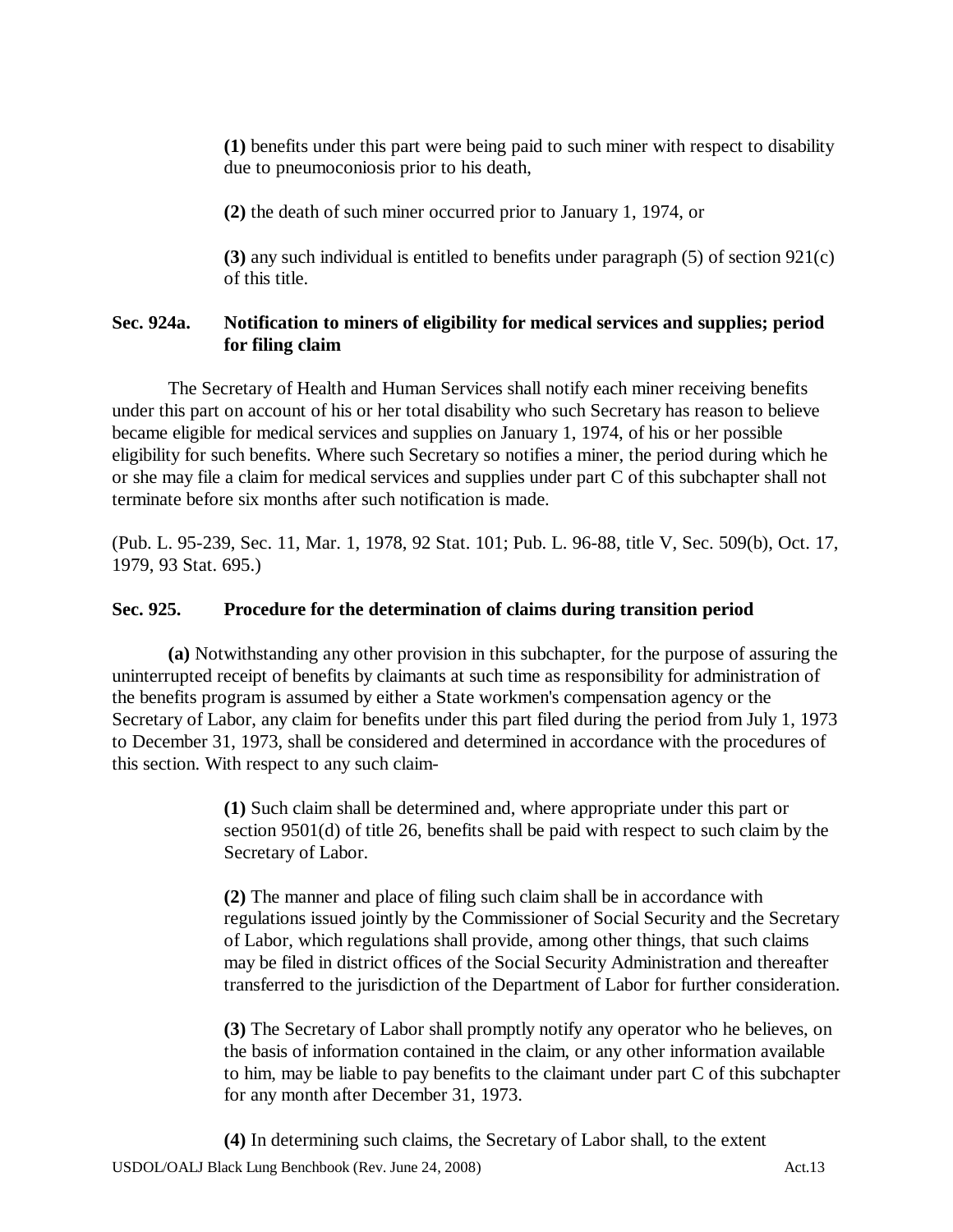appropriate, follow the procedures described in subsections (b), (c), and (d) of section 919 of title 33.

**(5)** Any operator who has been notified of the pendency of a claim under paragraph 4 of this subsection shall be bound by the determination of the Secretary of Labor on such claim as if the claim had been filed pursuant to part C of this subchapter and section 932 of this title had been applicable to such operator. Nothing in this paragraph shall require any operator to pay any benefits for any month prior to January 1, 1974.

**(b)** The Secretary of Labor, after consultation with the Commissioner of Social Security, may issue such regulations as are necessary or appropriate to carry out the purpose of this section.

(Pub. L. 91-173, title IV, Sec. 415, as added Pub. L. 92-303, Sec. 7, May 19, 1972, 86 Stat. 156; amended Pub. L. 97-119, title I, Sec. 104(b)(2), Dec. 29, 1981, 95 Stat. 1639; Pub. L. 99-514, Sec. 2, Oct. 22, 1986, 100 Stat. 2095; Pub. L. 103-296, title I, Sec. 108(i)(2), Aug. 15, 1994, 108 Stat. 1488.)

## **Sec. 931. Benefits under State workmen's compensation laws**

#### **(a) Filing**

On and after January 1, 1974, any claim for benefits for death or total disability due to pneumoconiosis shall be filed pursuant to the applicable State workmen's compensation law, except that during any period when miners or their surviving widows, children, parents, brothers, or sisters, as the case may be, are not covered by a State workmen's compensation law which provides adequate coverage for pneumoconiosis, and in any case in which benefits based upon eligibility under paragraph (5) of section 921(c) of this title are involved.<sup>2</sup> They shall be entitled to claim benefits under this part.

## **(b) Adequacy of compensation; listing of States providing adequate compensation; requisites for listing**

**(1)** For purposes of this section, a State workmen's compensation law shall not be deemed to provide adequate coverage for pneumoconiosis during any period unless it is included in the list of State laws found by the Secretary to provide such adequate coverage during such period. The Secretary shall, no later than October 1, 1972, publish in the Federal Register a list of State workmen's compensation laws which provide adequate coverage for pneumoconiosis and shall revise and republish in the Federal Register such list from time to time, as may be appropriate to reflect changes in such State laws due to legislation or judicial or administrative interpretation.

 $2$ So in original. The period probably should be a comma.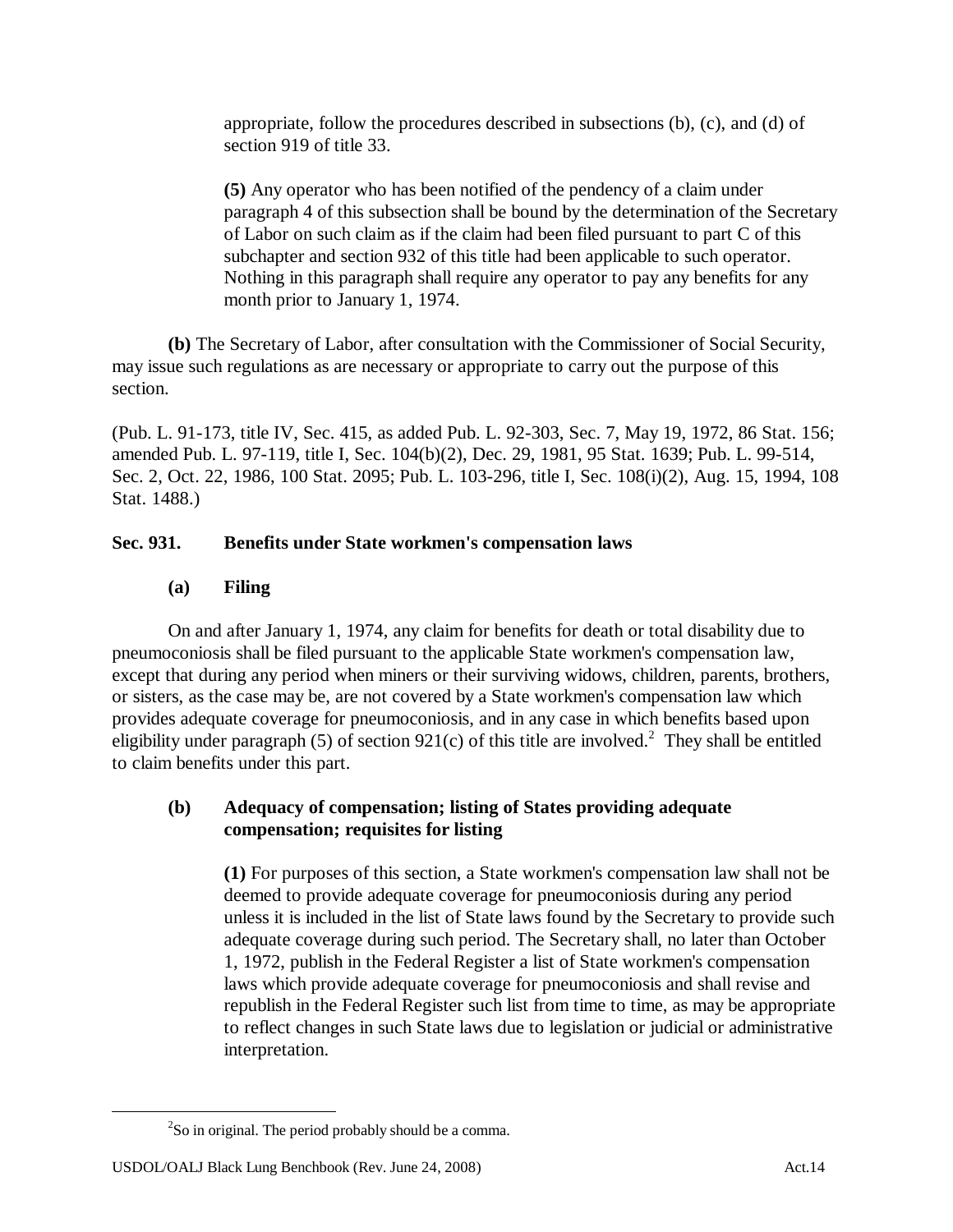**(2)** The Secretary shall include a State workmen's compensation law on such list during any period only if he finds that during such period under such law-

**(A)** benefits must be paid for total disability or death of a miner due to pneumoconiosis, except that

> **(i)** such law shall not be required to provide such benefits where the miner's last employment in a coal mine terminated before the Secretary's approval of the State law pursuant to this section; and

**(ii)** each operator of a coal mine shall secure the payment of benefits pursuant to section 933 of this title with respect to any miner whose last employment in a coal mine terminated before the Secretary's approval of the State law pursuant to this section;

**(B)** the amount of such cash benefits is substantially equivalent to or greater than the amount of benefits prescribed by section 922(a) of this title;

**(C)** the standards for determining death or total disability due to pneumoconiosis are substantially equivalent to section 902(f) of this title and to those standards established under this part, and by the regulations of the Secretary promulgated under this part;

**(D)** any claim for benefits on account of total disability of a miner due to pneumoconiosis is deemed to be timely filed if such claim is filed within three years after a medical determination of total disability due to pneumoconiosis;

**(E)** there are in effect provisions with respect to prior and successor operators which are substantially equivalent to the provisions contained in section 932(i) of this title; and

**(F)** there are applicable such other provisions, regulations or interpretations, which are consistent with the provisions contained in Public Law 803, 69th Congress (44 Stat. 1424, approved March 4, 1927), as amended [33 U.S.C. 901 et seq.], which are applicable under section 932(a) of this title, but are not inconsistent with any of the criteria set forth in subparagraphs (A) through (E) of this paragraph, as the Secretary, in accordance with regulations promulgated by him, determines to be necessary or appropriate to assure adequate compensation for total disability or death due to pneumoconiosis.

The action of the Secretary in including or failing to include any State workmen's compensation law on such list shall be subject to judicial review exclusively in the United States court of appeals for the circuit in which the State is located or the United States Court of Appeals for the District of Columbia.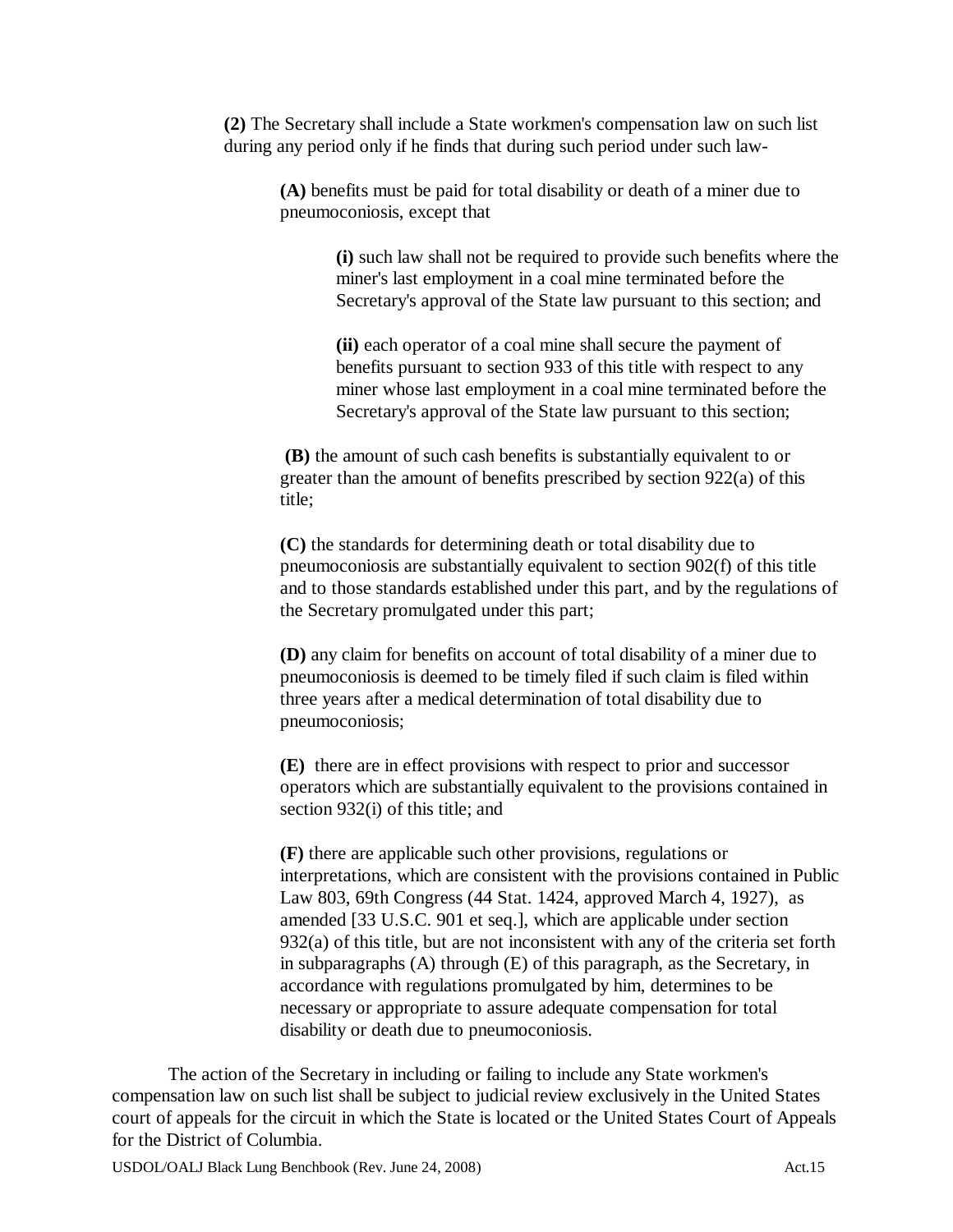# **(c) Publication in Federal Register; review of listings**

Final regulations required for implementation of any amendments to this part shall be promulgated and published in the Federal Register at the earliest practicable date after the date of enactment of such amendments, and in no event later than the end of the sixth month following the month in which such amendments are enacted.

(Pub. L. 91-173, title IV, Sec. 421, Dec. 30, 1969, 83 Stat. 795; Pub. L. 92-303, Secs. 1(c)(1), 4(e), 5(3), (5), May 19, 1972, 86 Stat. 151, 154, 155; Pub. L. 95-239, Secs. 3(b)(3), 6, Mar. 1, 1978, 92 Stat. 97, 98.)

# **Sec. 932. Failure to meet workmen's compensation requirements**

# **(a) Benefits; applicability of Longshore and Harbor Workers' Compensation Act; promulgation of regulations**

Subject to section  $28(h)(1)$  of the Longshore and Harbor Workers' Compensation Act Amendments of 1984, during any period after December 31, 1973, in which a State workmen's compensation law is not included on the list published by the Secretary under section 931(b) of this title, the provisions of Public Law 803, 69th Congress (44 Stat. 1424, approved March 4, 1927), as amended [33 U.S.C. 901 et seq.], and as it may be amended from time to time (other than the provisions contained in sections 1, 2, 3, 4,,<sup>3</sup> 8, 9, 10, 12, 13, 29, 30, 31, 32, 33, 37, 38, 41, 43, 44, 45, 46, 47, 48, 49, 50, and 51 thereof) [33 U.S.C. 901, 902, 903, 904, 908, 909, 910, 912, 913, 929, 930, 931, 932, 933, 937, 938, 941, 943, 944, 945, 946, 947, 948, 948a, 949, 950], shall (except as otherwise provided in this subsection or by regulations of the Secretary and except that references in such Act to the employer shall be considered to refer to the trustees of the fund, as the Secretary considers appropriate and as is consistent with the provisions of section 9501(d) of title 26), be applicable to each operator of a coal mine in such State with respect to death or total disability due to pneumoconiosis arising out of employment in such mine, or with respect to entitlements established in paragraph (5) of section 921(c) of this title. In administering this part, the Secretary is authorized to prescribe in the Federal Register such additional provisions, not inconsistent with those specifically excluded by this subsection, as he deems necessary to provide for the payment of benefits by such operator to persons entitled thereto as provided in this part and thereafter those provisions shall be applicable to such operator.

# **(b) Liability of operators**

During any such period each such operator shall be liable for and shall secure the payment of benefits, as provided in this section and section 933 of this title. An employer, other than an operator of a coal mine, shall not be required to secure the payment of such benefits with respect to any employee of such employer to the extent such employee is engaged in the transportation of coal or in coal mine construction. Upon determination by the Secretary of the eligibility of the

<sup>&</sup>lt;sup>3</sup>So in original.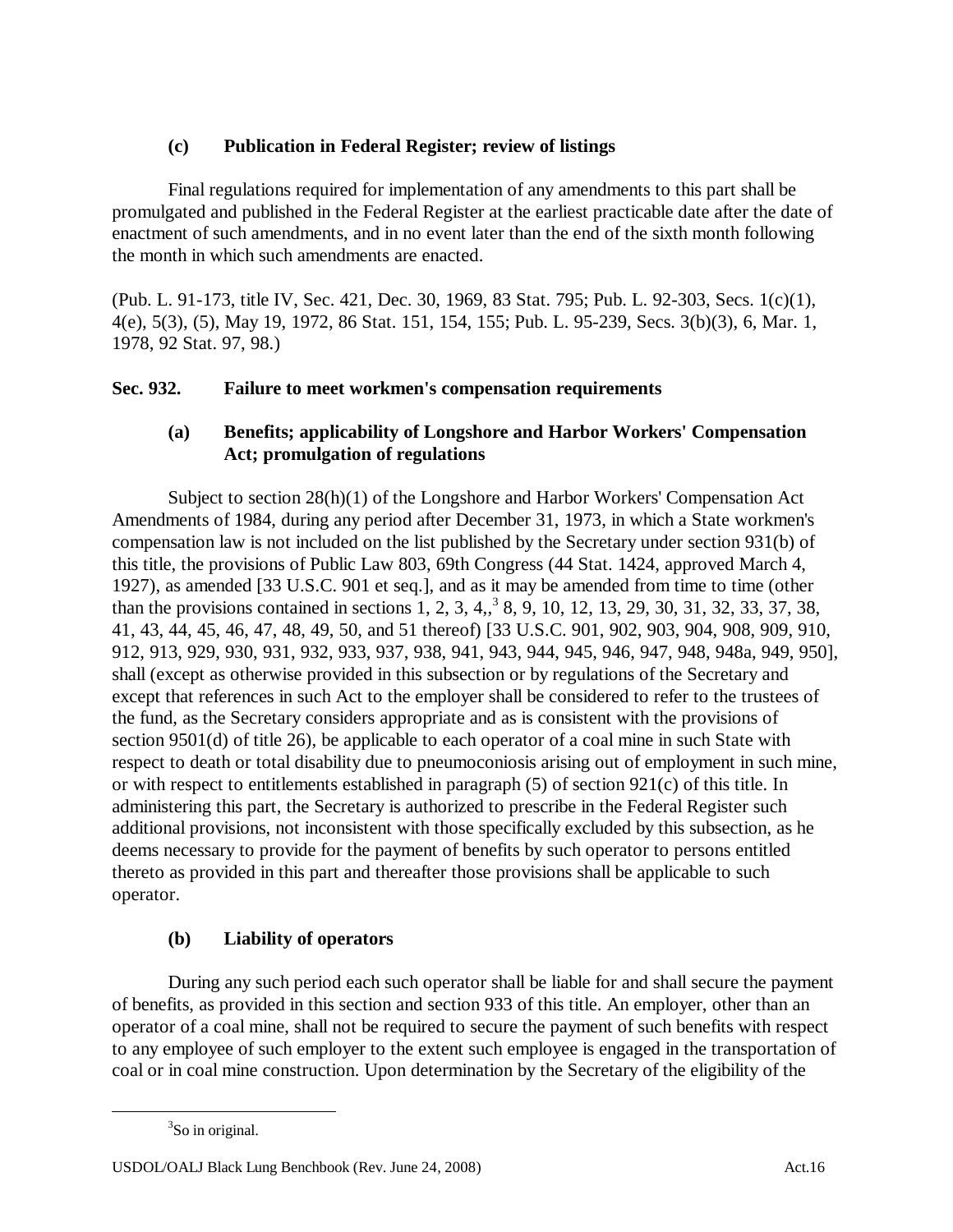employee, the Secretary may require such employer to secure a bond or otherwise guarantee the payment of such benefits to the employee.

## **(c) Persons entitled to benefits**

Benefits shall be paid during such period by each such operator under this section to the categories of persons entitled to benefits under section 922(a) of this title in accordance with the regulations of the Secretary applicable under this section: Provided, That, except as provided in subsection (i) of this section, no benefit shall be payable by any operator on account of death or total disability due to pneumoconiosis

> **(1)** which did not arise, at least in part, out of employment in a mine during a period after December 31, 1969, when it was operated by such operator; or

**(2)** which was the subject of a claim denied before March 1, 1978, and which is or has been approved in accordance with the provisions of section 945 of this title.

## **(d) Monthly payments; amounts; accrual of interest**

Benefits payable under this section shall be paid on a monthly basis and, except as otherwise provided in this section, such payments shall be equal to the amounts specified in section 922(a) of this title. If payment is not made within the time required, interest shall accrue to such amounts at the rates set forth in section 934(b)(5) of this title for interest owed to the fund. With respect to payments withheld pending final adjudication of liability, in the case of claims filed on or after the effective date of the Black Lung Benefits Amendments of 1981, such interest shall commence to accumulate 30 days after the date of the determination that such an award should be made.

## **(e) Conditions upon payment**

No payment of benefits shall be required under this section:

**(1)** except pursuant to a claim filed therefor in such manner, in such form, and containing such information, as the Secretary shall by regulation prescribe; or

**(2)** for any period prior to January 1, 1974.

## **(f) Limitation on filing of claims**

Any claim for benefits by a miner under this section shall be filed within three years after whichever of the following occurs later-

**(1)** a medical determination of total disability due to pneumoconiosis; or

**(2)** March 1, 1978.

# **(g) Reduction of monthly benefits**

USDOL/OALJ Black Lung Benchbook (Rev. June 24, 2008)  $Act.17$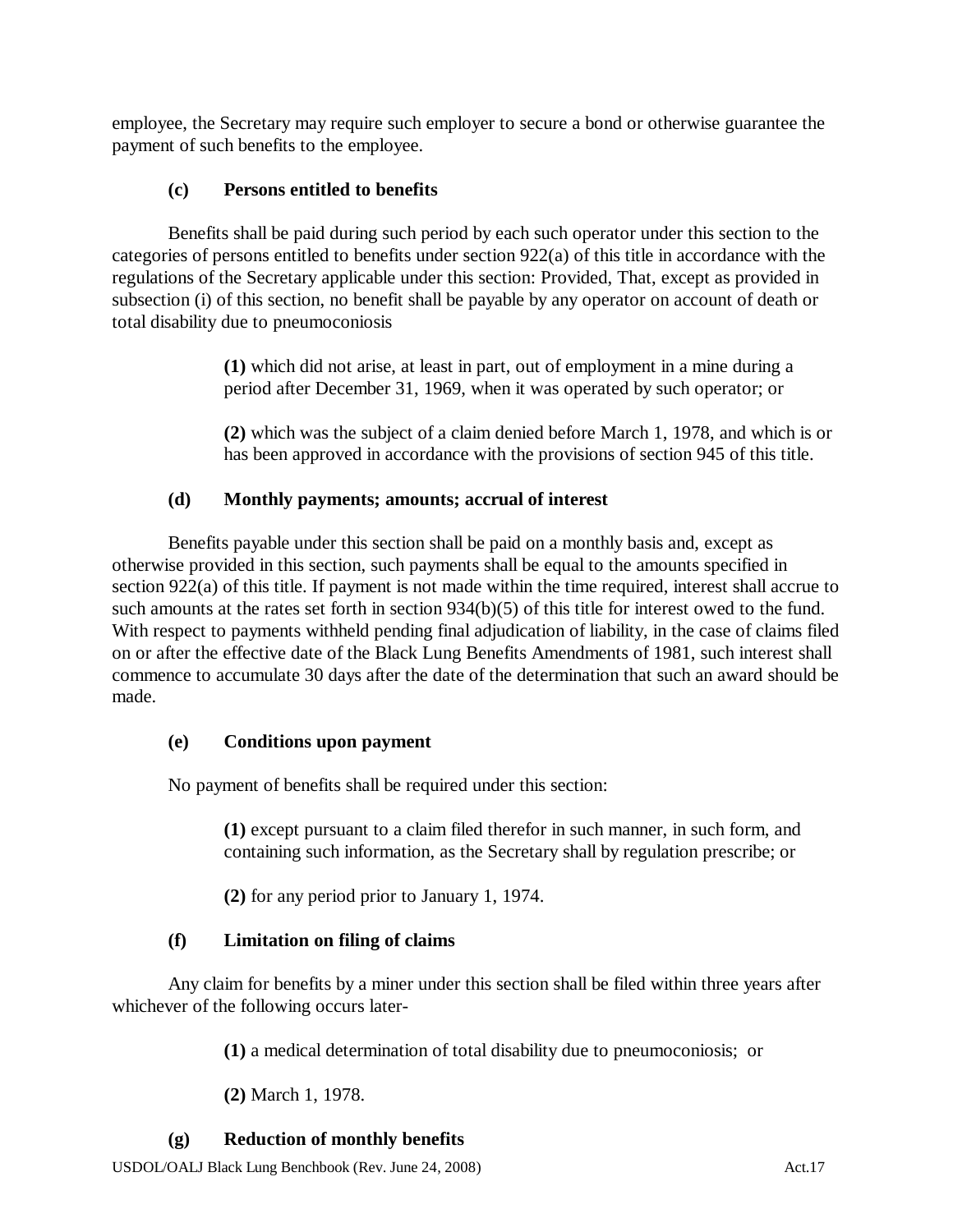The amount of benefits payable under this section shall be reduced, on a monthly or other appropriate basis, by the amount of any compensation received under or pursuant to any Federal or State workmen's compensation law because of death or disability due to pneumoconiosis. In addition, the amount of benefits payable under this section with respect to any claim filed on or after the effective date of the Black Lung Benefits Amendments of 1981 shall be reduced, on a monthly or other appropriate basis, by the amount by which such benefits would be reduced on account of excess earnings of such miner under section 403(b) through (l) of title 42 if the amount paid were a benefit payable under section 402 of title 42.

#### **(h) Promulgation of regulations**

The Secretary of Labor shall by regulation establish standards, which may include appropriate presumptions, for determining whether pneumoconiosis arose out of employment in a particular coal mine or mines. The Secretary may also, by regulation, establish standards for apportioning liability for benefits under this subsection among more than one operator, where such apportionment is appropriate.

#### **(i) Subsequent operators' liability for benefit payments**

**(1)** During any period in which this section is applicable to the operator of a coal mine who on or after January 1, 1970, acquired such mine or substantially all the assets thereof, from a person (hereinafter in this subsection referred to as a "prior operator") who was an operator of such mine, or owner of such assets on or after January 1, 1970, such operator shall be liable for and shall, in accordance with section 933 of this title, secure the payment of all benefits which would have been payable by the prior operator under this section with respect to miners previously employed by such prior operator as if the acquisition had not occurred and the prior operator had continued to be an operator of a coal mine.

**(2)** Nothing in this subsection shall relieve any prior operator of any liability under this section.

**(3) (A)** For purposes of paragraph (1) of this subsection, the provisions of this paragraph shall apply to corporate reorganizations, liquidations, and such other transactions as are specified in this paragraph.

**(B)** If an operator ceases to exist by reason of a reorganization or other transaction or series of transactions which involves a change in identity, form, or place of business or organization, however effected, the successor operator or other corporate or business entity resulting from such reorganization or other change shall be treated as the operator to whom this section applies.

**(C)** If an operator ceases to exist by reason of a liquidation into a parent or successor corporation, the parent or successor corporation shall be treated as the operator to whom this section applies.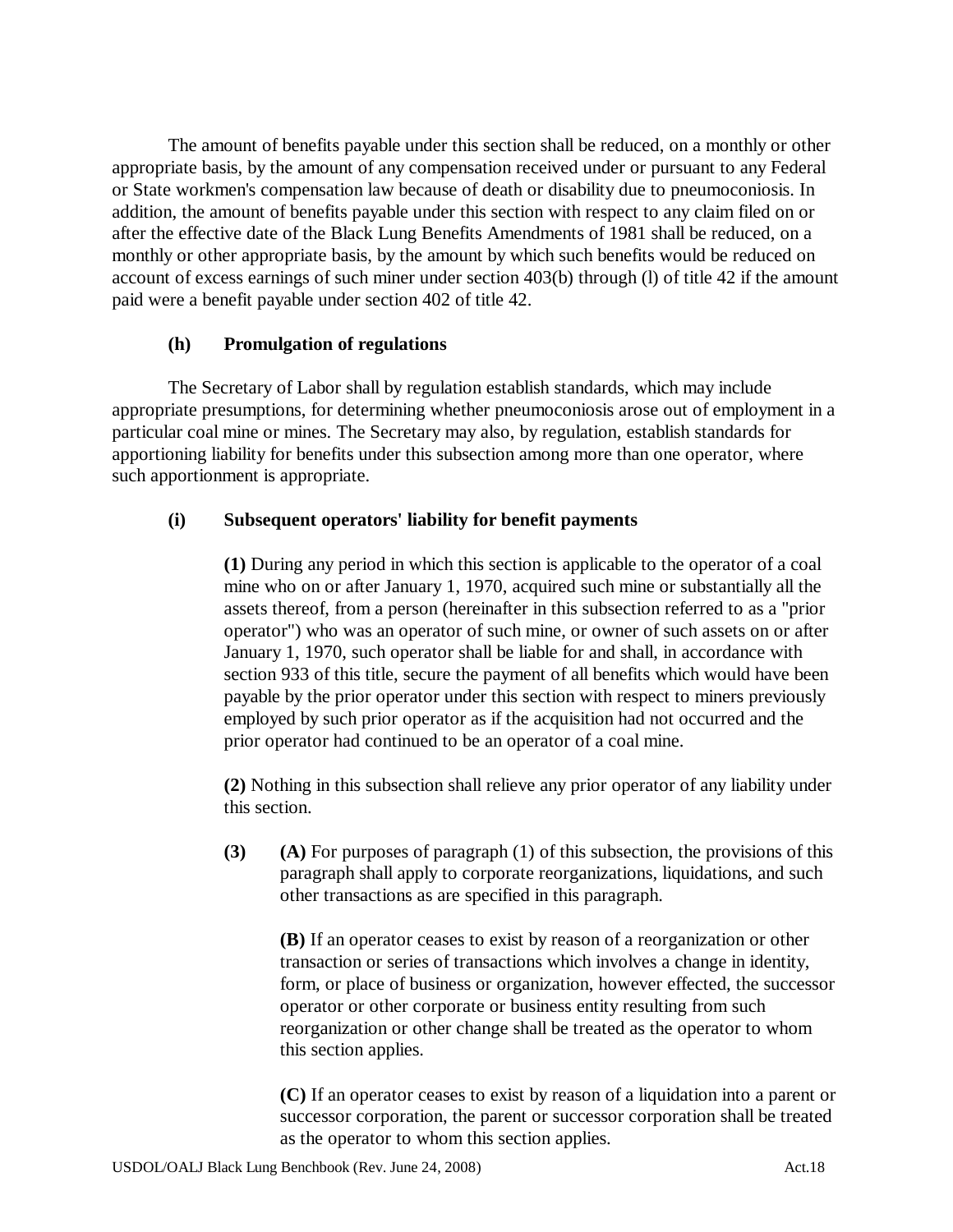**(D)** If an operator ceases to exist by reason of a sale of substantially all his or her assets, or as the result of a merger, consolidation, or division, the successor operator, corporation, or other business entity shall be treated as the operator to whom this section applies.

**(4)** In any case in which there is a determination under section 9501(d) of title 26 that no operator is liable for the payment of benefits to a claimant, nothing in this subsection may be construed to require the payment of benefits to a claimant by or on behalf of any operator.

#### **(j) Failure of operators to secure benefits**

Notwithstanding the provisions of this section, section 9501 of title 26 shall govern the payment of benefits in cases-

**(1)** described in section  $9501(d)(1)$  of title 26;

**(2)** in which the miner's last coal mine employment was before January 1, 1970; or

**(3)** in which there was a claim denied before March 1, 1978, and such claim is or has been approved in accordance with the provisions of section 945 of this title.

## **(k) Secretary as party in claim proceedings**

The Secretary shall be a party in any proceeding relative to a claim for benefits under this part.

## **(l) Filing of new claims or refiling or revalidation of claims of miners already determined eligible at time of death**

In no case shall the eligible survivors of a miner who was determined to be eligible to receive benefits under this subchapter at the time of his or her death be required to file a new claim for benefits, or refile or otherwise revalidate the claim of such miner, except with respect to a claim filed under this part on or after the effective date of the Black Lung Benefits Amendments of  $1981^{4}$ 

(Pub. L. 91-173, title IV, Sec. 422, Dec. 30, 1969, 83 Stat. 796; Pub. L. 92-303, Secs. 3(a), (b), 5(2)-(4), (9), 8, May 19, 1972, 86 Stat. 153, 155-157; Pub. L. 95-239, Secs. 3(b)(4), 7(a)-(h), Mar. 1, 1978, 92 Stat. 97-99; Pub. L. 97-119, title I, Sec. 104(b)(3)-(5), title II, Secs. 203(a)(6), (b), 204, 205(a), Dec. 29, 1981, 95 Stat. 1639, 1644, 1645; Pub. L. 98-426, Sec. 28(h)(2), Sept. 28, 1984, 98 Stat. 1655; Pub. L. 99-514, Sec. 2, Oct. 22, 1986, 100 Stat. 2095.)

# **Sec. 932a. Appointment of qualified individuals to hear and determine claims for**

<sup>&</sup>lt;sup>4</sup>So in original.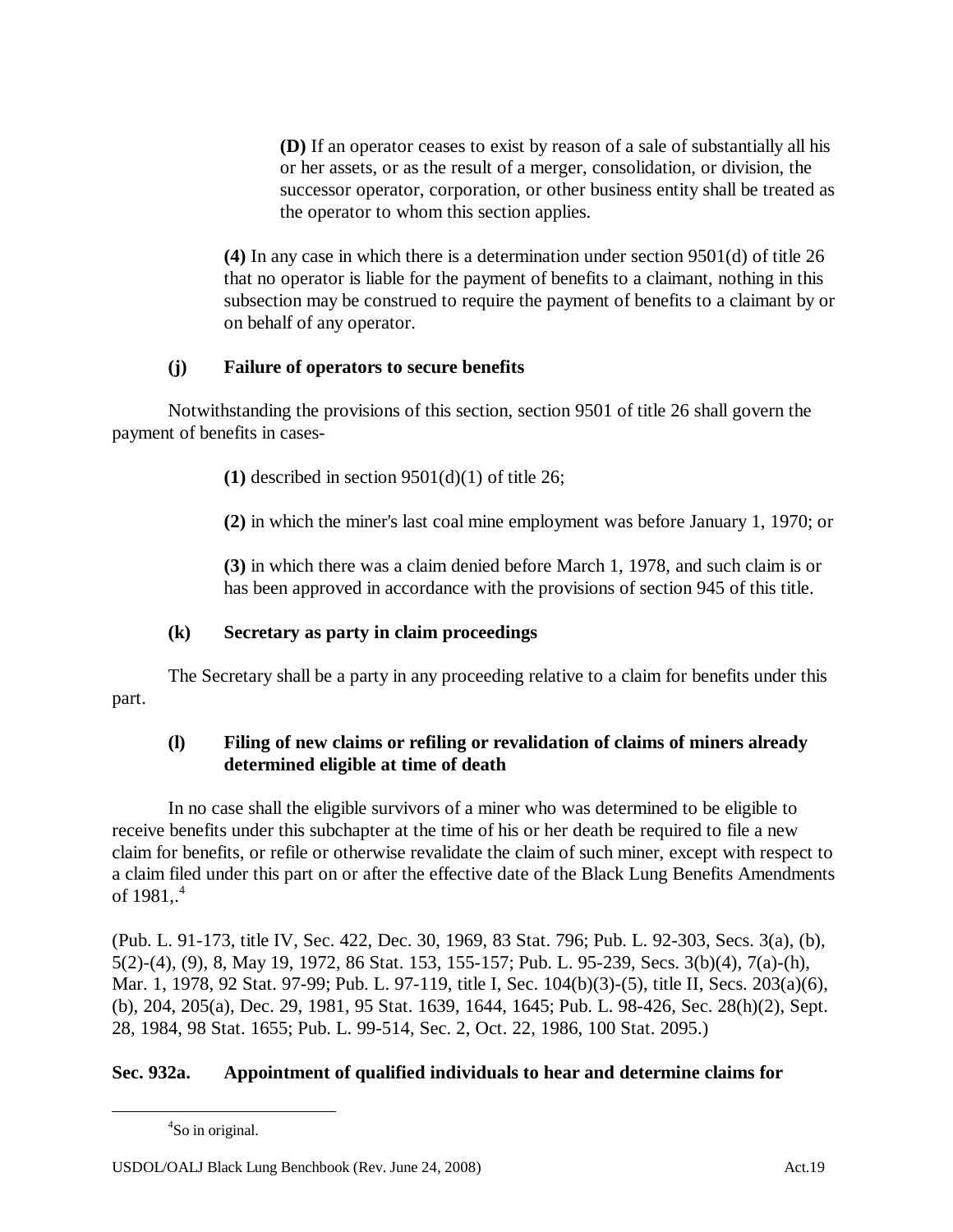#### **benefits**

Qualified individuals appointed by the Secretary of Labor may hear and determine claims for benefits under part C of title IV of the Federal Coal Mine Health and Safety Act of 1969 [30 U.S.C. 931 et seq.] and under section 415 of such Act [30 U.S.C. 925]. For purposes of this section, the term "qualified individual" means such an individual, regardless of whether that individual is a hearing examiner appointed under section 3105 of title 5. Nothing in this section shall be deemed to imply that there is or is not in effect any authority for such individuals to hear and determine such claims under any provision of law other than this section.

(Pub. L. 94-504, Oct. 15, 1976, 90 Stat. 2428.)

## **Sec. 933. Duties of operators in States not qualifying under workmen's compensation laws**

#### **(a) Securing of benefits for miners; self-insurers; mutual companies**

During any period in which a State workmen's compensation law is not included on the list published by the Secretary under section 931(b) of this title each operator of a coal mine in such State shall secure the payment of benefits for which he is liable under section 932 of this title by

**(1)** qualifying as a self-insurer in accordance with regulations prescribed by the Secretary, or

**(2)** insuring and keeping insured the payment of such benefits with any stock company or mutual company or association, or with any other person or fund, including any State fund, while such company, association, person or fund is authorized under the laws of any State to insure workmen's compensation.

#### **(b) Required provisions of insurance contracts**

In order to meet the requirements of clause (2) of subsection (a) of this section, every policy or contract of insurance must contain-

> **(1)** a provision to pay benefits required under section 932 of this title, notwithstanding the provisions of the State workmen's compensation law which may provide for lesser payments;

**(2)** a provision that insolvency or bankruptcy of the operator or discharge therein (or both) shall not relieve the carrier from liability for such payments; and

**(3)** such other provisions as the Secretary, by regulation, may require.

#### **(c) Cancellation of insurance contracts**

No policy or contract of insurance issued by a carrier to comply with the requirements of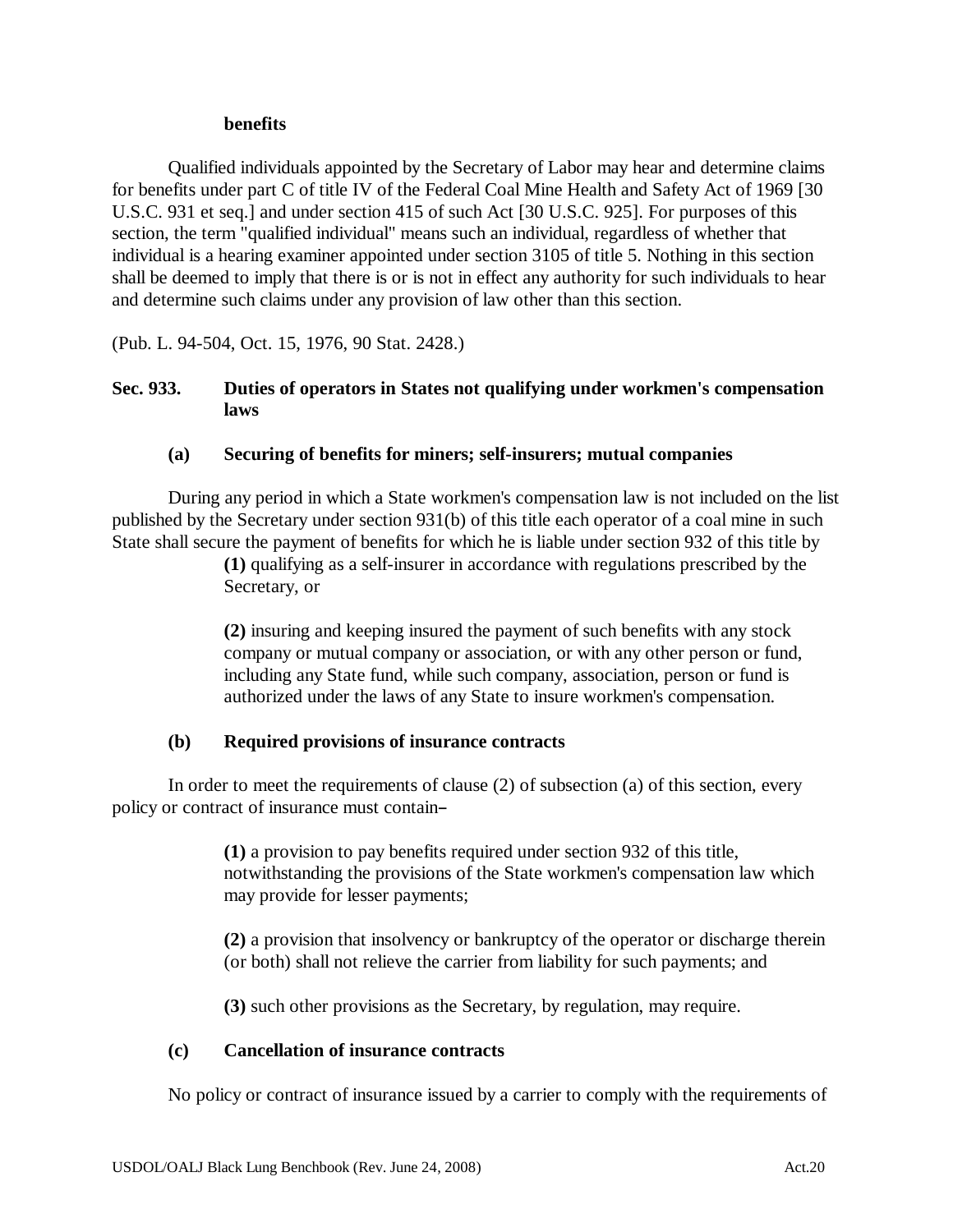clause (2) of subsection (a) of this subsection<sup>5</sup> shall be canceled prior to the date specified in such policy or contract for its expiration until at least thirty days have elapsed after notice of cancellation has been sent by registered or certified mail to the Secretary and to the operator at his last known place of business.

#### **(d) Penalties for failure to secure payment of benefits**

**(1)** Any employer required to secure the payment of benefits under this section who fails to secure such benefits shall be subject to a civil penalty assessed by the Secretary of not more than \$1,000 for each day during which such failure occurs. In any case where such employer is a corporation, the president, secretary, and treasurer thereof also shall be severally liable to such civil penalty as provided in this subsection for the failure of such corporation to secure the payment of benefits. Such president, secretary, and treasurer shall be severally personally liable, jointly with such corporation, for any benefit which may accrue under this subchapter in respect to any disability which may occur to any employee of such corporation while it shall so fail to secure the payment of benefits as required by this section.

**(2)** Any employer of a miner who knowingly transfers, sells, encumbers, assigns, or in any manner disposes of, conceals, secrets, $6$  or destroys any property belonging to such employer, after any miner employed by such employer has filed a claim under this subchapter, and with intent to avoid the payment of benefits under this subchapter to such miner or his or her dependents, shall be guilty of a misdemeanor and, upon conviction thereof, shall be punished by a fine of not more than \$1,000, or by imprisonment for not more than one year, or both. In any case where such employer is a corporation, the president, secretary, and treasurer thereof also shall be severally liable for such penalty of imprisonment as well as jointly liable with such corporation for such fine.

**(3)** This subsection shall not affect any other liability of the employer under this part.

(Pub. L. 91-173, title IV, Sec. 423, Dec. 30, 1969, 83 Stat. 797; Pub. L. 92-303, Sec. 3(b), May 19, 1972, 86 Stat. 153; Pub. L. 95-239, Sec. 8, Mar. 1, 1978, 92 Stat. 100.)

## **Sec. 934. "Fund" defined; liability of operators to United States for repayments to fund; procedures applicable; rate of interest**

**(a)** For purposes of this section, the term "fund" has the meaning set forth in section 902(h) of this title.

**(1)** If--

<sup>&</sup>lt;sup>5</sup>So in original. Probably should be "section".

<sup>&</sup>lt;sup>6</sup>So in original. Probably should be "secretes,".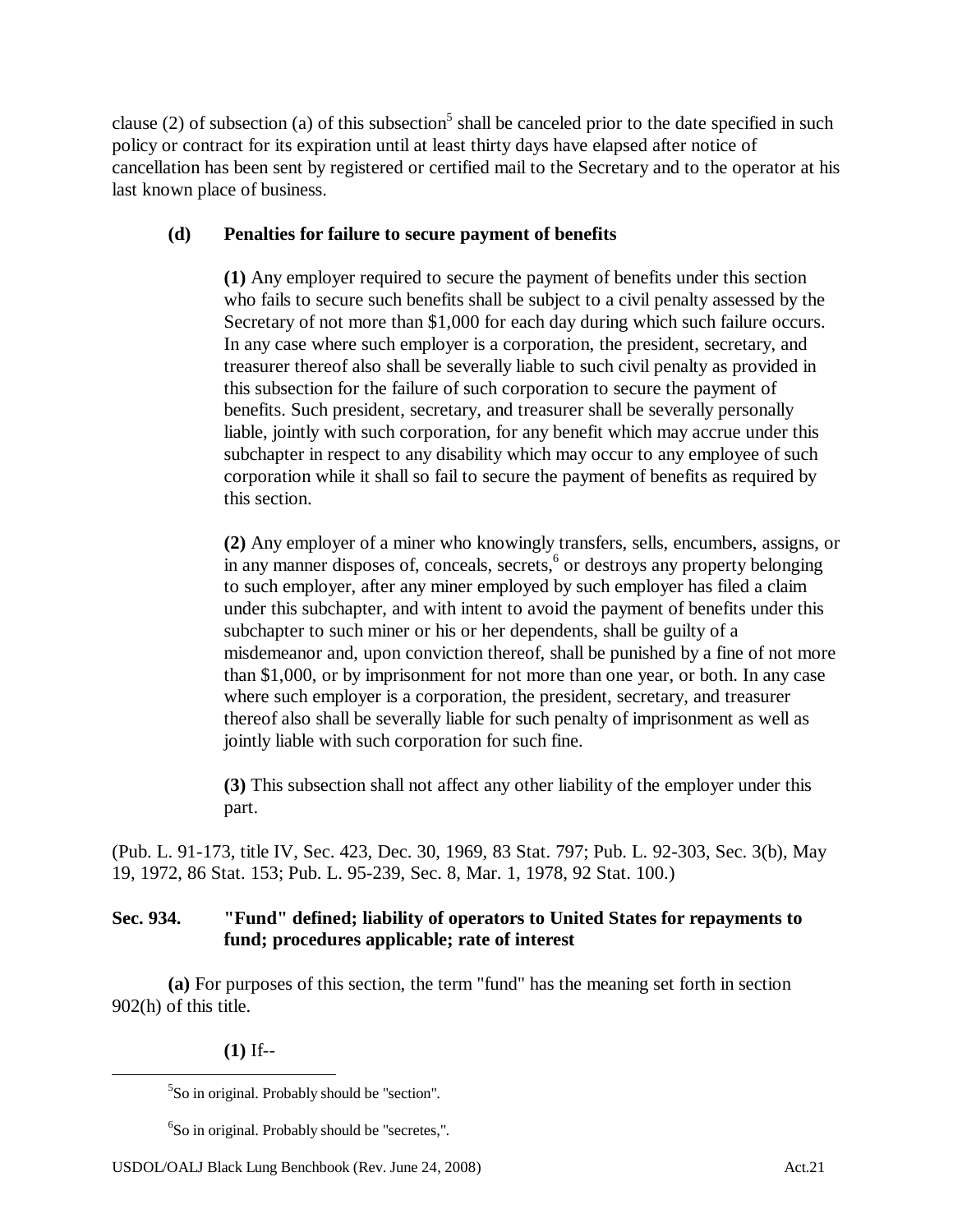**(A)** an amount is paid out of the fund to an individual entitled to benefits under section 932 of this title, and

**(B)** the Secretary determines, under the provisions of sections 932 and 933 of this title, that an operator was required to secure the payment of all or a portion of such benefits, then the operator is liable to the United States for repayment to the fund of the amount of such benefits the payment of which is properly attributed to him plus interest thereon. No operator or representative of operators may bring any proceeding, or intervene in any proceeding, held for the purpose of determining claims for benefits to be paid by the fund, except that nothing in this section shall affect the rights, duties, or liabilities of any operator in proceedings under section 932 or section 933 of this title. In a case where no operator responsibility is assigned pursuant to sections 932 and 933 of this title, a determination by the Secretary that the fund is liable for the payment of benefits shall be final.

**(2)** If any operator liable to the fund under paragraph (1) refuses to pay, after demand, the amount of such liability (including interest), then there shall be a lien in favor of the United States for such amount upon all property and rights to property, whether real or personal, belonging to such operator. The lien arises on the date on which such liability is finally determined, and continues until it is satisfied or becomes unenforceable by reason of lapse of time.

**(3) (A)** Except as otherwise provided under this subsection, the priority of the lien shall be determined in the same manner as under section 6323 of title 26. That section shall be applied for such purposes-

> **(i)** by substituting "lien imposed by section 424(b)(2) of the Federal Mine Safety and Health Act of 1977'' for "lien imposed by section 6321''; "operator liability lien" for "tax lien"; "operator" for "taxpayer"; "lien arising under section 424(b)(2) of the Federal Mine Safety and Health Act of 1977" for "assessment of the tax"; "payment of the liability is made to the Black Lung Disability Trust Fund" for "satisfaction of a levy pursuant to section 6332(b)"; and "satisfaction of operator liability" for "collection of any tax under this title" each place such terms appear; and

> **(ii)** by treating all references to the "Secretary" as references to the Secretary of Labor.

**(B)** In the case of a bankruptcy or insolvency proceeding, the lien imposed under paragraph (2) shall be treated in the same manner as a lien for taxes due and owing to the United States for purposes of the Bankruptcy Act or section 3713(a) of title 31.

USDOL/OALJ Black Lung Benchbook (Rev. June 24, 2008)  $Act.22$ **(C)** For purposes of applying section 6323(a) of title 26 to determine the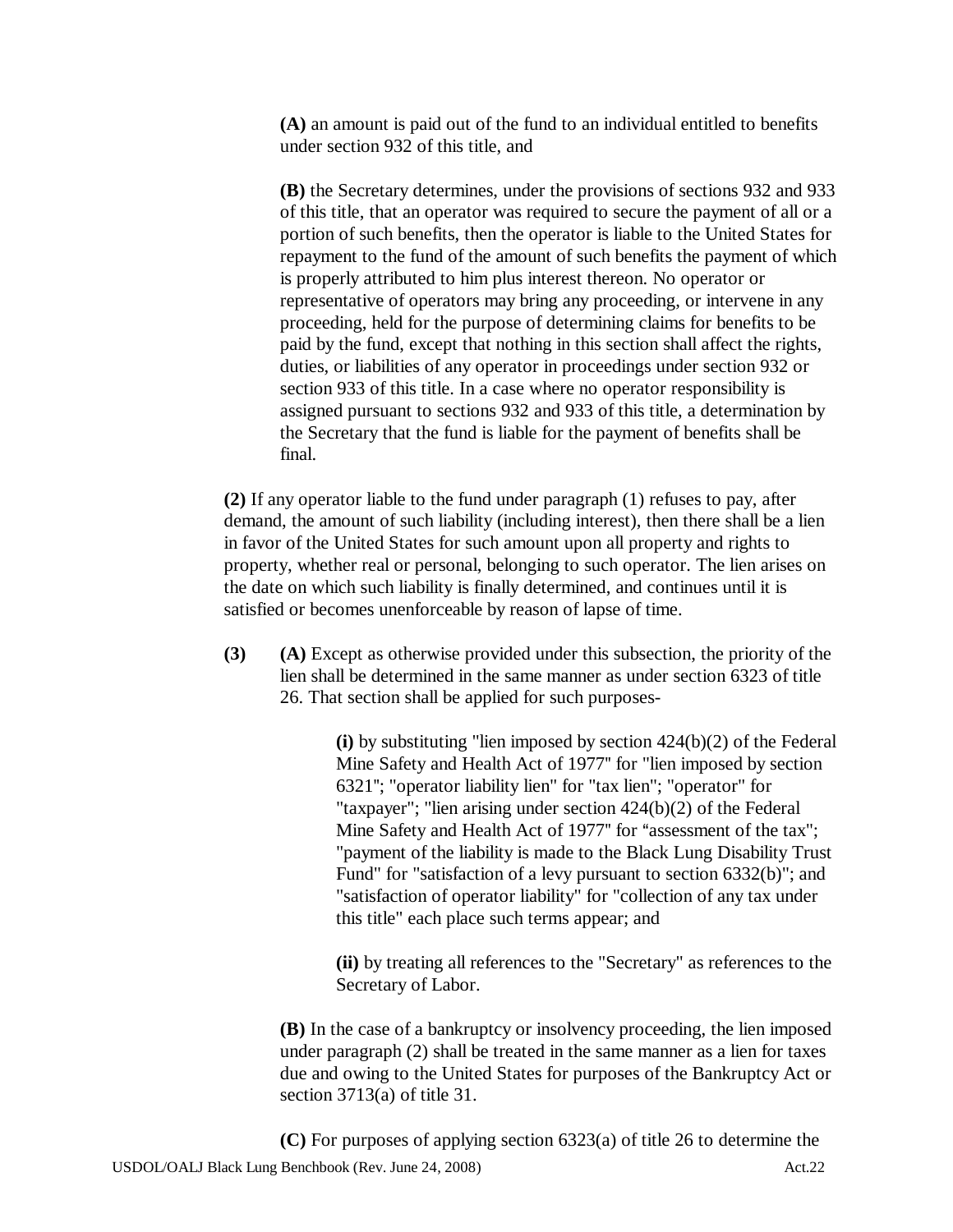priority between the lien imposed under paragraph (2) and the Federal tax lien, each lien shall be treated as a judgment lien arising as of the time notice of such lien is filed.

**(D)** For purposes of this subsection, notice of the lien imposed under paragraph (2) shall be filed in the same manner as under subsections (f) and (g) of section 6323 of title 26.

**(4) (A)** In any case where there has been a refusal or neglect to pay the liability imposed under paragraph (2), the Secretary may bring a civil action in a district court of the United States to enforce the lien of the United States under this section with respect to such liability or to subject any property, of whatever nature, of the operator, or in which he has any right, title, or interest, to the payment of such liability.

**(B)** The liability imposed by paragraph (1) may be collected at a proceeding in court if the proceeding is commenced within 6 years after the date on which the liability was finally determined, or before the expiration of any period for collection agreed upon in writing by the operator and the United States before the expiration of such 6-year period. The running of the period of limitation provided under this subparagraph shall be suspended for any period during which the assets of the operator are in the custody or control of any court of the United States, or of any State, or the District of Columbia, and for 6 months thereafter, and for any period during which the operator is outside the United States if such period of absence is for a continuous period of at least 6 months.

**(5)** The rate of interest under this subsection-

**(A)** for any period during calendar year 1982, shall be 15 percent, and

**(B)** for any period after calendar year 1982, shall be the rate established by section 6621 of title 26 which is in effect for such period.

(Pub. L. 91-173, title IV, Sec. 424, Dec. 30, 1969, 83 Stat. 798; Pub. L. 92-303, Sec. 1(c)(1), May 19, 1972, 86 Stat. 151; Pub. L. 95-227, Sec. 3(d), Feb. 10, 1978, 92 Stat. 13; Pub. L. 96- 222, title I, Sec. 108(b)(2)(A), Apr. 1, 1980, 94 Stat. 226; Pub. L. 97-119, title I, Sec. 104(a)(1), (2), (b)(6), Dec. 29, 1981, 95 Stat. 1639; Pub. L. 99-514, Sec. 2, Oct. 22, 1986, 100 Stat. 2095.)

#### **Sec. 934a. Repealed. Pub. L. 97-119, Title I, Sec. 103(b), Dec. 29, 1981, 95 Stat. 1638**

#### **Effective Date of Repeal**

Repeal effective Jan. 1, 1982, see section  $103(d)(1)$  of Pub. L. 97-119, set out as an Effective Date note under section 9501 of Title 26, Internal Revenue Code.

USDOL/OALJ Black Lung Benchbook (Rev. June 24, 2008)  $Act.23$ Provisions Relating to Payment of Benefits to Miners and Eligible Survivors of Miners To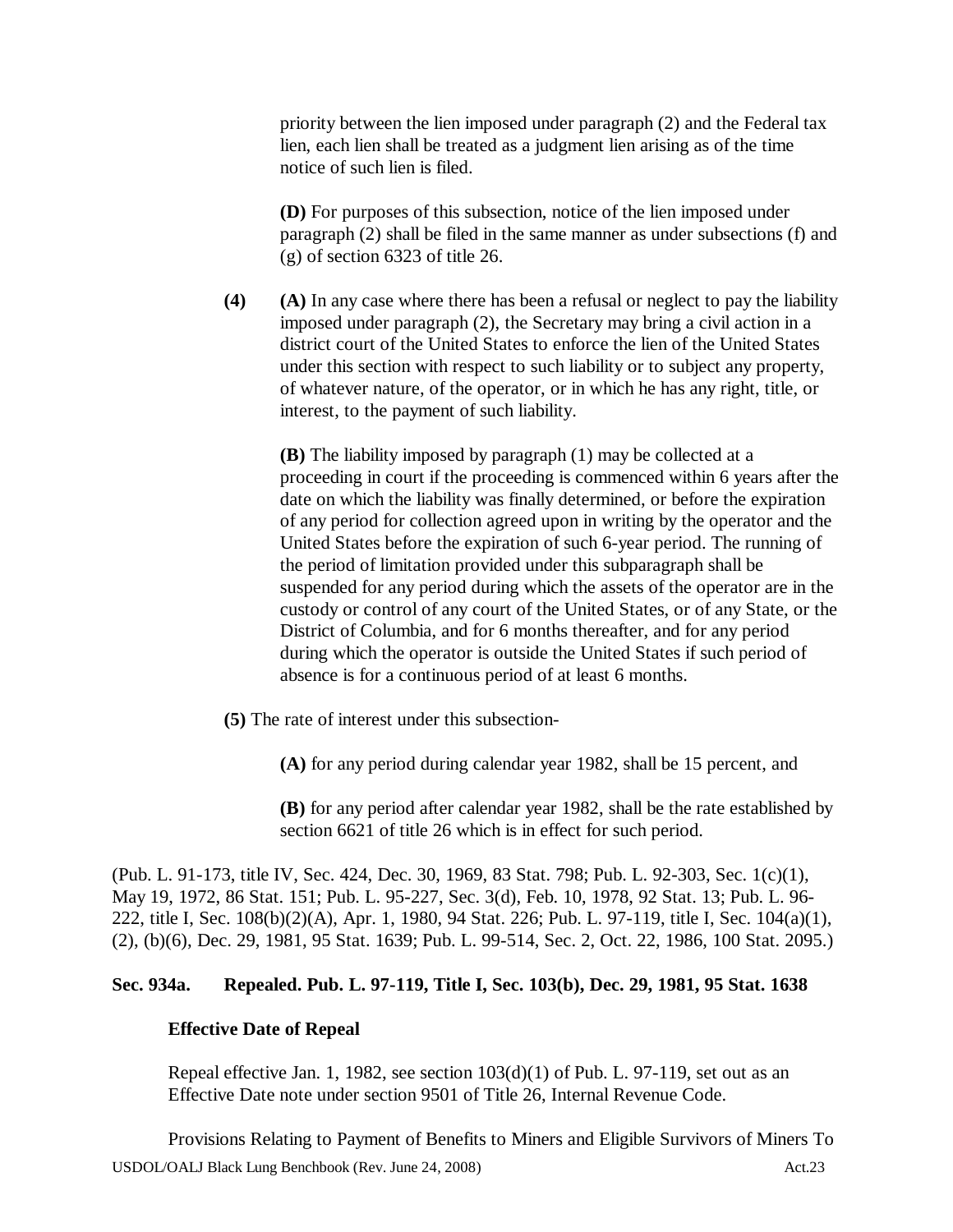Take Effect as Rules and Regulations of Secretary of Labor Pub. L. 95-239, Sec. 20(b), Mar. 1, 1978, 92 Stat. 106, provided that in the event that the payment of benefits to miners and to eligible survivors of miners cannot be made from the Black Lung Disability Trust Fund established by section 3(a) of the Black Lung Benefits Revenue Act of 1977 [former subsec. (a) of this section], the provisions of the Act relating to the payment of benefits to miners and to eligible survivors of miners, as in effect immediately before the date of the enactment of this Act [Mar. 1, 1978], shall take effect, as rules and regulations of the Secretary of Labor until such provisions are revoked, amended, or revised by law, and that the Secretary of Labor may promulgate additional rules and regulations to carry out such provisions and shall make benefit payments to miners and to eligible survivors of miners in accordance with such provisions.

# **Sec. 935. Utilization of services of State and local agencies**

With the consent and cooperation of State agencies charged with administration of State workmen's compensation laws, the Secretary may, for the purpose of carrying out his functions and duties under section 932 of this title, utilize the services of State and local agencies and their employees and, notwithstanding any other provision of law, may advance funds to or reimburse such State and local agencies and their employees for services rendered for such purposes.

(Pub. L. 91-173, title IV, Sec. 425, Dec. 30, 1969, 83 Stat. 798.)

# **Sec. 936. Regulations and reports**

# **(a) Promulgation; applicability of section 553 of title 5**

The Secretary of Labor, the Commissioner of Social Security, and the Secretary of Health and Human Services are authorized to issue such regulations as each deems appropriate to carry out the provisions of this subchapter. Such regulations shall be issued in conformity with section 553 of title 5, notwithstanding subsection (a) thereof.

# **(b) Annual reports to Congress**

At the end of each fiscal year, the Commissioner of Social Security shall submit to the Congress an annual report upon the subject matter of part B of this subchapter, and, after January 1, 1974, the Secretary of Labor shall also submit such a report upon the subject matter of this part. Each such report shall be prepared and submitted to Congress in accordance with the requirement with respect to submission under section 942 of title 33.

# **(c) Compliance with State workmen's compensation laws; conflicts between State and Federal provisions**

Nothing in this subchapter shall relieve any operator of the duty to comply with any State workmen's compensation law, except insofar as such State law is in conflict with the provisions of this subchapter and the Secretary by regulation, so prescribes. The provisions of any State workmen's compensation law which provide greater benefits than the benefits payable under this subchapter shall not thereby be construed or held to be in conflict with the provisions of this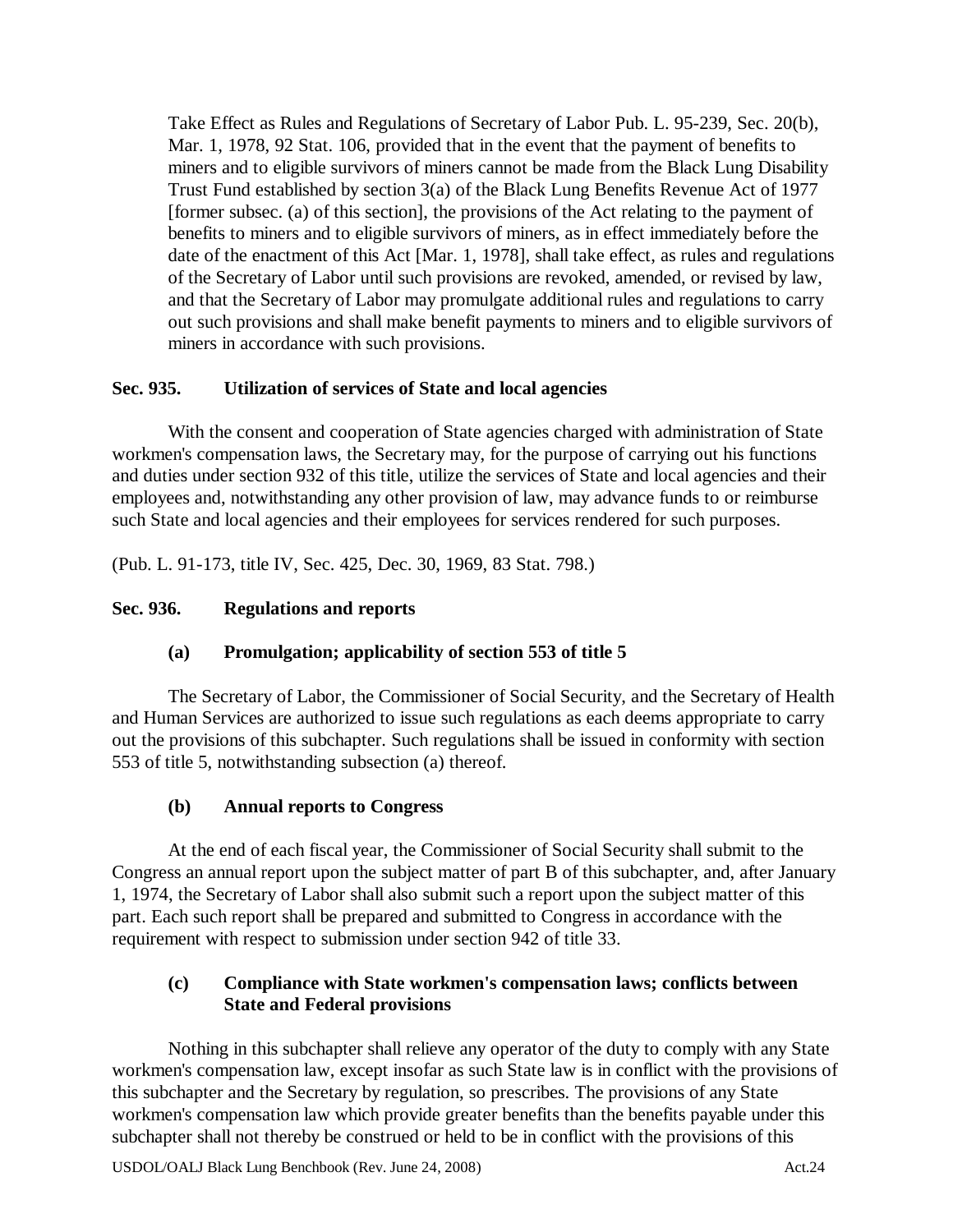subchapter.

(Pub. L. 91-173, title IV, Sec. 426, Dec. 30, 1969, 83 Stat. 798; Pub. L. 92-303, Sec. 5(3), May 19, 1972, 86 Stat. 155; Pub. L. 103-296, title I, Sec. 108(i)(3), Aug. 15, 1994, 108 Stat. 1488; Pub. L. 104-66, title I, Sec. 1102(b)(2), Dec. 21, 1995, 109 Stat. 723.)

# **Sec. 937. Contracts and grants**

# **(a) Construction, purchase, and operation of fixed-site and mobile clinical facilities**

The Secretary of Health and Human Services is authorized to enter into contracts with, and make grants to, public and private agencies and organizations and individuals for the construction, purchase, and operation of fixed-site and mobile clinical facilities for the analysis, examination, and treatment of respiratory and pulmonary impairments in active and inactive coal miners. The Secretary shall coordinate the making of such contracts and grants with the Appalachian Regional Commission.

# **(b) Research activities**

The Secretary of Health and Human Services shall initiate research within the National Institute for Occupational Safety and Health, and is authorized to make research grants to public and private agencies and organizations and individuals for the purpose of devising simple and effective tests to measure, detect, and treat respiratory and pulmonary impairments in active and inactive coal miners. Any grant made pursuant to this subsection shall be conditioned upon all information, uses, products, processes, patents, and other developments resulting from such research being available to the general public, except to the extent of such exceptions and limitations as the Secretary of Health and Human Services may deem necessary in the public interest.

# **(c) Authorization of appropriations**

There is hereby authorized to be appropriated for the purpose of subsection (a) of this section \$10,000,000 for each fiscal year. There are hereby authorized to be appropriated for the purposes of subsection (b) of this section such sums as are necessary.

(Pub. L. 91-173, title IV, Sec. 427, as added Pub. L. 92-303, Sec. 5(6), May 19, 1972, 86 Stat. 155; amended Pub. L. 95-239, Sec. 9, Mar. 1, 1978, 92 Stat. 100; Pub. L. 96-88, title V, Sec. 509(b), Oct. 17, 1979, 93 Stat. 695.)

# **Sec. 938. Miners suffering from pneumoconiosis; discrimination prohibited**

# **(a) Mine operators**

No operator shall discharge or in any other way discriminate against any miner employed by him by reason of the fact that such miner is suffering from pneumoconiosis. No person shall cause or attempt to cause an operator to violate this section. For the purposes of this subsection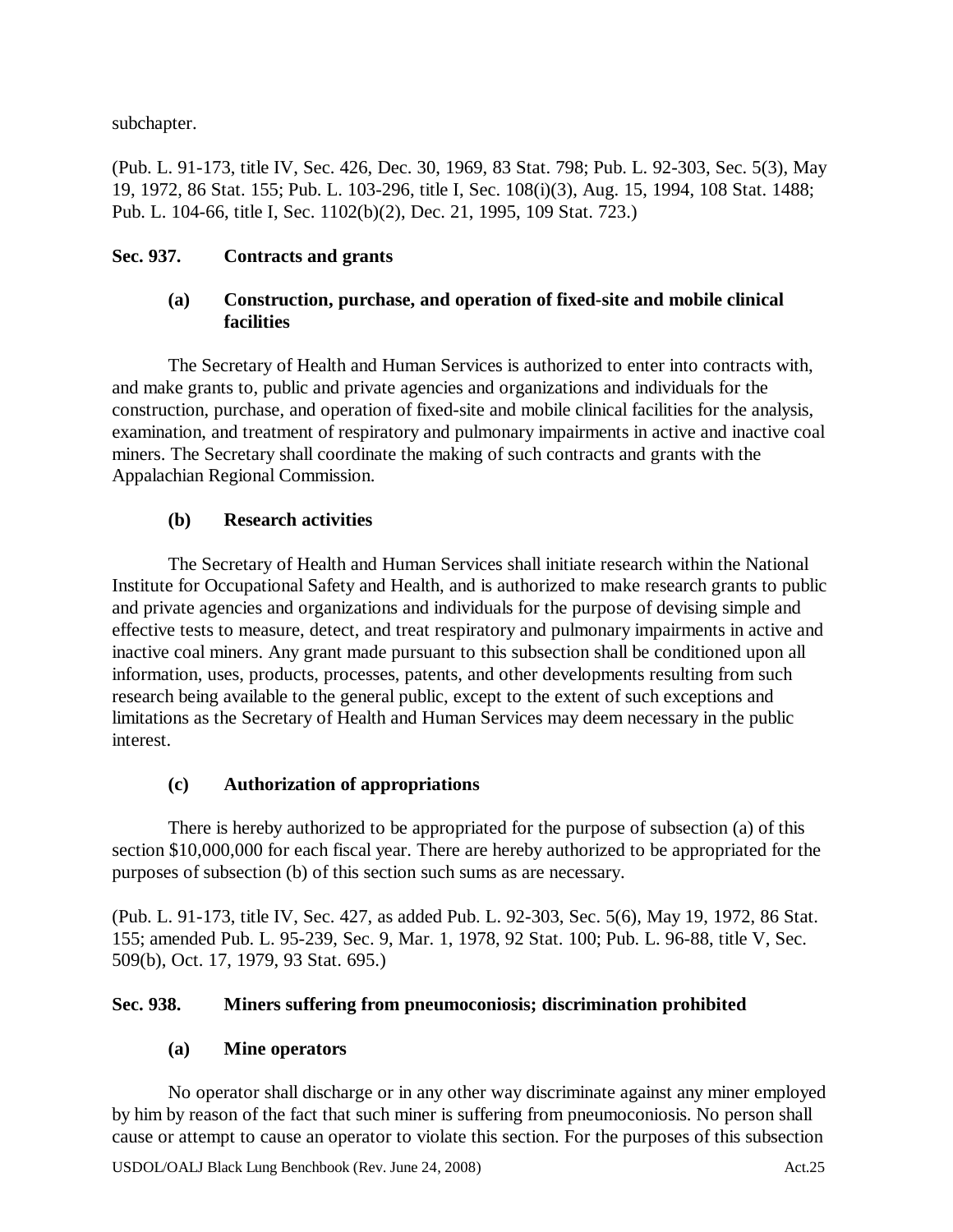the term "miner" shall not include any person who has been found to be totally disabled.

## **(b) Determination by Secretary; procedure**

Any miner who believes that he has been discharged or otherwise discriminated against by any person in violation of subsection (a) of this section, or any representative of such miner may, within ninety days after such violation occurs, apply to the Secretary for a review of such alleged discharge or discrimination. A copy of the application shall be sent to such person who shall be the respondent. Upon receipt of such application, the Secretary shall cause such investigation to be made as he deems appropriate. Such investigation shall provide an opportunity for a public hearing at the request of any party to enable the parties to present information relating to such violation. The parties shall be given written notice of the time and place of the hearing at least five days prior to the hearing. Any such hearing shall be of record and shall be subject to section 554 of title 5. Each administrative law judge presiding under this section and under the provisions of subchapters I, II and III of this chapter shall receive compensation at a rate determined under section 5372 of title 5. Upon receiving the report of such investigation, the Secretary shall make findings of fact. If he finds that such violation did occur, he shall issue a decision, incorporating an order therein, requiring the person committing such violation to take such affirmative action as the Secretary deems appropriate, including, but not limited to, the rehiring or reinstatement of the miner to his former position with back pay. If he finds that there was no such violation, he shall issue an order denying the application. Such order shall incorporate the Secretary's findings therein.

## **(c) Costs and penalties**

Whenever an order is issued under this subsection granting relief to a miner at the request of such miner, a sum equal to the aggregate amount of all costs and expenses (including the attorney's fees) as determined by the Secretary to have been reasonably incurred by such miner for, or in connection with, the institution and prosecution of such proceedings, shall be assessed against the person committing the violation.

(Pub. L. 91-173, title IV, Sec. 428, as added Pub. L. 92-303, Sec. 5(7), May 19, 1972, 86 Stat. 155; amended Pub. L. 95-251, Sec. 2(a)(9), Mar. 27, 1978, 92 Stat.183; Pub. L. 101-509, title V, Sec. 529 [title I, Sec. 104(d)(3)], Nov. 5, 1990, 104 Stat. 1427, 1447.)

## **Sec. 939. Authorization of appropriations**

There is authorized to be appropriated to the Secretary of Labor such sums as may be necessary to carry out his responsibilities under this subchapter. Such sums shall remain available until expended.

(Pub. L. 91-173, title IV, Sec. 429, as added Pub. L. 92-303, Sec. 5(8),May 19, 1972, 86 Stat. 156.)

## **Sec. 940. Applicability of amendments to part B of this subchapter to this part**

USDOL/OALJ Black Lung Benchbook (Rev. June 24, 2008)  $Act.26$ The amendments made by the Black Lung Benefits Act of 1972, the Black Lung Benefits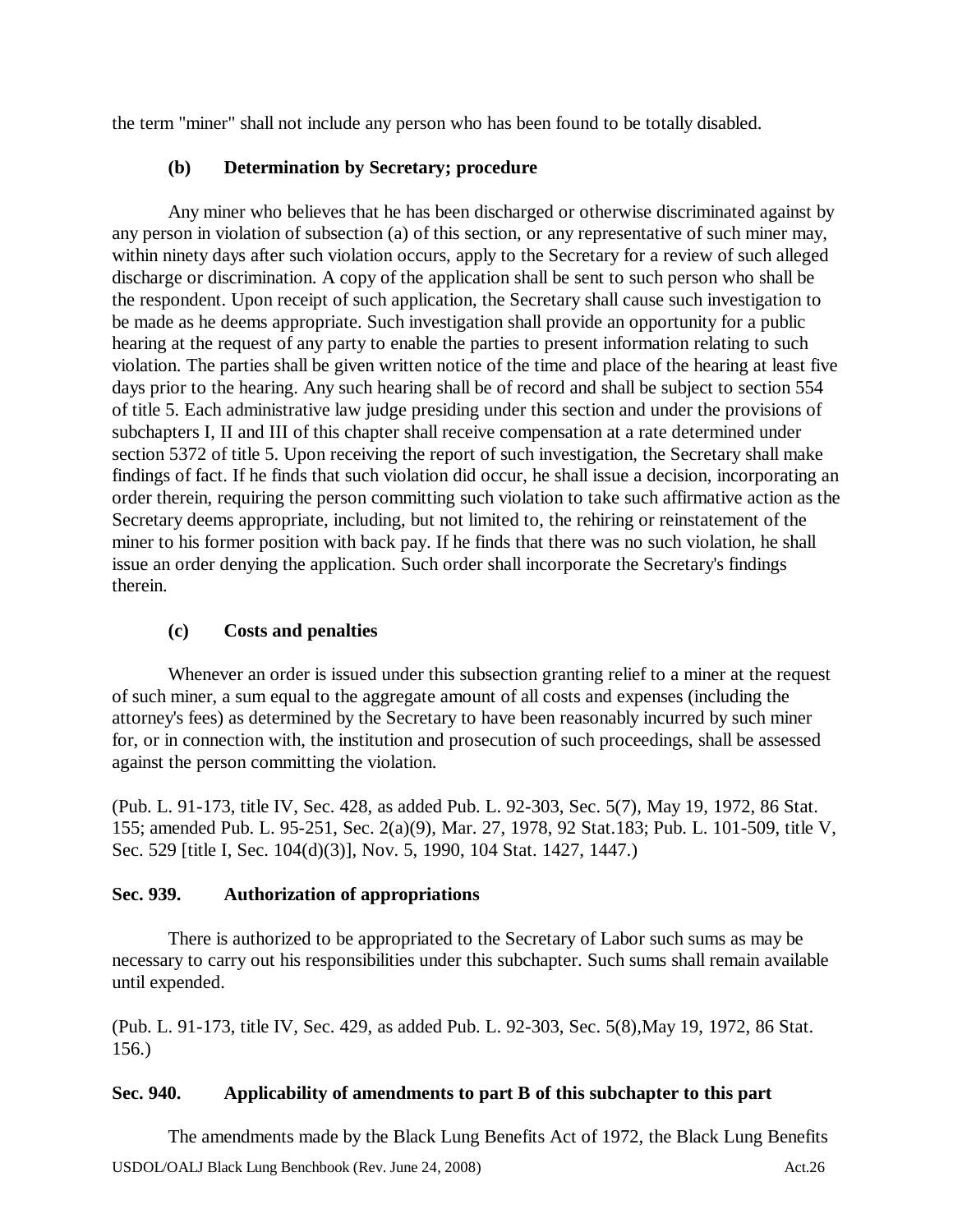Reform Act of 1977 and the Black Lung Benefits Amendments of 1981 to part B of this subchapter shall, to the extent appropriate, also apply to this part.

(Pub. L. 91-173, title IV, Sec. 430, as added Pub. L. 92-303, Sec. 5(10), May 19, 1972, 86 Stat. 156; amended Pub. L. 95-239, Sec. 10, Mar. 1, 1978, 92 Stat. 100; Pub. L. 97-119, title II, Sec. 202(d), Dec. 29, 1981, 95 Stat. 1643.)

#### **Sec. 941. Penalty for false statements or representations**

Any person who willfully makes any false or misleading statement or representation for the purpose of obtaining any benefit or payment under this subchapter shall be guilty of a misdemeanor and on conviction thereof shall be punished by a fine of not more than \$1,000, or by imprisonment for not more than one year, or both.

(Pub. L. 91-173, title IV, Sec. 431, as added Pub. L. 92-303, Sec. 6, May 19, 1972, 86 Stat. 156; amended Pub. L. 95-239, Sec. 12(a), Mar. 1, 1978, 92 Stat. 101.)

#### **Sec. 942. Miner benefit entitlement reports; penalty for failure or refusal to file**

**(a)** The Secretary may by regulation require employers to file reports concerning miners who may be or are entitled to benefits under this part, including the date of commencement and cessation of benefits and the amount of such benefits. Any such report shall not be evidence of any fact stated therein in any proceeding relating to death or total disability due to pneumoconiosis of any miner to which such report relates.

**(b)** Any employer who fails or refuses to file any report required of such employer under this section shall be subject to a civil penalty of not more than \$500 for each such failure or refusal.

(Pub. L. 91-173, title IV, Sec. 432, as added Pub. L. 95-239, Sec. 12(b), Mar. 1, 1978, 92 Stat. 101.)

#### **Sec. 943. Black lung insurance program**

#### **(a) Authorization to establish and carry out**

The Secretary is authorized to establish and carry out a black lung insurance program which will enable operators of coal mines to purchase insurance covering their obligations under section 932 of this title.

#### **(b) Non-availability of other insurance coverage**

The Secretary may exercise his or her authority under this section only if, and to the extent that, insurance coverage is not otherwise available, at reasonable cost, to operators of coal mines.

#### **(c) Agreements with coal mine operators; reinsurance agreements**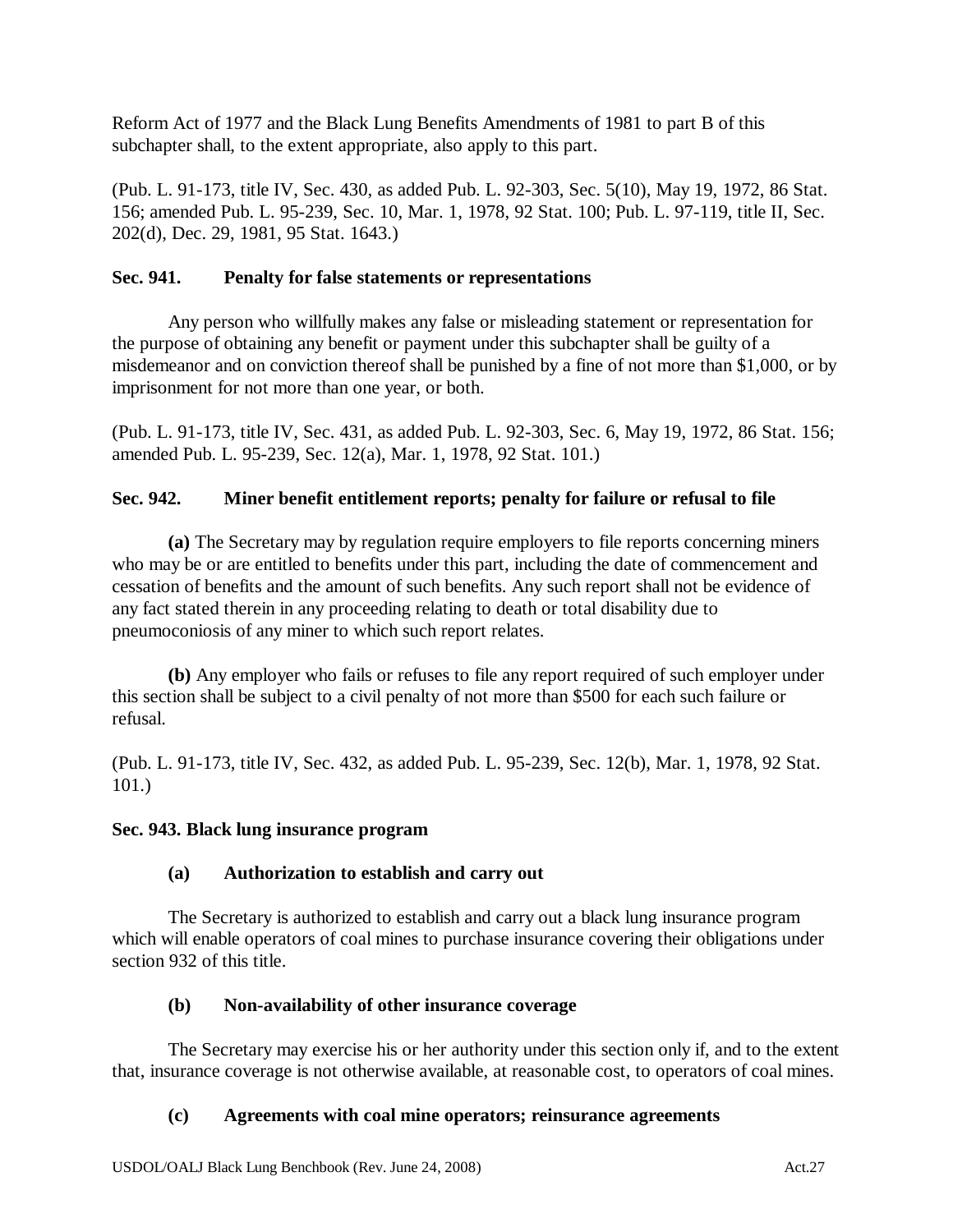**(1)** The Secretary may enter into agreements with operators of coal mines who may be liable for the payment of benefits under section 932 of this title, under which the Black Lung Compensation Insurance Fund established under subsection (a) of this section (hereinafter in this section referred to as the "insurance fund") shall assume all or part of the liability of such operator in return for the payment of premiums to the insurance fund, and on such terms and conditions as will fully protect the financial solvency of the insurance fund. During any period in which such agreement is in effect the operator shall be deemed in compliance with the requirements of section 933 of this title with respect to the risks covered by such agreement.

**(2)** The Secretary may also enter into reinsurance agreements with one or more insurers or pools of insurers under which, in return for the payment of premiums to the insurance fund, and on such terms and conditions as will fully protect the financial solvency of the insurance fund, the insurance fund shall provide reinsurance coverage for benefits required to be paid under section 932 of this title.

#### **(d) Terms and conditions of insurability**

The Secretary may by regulation provide for general terms and conditions of insurability as applicable to operators of coal mines or insurers eligible for insurance or reinsurance under this section, including-

> **(1)** the types, classes, and locations of operators or facilities which shall be eligible for such insurance or reinsurance;

> **(2)** the classification, limitation, and rejection of any operator or facility which may be advisable;

**(3)** appropriate premiums for different classifications of operators or facilities;

**(4)** appropriate loss deductibles;

**(5)** experience rating; and

**(6)** any other terms and conditions relating to insurance or reinsurance coverage or exclusion which may be appropriate to carry out the purposes of this section.

#### **(e) Premium schedule studies and investigations**

The Secretary may undertake and carry out such studies and investigations, and receive or exchange such information, as may be necessary to formulate a premium schedule which will enable the insurance and reinsurance authorized by this section to be provided on a basis which is

**(1)** in accordance with accepted actuarial principles; and

**(2)** fair and equitable.

USDOL/OALJ Black Lung Benchbook (Rev. June 24, 2008)  $Act.28$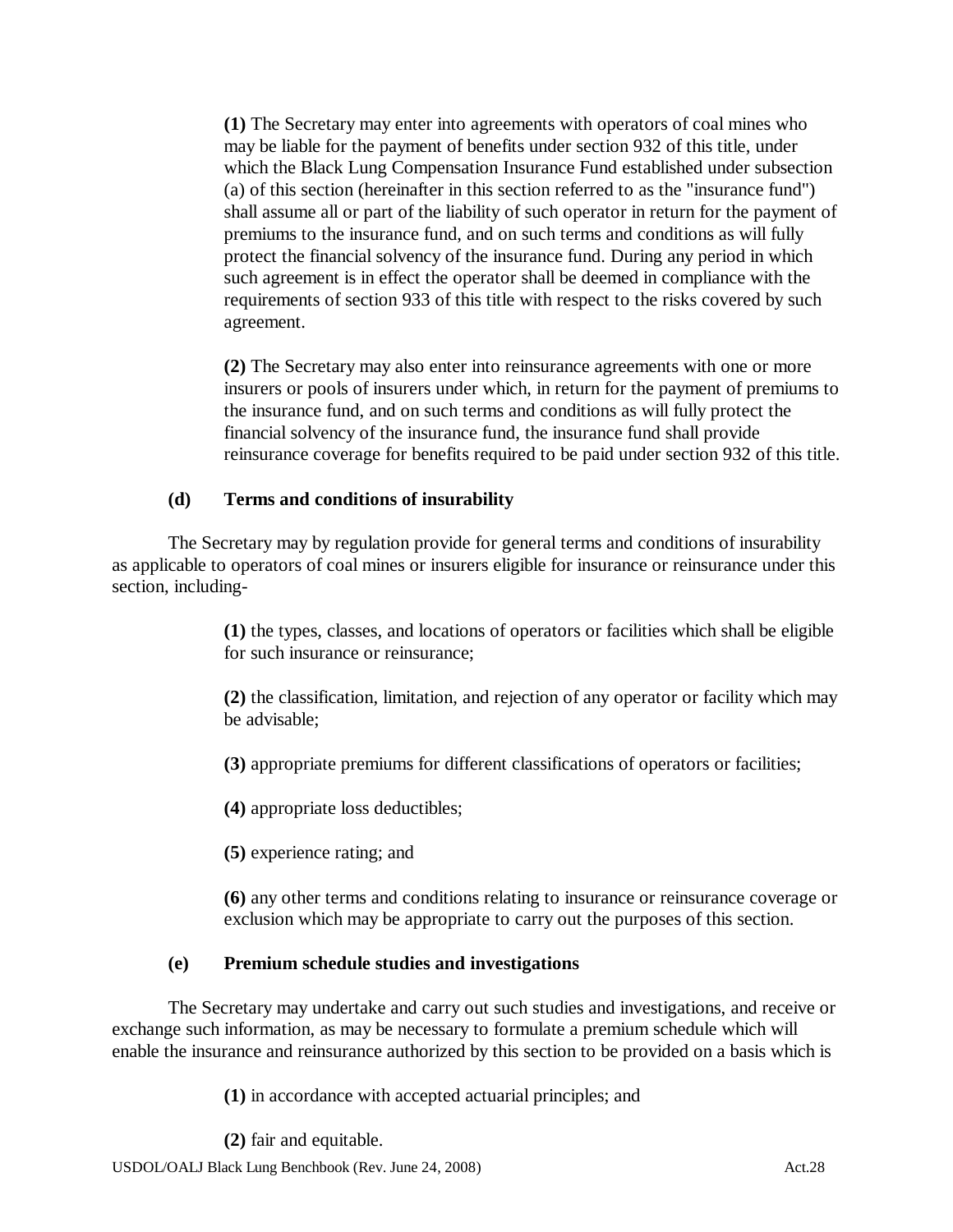#### **(f) Regulations relating to premium rates**

**(1)** On the basis of estimates made by the Secretary in formulating a premium schedule under subsection (e) of this section, and such other information as may be available, the Secretary shall from time to time prescribe by regulation the chargeable premium rates for types and classes of insurers, operators of coal mines, and facilities for which insurance or reinsurance coverage shall be available under this section and the terms and conditions under which, and the area within which, such insurance or reinsurance shall be available and such rates shall apply.

**(2)** Such premium rates shall be (A) based on a consideration of the risks involved, taking into account differences, if any, in risks based on location, type of operations, facilities, type of coal, experience, and any other matter which may be considered under accepted actuarial principles; and (B) adequate, on the basis of accepted actuarial principles, to provide reserves for anticipated losses.

**(3)** All premiums received by the Secretary shall be paid into the insurance fund.

## **(g) Black Lung Compensation Insurance Fund**

**(1)** The Secretary may establish in the Department of Labor a Black Lung Compensation Insurance Fund which shall be available, without fiscal year limitation-

> **(A)** to pay claims of miners for benefits covered by insurance or reinsurance issued under this section;

**(B)** to pay the administrative expenses of carrying out the black lung compensation insurance program under this section; and

**(C)** to repay to the Secretary of the Treasury such sums as may be borrowed in accordance with the authority provided in subsection (i) of this section.

**(2)** The insurance fund shall be credited with-

**(A)** premiums, fees, or other charges which may be collected in connection with insurance or reinsurance coverage provided under this section;

**(B)** such amounts as may be advanced to the insurance fund from appropriations in order to maintain the insurance fund in an operative condition adequate to meet its liabilities; and

**(C)** income which may be earned on investments of the insurance fund pursuant to paragraph (3).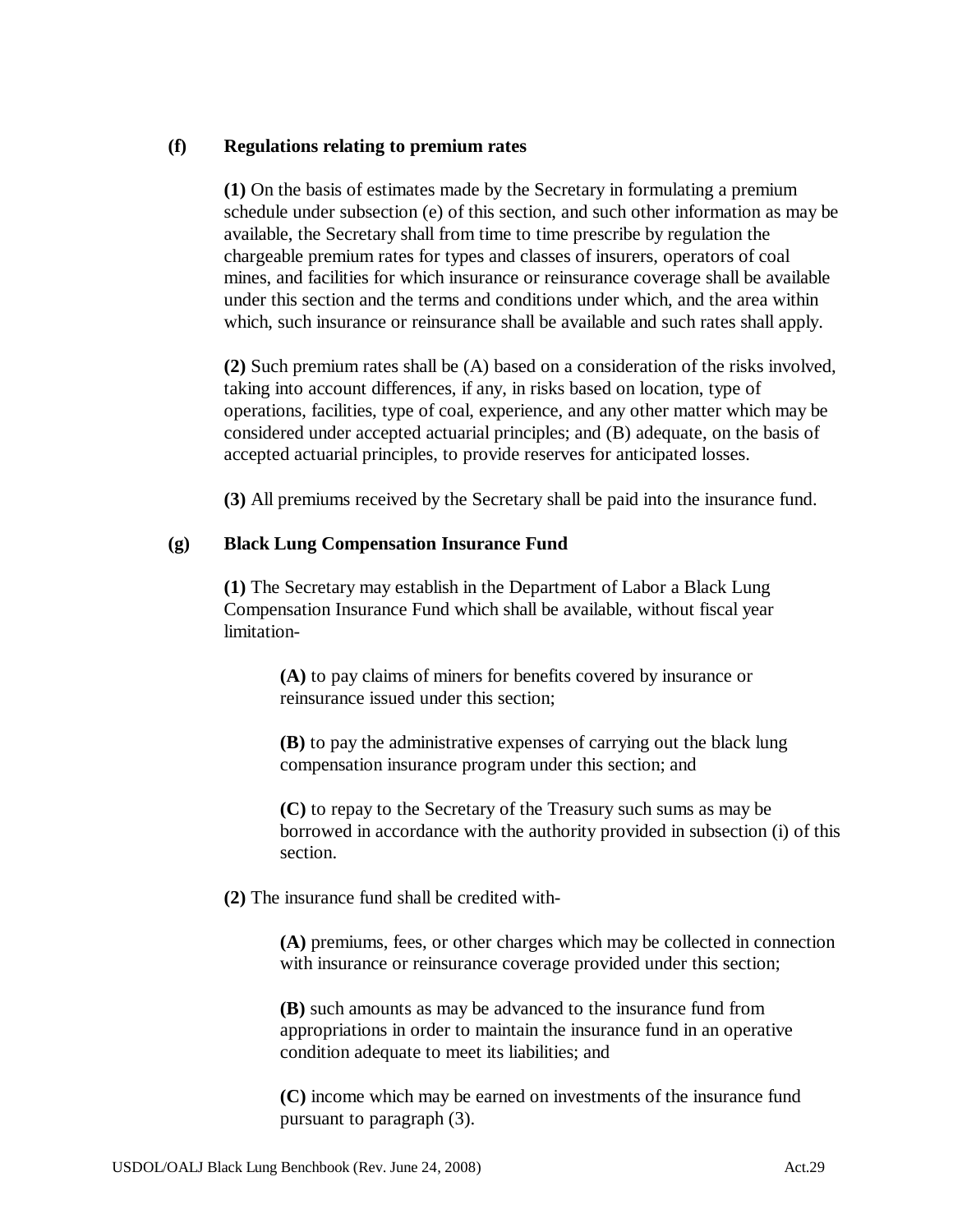**(3)** If, after all outstanding current obligations of the insurance fund have been liquidated and any outstanding amounts which may have been advanced to the insurance fund from appropriations authorized under subsection (i) of this section have been credited to the appropriation from which advanced, the Secretary determines that the moneys of the insurance fund are in excess of current needs, he or she may request the investment of such amounts as he or she deems advisable by the Secretary of the Treasury in public debt securities with maturities suitable for the needs of the insurance fund and bearing interest at prevailing market rates.

#### **(h) Annual report to Congress**

The Secretary shall report to the Congress not later than the first day of April of each year on the financial condition of the insurance fund and the results of the operations of the insurance fund during the preceding fiscal year and on its expected condition and operations during the fiscal year in which the report is made.

## **(i) Authorization of appropriations**

There are authorized to be appropriated to the insurance fund, as repayable advances, such sums as may be necessary to meet obligations incurred under subsection (g) of this section. All such sums shall remain available without fiscal year limitation. Advances made pursuant to this subsection shall be repaid, with interest, to the general fund of the Treasury when the Secretary determines that moneys are available in the insurance fund for such repayments. Interest on such advances shall be computed in the same manner as provided in subsection (b)(2) of section 934 $a^7$ of this title.

(Pub. L. 91-173, title IV, Sec. 433, as added Pub. L. 95-239, Sec. 13, Mar. 1, 1978, 92 Stat. 101.)

## **Sec. 944. Statement of reasons for denial of claim**

Any individual whose claim for benefits under this subchapter is denied shall receive from the Secretary a written statement of the reasons for denial of such claim, and a summary of the administrative hearing record or, upon good cause shown, a copy of any transcript thereof.

(Pub. L. 91-173, title IV, Sec. 434, as added Pub. L. 95-239, Sec. 14, Mar. 1, 1978, 92 Stat. 103.)

## **Sec. 945. Review of claims pending on, or denied on or before, March 1, 1978**

**(a)** Notification to claimants; review by Commissioner of Social Security taking into account amendments made by Black Lung Benefits Reform Act of 1977; referral

**(1)** The Commissioner of Social Security shall promptly notify each claimant who

<sup>&</sup>lt;sup>7</sup>See References in Text note below.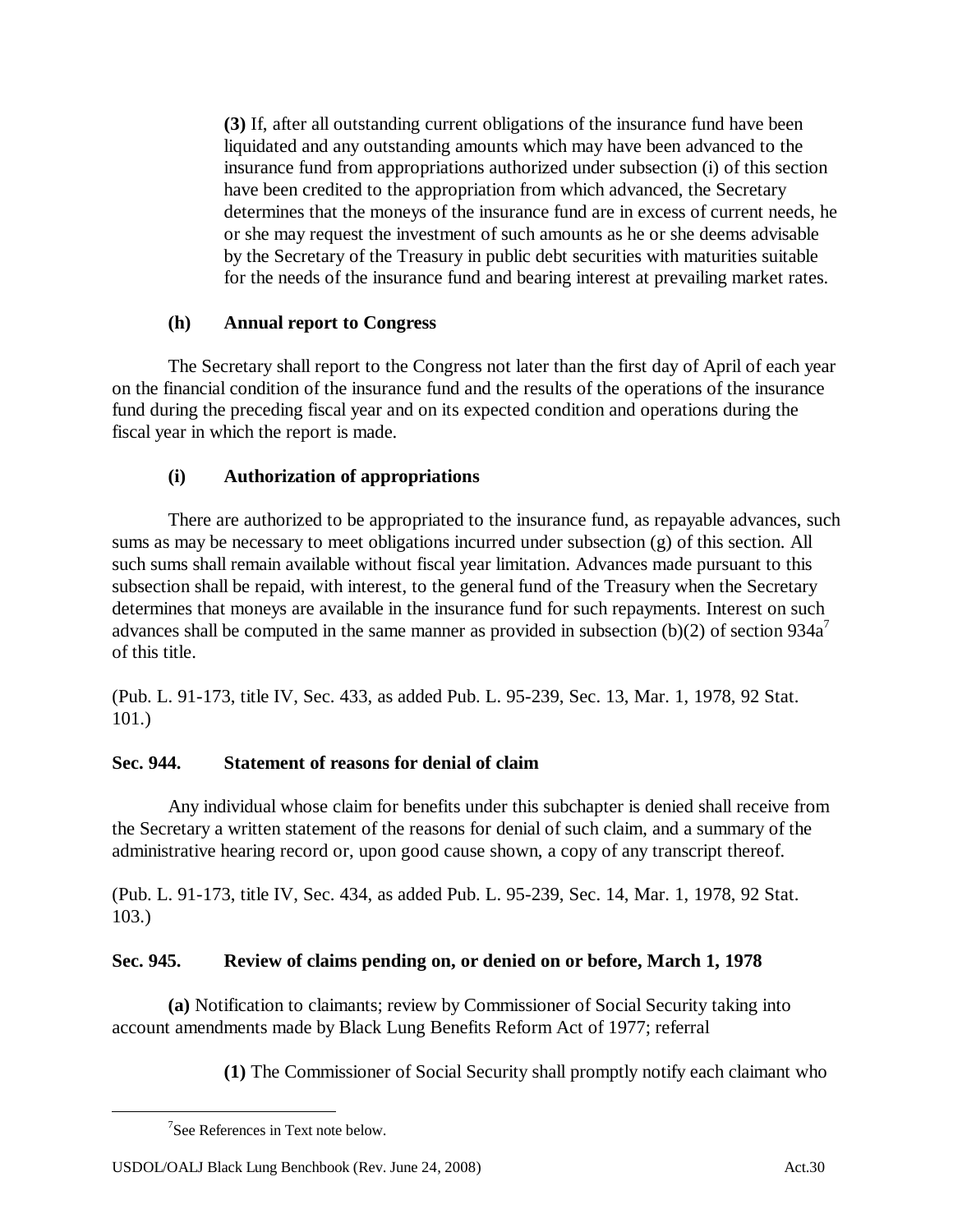has filed a claim for benefits under part B of this subchapter and whose claim is either pending on March 1, 1978, or has been denied on or before that date, that, upon the request of the claimant, the claim shall be either-

**(A)** reviewed by the Commissioner of Social Security under paragraph (2) for a determination based on the evidence on file, taking into account the amendments made by the Black Lung Benefits Reform Act of 1977; or

**(B)** referred directly by the Commissioner of Social Security to the Secretary of Labor for a determination under paragraph (3), with an opportunity for the claimant to present additional medical or other evidence in accordance with that paragraph, taking into account the amendments made by the Black Lung Benefits Reform Act of 1977.

- **(2) (A)** The Commissioner of Social Security shall approve forthwith each claim for which review is requested under paragraph  $(1)(A)$  if, based upon the evidence on file, the provisions of part B of this subchapter, as amended by the Black Lung Benefits Reform Act of 1977, require such approval. The Commissioner of Social Security shall certify such approval to the Secretary of Labor and such approval shall be binding upon the Secretary of Labor as an initial determination of eligibility. Upon receipt of that certification, the Secretary of Labor shall immediately make or otherwise provide for the payment of the claim in accordance with this part.
	- **(B) (i)** The Commissioner of Social Security shall refer to the Secretary of Labor any claim not approved under subparagraph (A) for a determination under paragraph (3), and shall notify the claimant of that referral to the Secretary of Labor for such a determination.

**(ii)** The Commissioner of Social Security shall notify each claimant whose claim has been approved under subparagraph (A) that, if the claimant disputes the scope or terms of the award, such dispute shall be referred to the Secretary of Labor for a determination under paragraph (3).

**(C)** Upon the completion of the review of any claim by the Commissioner of Social Security under this paragraph, the responsibility for further action with respect to such claim shall be transferred to the Secretary of Labor. The Secretary of Labor shall consider each such claim in accordance with paragraph (3).

**(3) (A)** Except as provided in this section, the Secretary of Labor shall treat each claim referred by the Commissioner of Social Security under paragraph  $(1)(B)$  or  $(2)(B)$  as if it were a claim filed under this part. The provisions of subsection (b) of this section shall apply to any determination of the Secretary with respect to any such claim referred to the Secretary.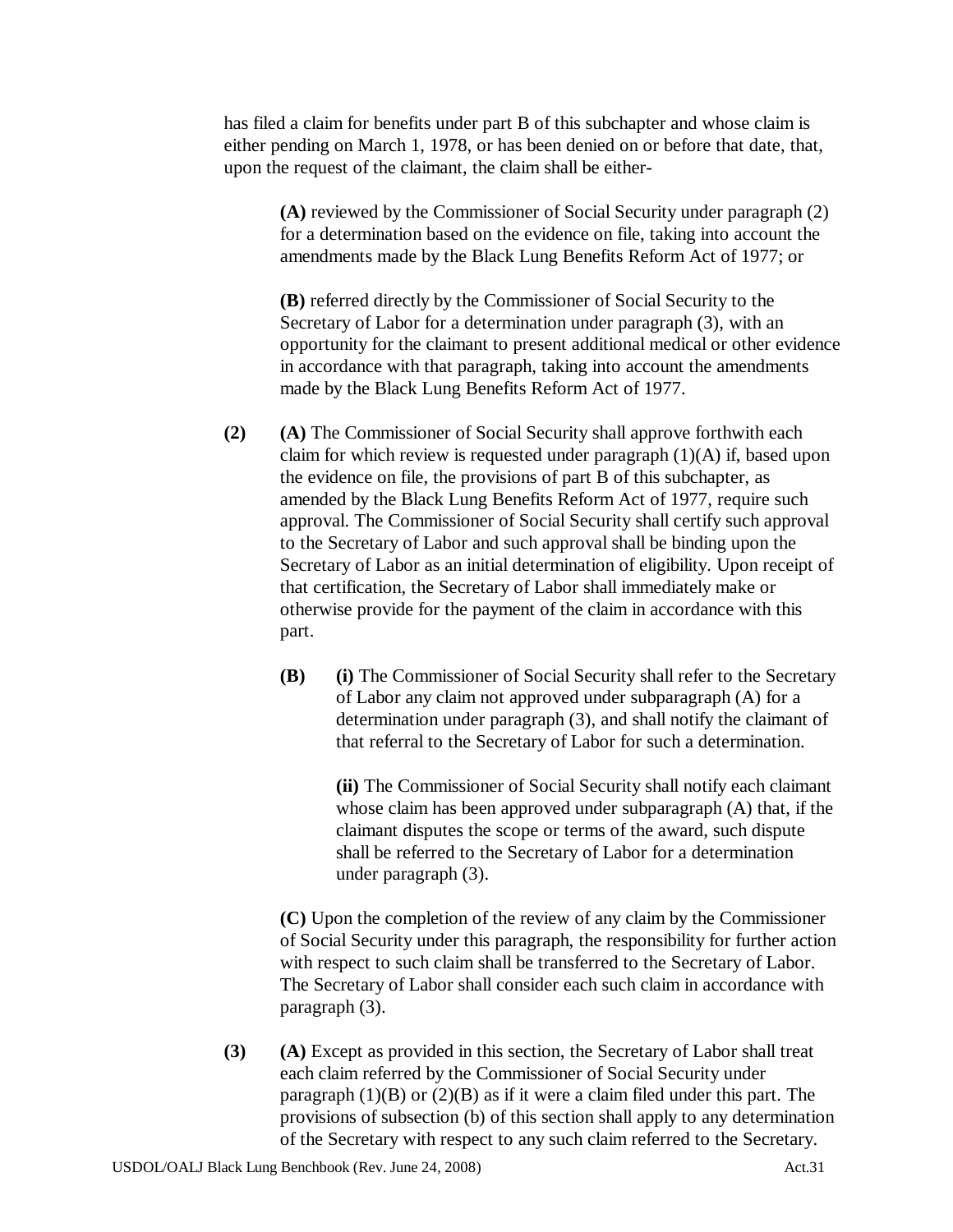**(B)** The Commissioner of Social Security shall promptly furnish to the Secretary of Labor all pertinent information in the possession of the Department of Health and Human Services<sup>8</sup> relating to claims referred to the Secretary of Labor under this subsection.

**(4)** For the purposes of any determination by the Secretary of Labor under paragraph (3), the date of the request under paragraph (1) shall be considered the date of filing of the claim.

#### **(b) Review by Secretary of Labor**

**(1)** The Secretary of Labor shall review each claim which has been denied under this part (or under section 925 of this title) on or before March 1, 1978, and each claim which is pending under this part (or under section 925 of this title) on such date, taking into account the amendments made to this part by the Black Lung Benefits Reform Act of 1977. The Secretary shall approve any such claim forthwith if the provisions of this part, as so amended, require that approval, and the Secretary shall immediately make or otherwise provide for the payment of the claim in accordance with this part.

**(2) (A)** The Secretary, in carrying out the review of any claim under paragraph (1) and in making any determination under subsection (a)(3) of this section, shall not require any additional medical or other evidence to be submitted if the evidence on file is sufficient for approval of the claim, taking into account the amendments made to this part by the Black Lung Benefits Reform Act of 1977.

**(B)** If the evidence on file is not sufficient for approval of the claim, the Secretary shall provide an opportunity for the claimant to present additional medical or other evidence to substantiate his or her claim and shall notify each claimant of that opportunity.

## **(c) Award of benefits on retroactive basis**

Any individual whose claim is approved pursuant to this section shall be awarded benefits on a retroactive basis for a period which begins no earlier than January 1, 1974.

(Pub. L. 91-173, title IV, Sec. 435, as added Pub. L. 95-239, Sec. 15, Mar. 1, 1978, 92 Stat. 103; amended Pub. L. 96-88, title V, Sec. 509(b), Oct. 17, 1979, 93 Stat. 695; Pub. L. 103-296, title I, Sec. 108(i)(4), Aug. 15, 1994, 108 Stat. 1488.)

#### **Sec. 951. Studies and research**

<sup>8</sup> So in original. Probably should be "Social Security Administration".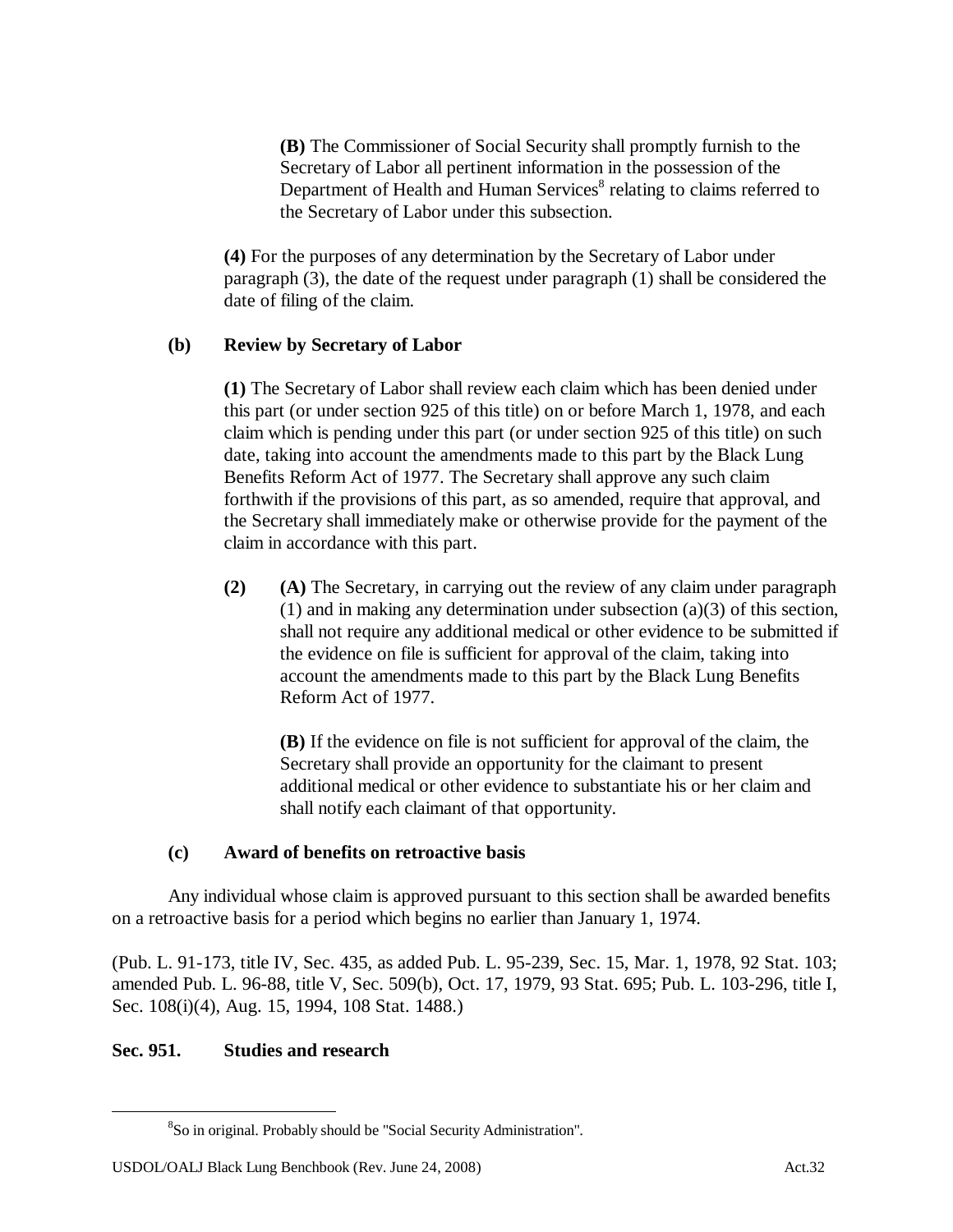#### **(a) Appropriate projects**

The Secretary of the Interior and the Secretary of Health and Human Services, as appropriate, shall conduct such studies, research, experiments, and demonstrations as may be appropriate--

> **(1)** to improve working conditions and practices in coal or other mines, and to prevent accidents and occupational diseases originating in the coal or other mining industry;

**(2)** to develop new or improved methods of recovering persons in coal or other mines after an accident;

**(3)** to develop new or improved means and methods of communication from the surface to the underground area of a coal or other mine;

**(4)** to develop new or improved means and methods of reducing concentrations of respirable dust in the mine atmosphere of active workings of the coal or other mine;

**(5)** to develop epidemiological information to

**(A)** identify and define positive factors involved in occupational diseases of miners,

**(B)** provide information on the incidence and prevalence of pneumoconiosis and other respiratory ailments of miners, and

**(C)** improve mandatory health standards;

**(6)** to develop techniques for the prevention and control of occupational diseases of miners, including tests for hypersusceptibility and early detection;

**(7)** to evaluate the effect on bodily impairment and occupational disability of miners afflicted with an occupational disease;

**(8)** to prepare and publish from time to time, reports on all significant aspects of occupational diseases of miners as well as on the medical aspects of injuries, other than diseases, which are revealed by the research carried on pursuant to this subsection;

**(9)** to study the relationship between coal or other mine environments and occupational diseases of miners;

**(10)** to develop new and improved underground equipment and other sources of power for such equipment which will provide greater safety;

USDOL/OALJ Black Lung Benchbook (Rev. June 24, 2008)  $Act.33$ **(11)** to determine, upon the written request by any operator or authorized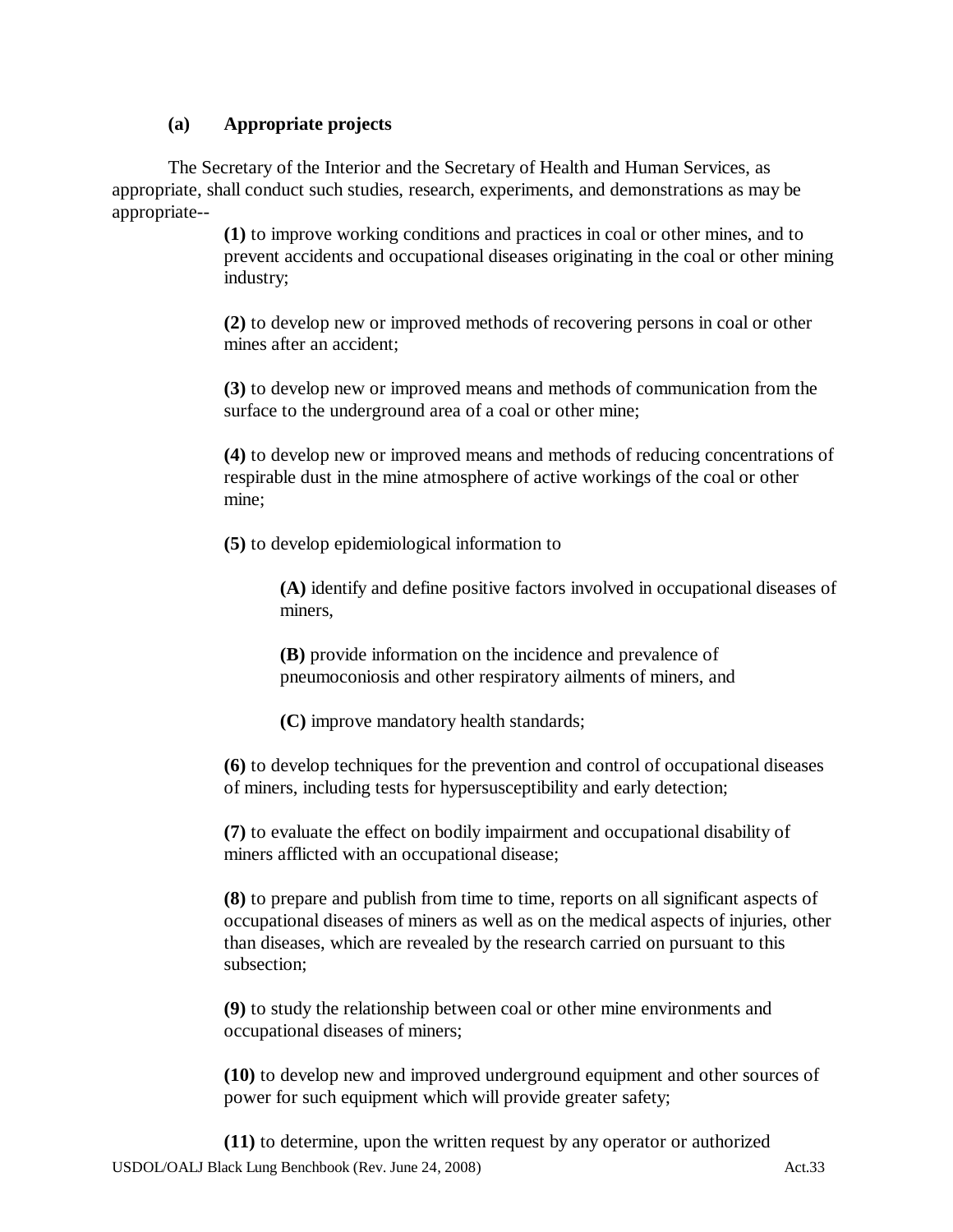representative of miners, specifying with reasonable particularity the grounds upon which such request is made, whether any substance normally found in a coal or other mine has potentially toxic effects in the concentrations normally found in the coal or other mine or whether any physical agents or equipment found or used in a coal or other mine has potentially hazardous effects, and shall submit such determinations to both the operators and miners as soon as possible; and

**(12)** for such other purposes as they deem necessary to carry out the purposes of this chapter.

## **(b) Responsibility for carrying out prescribed activities**

Activities under this section in the field of coal or other mine health shall be carried out by the Secretary of Health and Human Services through the National Institute for Occupational Safety and Health established under the Occupational Safety and Health Act of 1970 [29 U.S.C. 651 et seq.], and activities under this section in the field of coal or other mine safety shall be carried out by the Secretary of the Interior in coordination with the Secretary.

# **(c) Contracting with and grants to public and private agencies; availability of information; exceptions**

In carrying out the provisions for research, demonstrations, experiments, studies, training, and education under this section and sections 861(b) and 952(a) of this title, the Secretary of the Interior and the Secretary of Health and Human Services in coordination with the Secretary may enter into contracts with, and make grants to, public and private agencies and organizations and individuals. No research, demonstrations, or experiments shall be carried out, contracted for, sponsored, cosponsored, or authorized under authority of this chapter, unless all information, uses, products, processes, patents, and other developments resulting from such research, demonstrations, or experiments will (with such exception and limitation, if any, as the Secretary of the Interior or the Secretary of Health and Human Services in coordination with the Secretary may find to be necessary in the public interest) be available to the general public.

# **(d) Prevention of diseases affecting persons working with mine products**

The Secretary of Health and Human Services shall also conduct studies and research into matters involving the protection of life and the prevention of diseases in connection with persons, who although not miners, work with, or around the products of, coal or other mines in areas outside of such mines and under conditions which may adversely affect the health and well-being of such persons.

# **(e) Authorization of appropriations**

There is authorized to be appropriated to the Secretary of the Interior such sums as may be necessary to carry out his responsibilities under this section and section 861(b) of this title at an annual rate of not to exceed \$20,000,000 for the fiscal year ending June 30, 1970, \$25,000,000 for the fiscal year ending June 30, 1971, and \$60,000,000 for the fiscal year ending June 30, 1972, and for each succeeding fiscal year thereafter. There is authorized to be appropriated annually to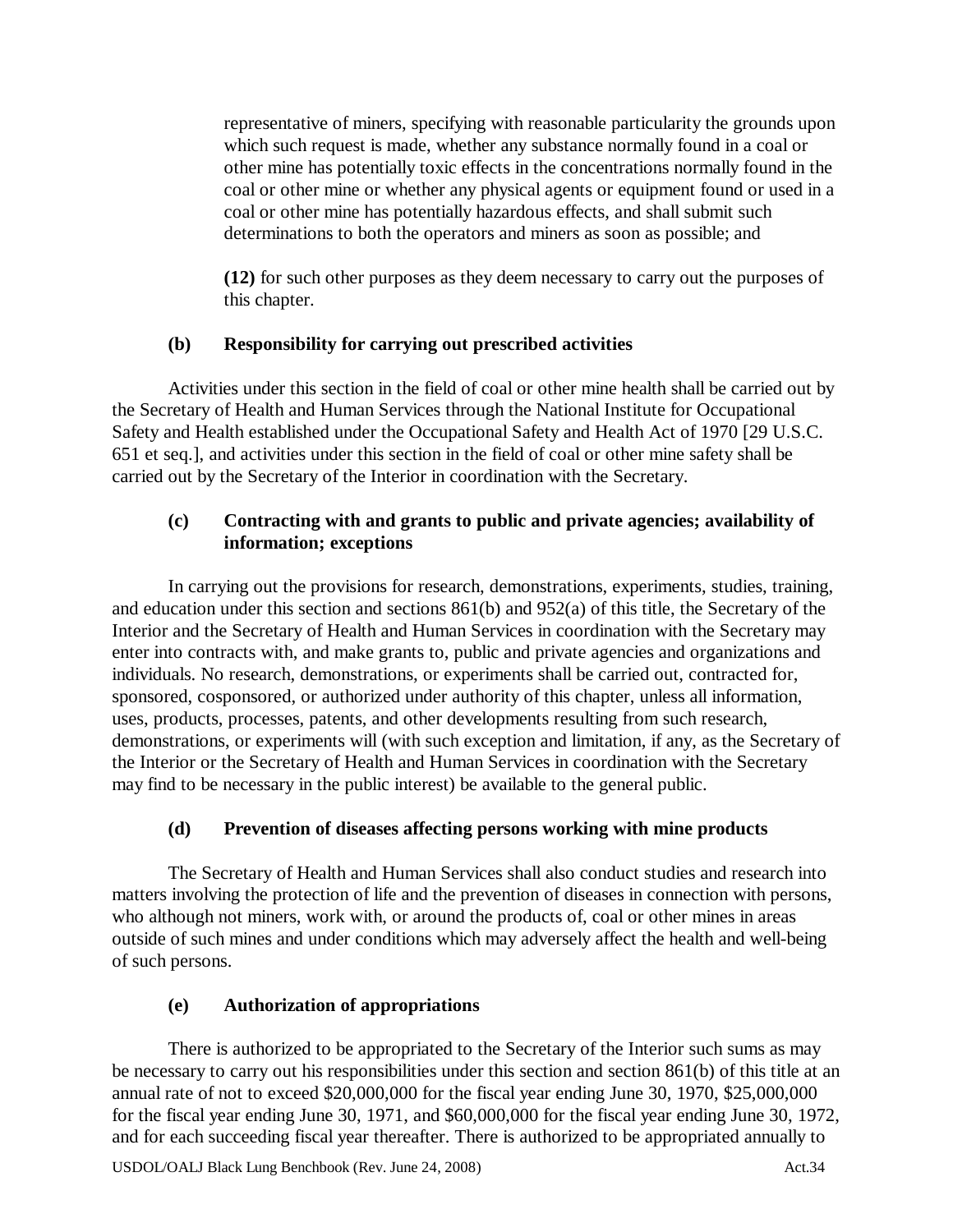the Secretary of Health and Human Services such sums as may be necessary to carry out his responsibilities under this chapter. Such sums shall remain available until expended.

## **(f) Exceptions to mandatory health and safety standards for improving techniques and equipment**

The Secretary is authorized to grant on a mine-by-mine basis an exception to any mandatory health or safety standard under this chapter for the purpose of permitting, under such terms and conditions as he may prescribe, accredited educational institutions the opportunity for experimenting with new and improved techniques and equipment to improve the health and safety of miners. No such exception shall be granted unless the Secretary finds that the granting of the exception will not adversely affect the health and safety of miners and publishes his findings.

# **(g) Grants for research and development of respiratory equipment**

The Secretary of Health and Human Services is authorized to make grants to any public or private agency, institution, or organization, and operators or individuals for research and experiments to develop effective respiratory equipment.

(Pub. L. 91-173, title V, Sec. 501, Dec. 30, 1969, 83 Stat. 798; Pub. L. 95-164, title III, Sec. 303(a), Nov. 9, 1977, 91 Stat. 1320; Pub. L. 96-88, title V, Sec. 509(b), Oct. 17, 1979, 93 Stat. 695.)

## **Sec. 951a. Health, Safety, and Mining Technology Research program**

## **(a) Health, Safety, and Mining Technology Research Plan**

**(1)** Every 5 years, the Secretary of the Interior, acting through the Director of the Bureau of Mines (hereinafter in this section referred to as the "Director"), shall develop a Plan for Health, Safety, and Mining Technology Research (hereinafter in this subsection referred to as the "Plan").

**(2)** The Plan shall identify the goals and objectives of the Health, Safety, and Mining Technology program of the Bureau of Mines, and shall guide research and technology development under such program, over each 5-year period.

**(3)** In preparing the proposed Plan referred to in paragraph (1), the Director shall solicit suggestions, comments and proposals for research and technology development projects from the mining industry, labor, academia and other concerned groups and individuals.

## **(b) Technical amendment**

For the purposes of section 951(b) of this title, as amended, activities in the field of coal or other mine health under such section shall also be carried out by the Secretary of the Interior acting through the Director of the Bureau of Mines. Nothing in this subsection is intended to preclude or duplicate the ongoing research activities of the Bureau of Mines on health hazards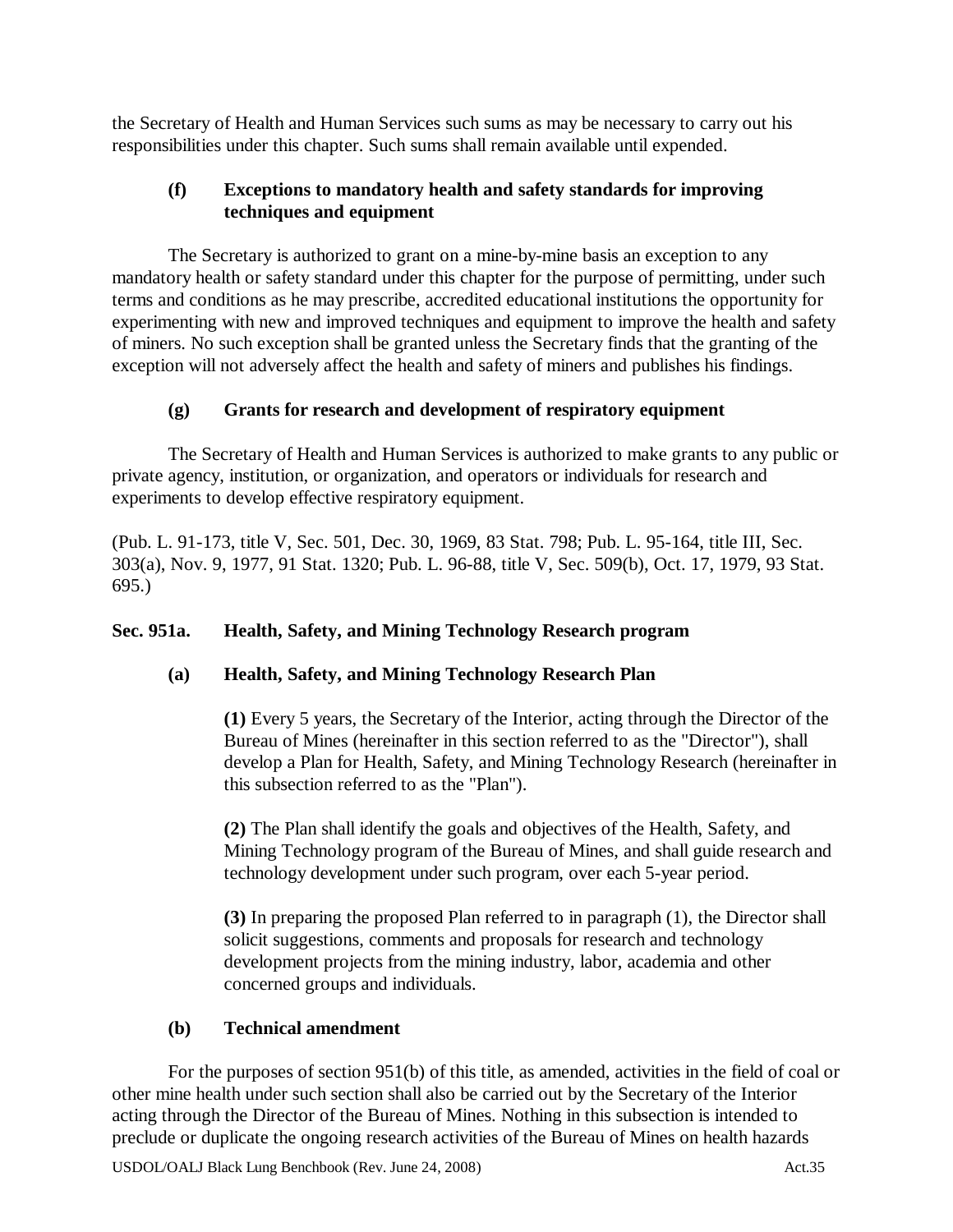safety technology or research conducted by the National Institute of Occupational Safety and Health on coal mine safety and health effects.

(Pub. L. 102-486, title XXV, Sec. 2512, Oct. 24, 1992, 106 Stat. 3111.)

#### **Sec. 952. Training and education**

#### **(a) Programs for operators, agents, and miners**

The Secretary shall expand programs for the education and training of operators and agents thereof, and miners in-

> **(1)** the recognition, avoidance, and prevention of accidents or unsafe or unhealthful working conditions in coal or other mines; and

**(2)** in the use of flame safety lamps, permissible methane detectors, and other means approved by the Secretary for detecting methane and other explosive gases accurately.

#### **(b) Technical assistance to operators**

The Secretary shall, to the greatest extent possible, provide technical assistance to operators in meeting the requirements of this chapter and in further improving the health and safety conditions and practices in coal or other mines.

#### **(c) National Mine Health and Safety Academy**

**(1)** The National Mine Health and Safety Academy shall be maintained as an agency of the Department of Labor. The Academy shall be responsible for the training of mine safety and health inspectors under section 954 of this title, and in training of technical support personnel of the Mine Safety and Health Administration established under section 557a of title 29; and for any other training programs for mine inspectors, mining personnel, or other persons as the Secretary of Labor shall designate. In performing this function, the Academy shall have the authority to enter into cooperative educational and training agreements with educational institutions, State governments, labor organizations, and mine operators and related industries. Such training shall be conducted by the Academy in accordance with curriculum needs and assignment of instructional personnel established by the user.

**(2)** Repealed. Pub. L. 96-38, title I, Sec. 100, July 25, 1979, 93 Stat. 111.

**(3)** The Secretary of the Interior shall conduct his safety research responsibilities under section 951 of this title in coordination with the Secretary of Labor, and the Secretaries of Labor and the Interior are authorized to enter into contractual or other agreements for the performance of such safety related research.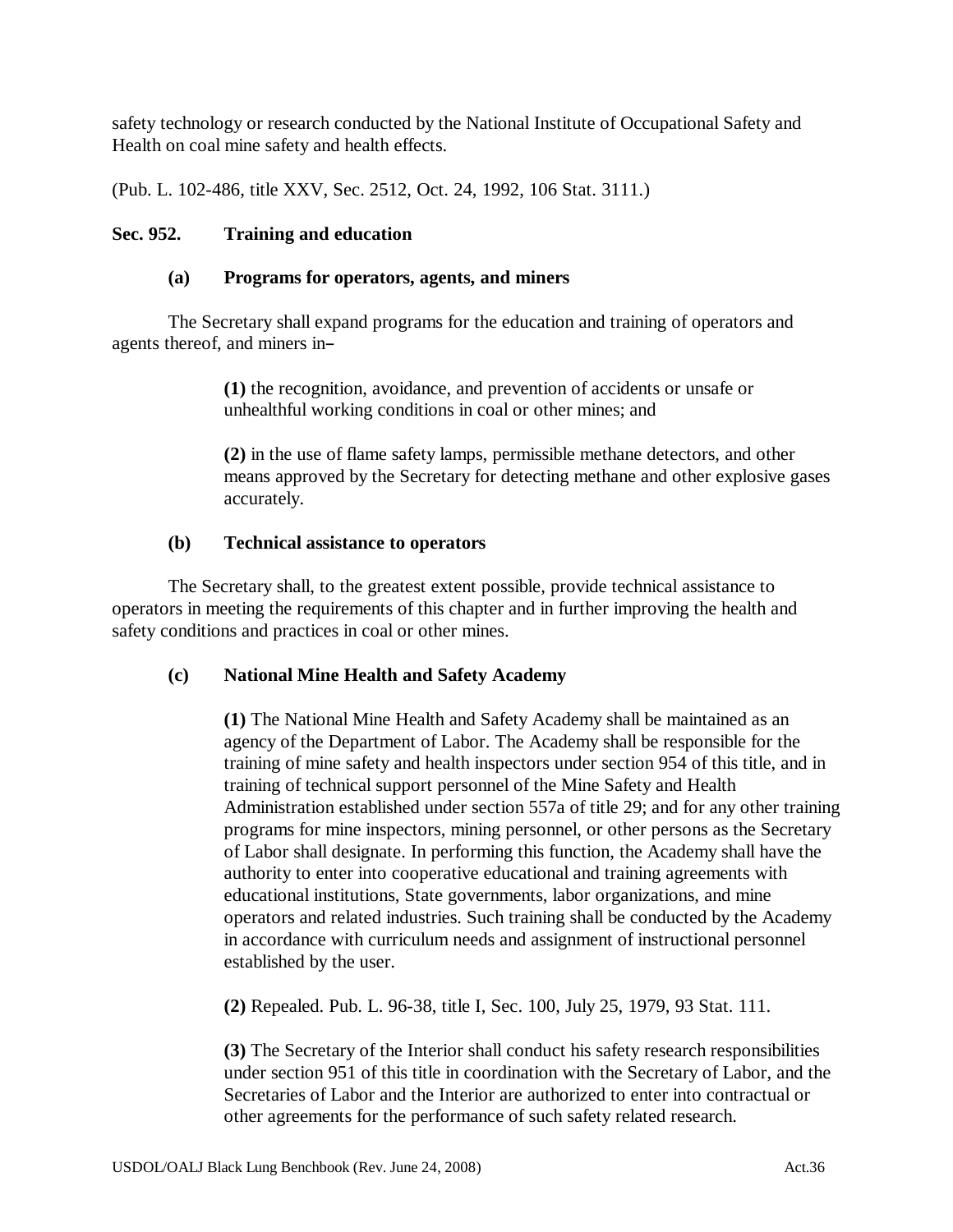(Pub. L. 91-173, title V, Sec. 502, Dec. 30, 1969, 83 Stat. 800; Pub. L. 95-164, title III, Sec. 303(b), (h), Nov. 9, 1977, 91 Stat. 1320, 1321; Pub. L. 96-38, title I, Sec. 100, July 25, 1979, 93 Stat. 111.)

#### **Sec. 953. Assistance to States**

## **(a) Development and enforcement of health and safety regulations; improvement of workmen's compensation and occupational disease laws; promotion of Federal-State coordination in mine safety**

The Secretary, in coordination with the Secretary of Health and Human Services and the Secretary of the Interior, is authorized to make grants in accordance with an application approved under this section to any State in which coal or other mining takes place-

> **(1)** to assist such State in developing and enforcing effective coal or other mine health and safety laws and regulations consistent with the provisions of section 955 of this title;

**(2)** to improve State workmen's compensation and occupational disease laws and programs related to coal or other mine employment; and

**(3)** to promote Federal-State coordination and cooperation in improving the health and safety conditions in the coal or other mines.

#### **(b) Application for grants; contents**

The Secretary shall approve any application or any modification thereof, submitted under this section by a State, through its official coal or other mine inspection or safety agency, which-

> **(1)** sets forth the programs, policies, and methods to be followed in carrying out the application in accordance with the purposes of subsection (a) of this section;

**(2)** provides research and planning studies to carry out plans designed to improve State workmen's compensation and occupational disease laws and programs, as they relate to compensation to miners for occupationally caused diseases and injuries arising out of employment in any coal or other mine;

**(3)** designates such State coal or other mine inspection or safety agency as the sole agency responsible for administering grants under this section throughout the State, and contains satisfactory evidence that such agency will have the authority to carry out the purposes of this section;

**(4)** gives assurances that such agency has or will employ an adequate and competent staff of trained inspectors qualified under the laws of such State to make coal or other mine inspections within such State;

USDOL/OALJ Black Lung Benchbook (Rev. June 24, 2008)  $Act.37$ **(5)** provides for the extension and improvement of the State program for the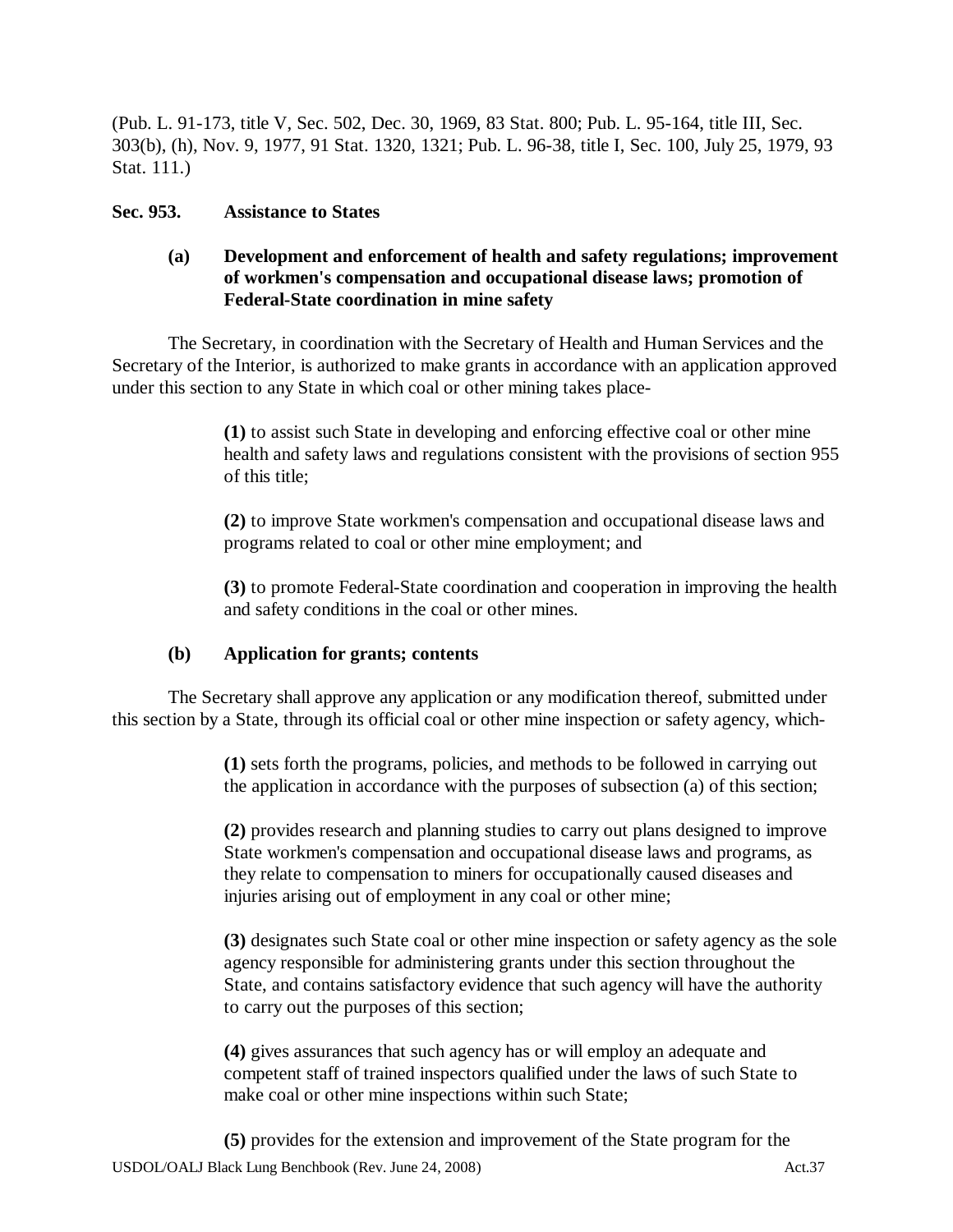improvement of coal or other mine health and safety in the State, and provides that no advance notice of an inspection will be provided anyone;

**(6)** provides such fiscal control and fund accounting procedures as may be appropriate to assure proper disbursement and accounting of grants made to the States under this section;

**(7)** provides that the designated agency will make such reports to the Secretary in such form and containing such information as the Secretary may from time to time require;

**(8)** contains assurances that grants provided under this section will supplement, not supplant, existing State coal or other mine health and safety programs; and

**(9)** meets additional conditions which the Secretary may prescribe in furtherance of, and consistent with, the purposes of this section.

# **(c) Approval by Secretary; notice and hearing**

The Secretary shall not finally disapprove any State application or modification thereof without first affording the State agency reasonable notice and opportunity for a public hearing.

# **(d) Review by Court of Appeals; conclusiveness of findings of Secretary; filing of petition**

Any State aggrieved by a decision of the Secretary under subsection (b) or (c) of this section may file within thirty days from the date of such decision with the United States Court of Appeals for the District of Columbia a petition praying that such action be modified or set aside in whole or in part. The court shall hear such appeal on the record made before the Secretary. The decision of the Secretary incorporating his findings of fact therein, if supported by substantial evidence on the record considered as a whole, shall be conclusive. The court may affirm, vacate, or remand the proceedings to the Secretary for such further action as it directs. The filing of a petition under this subsection shall not stay the application of the decision of the Secretary, unless the court so orders. The provisions of section 816(a), (b), and (c) of this title shall not be applicable to this section.

# **(e) Programs to train State inspectors**

Any State application or modification thereof submitted to the Secretary under this section may include a program to train State inspectors.

# **(f) Cooperation in implementation of programs; exchange of reports between States**

The Secretary shall cooperate with such State in carrying out the application or modification thereof and shall, as appropriate, develop and, where appropriate, construct facilities for, and finance a program of, training of Federal and State inspectors jointly. The Secretary shall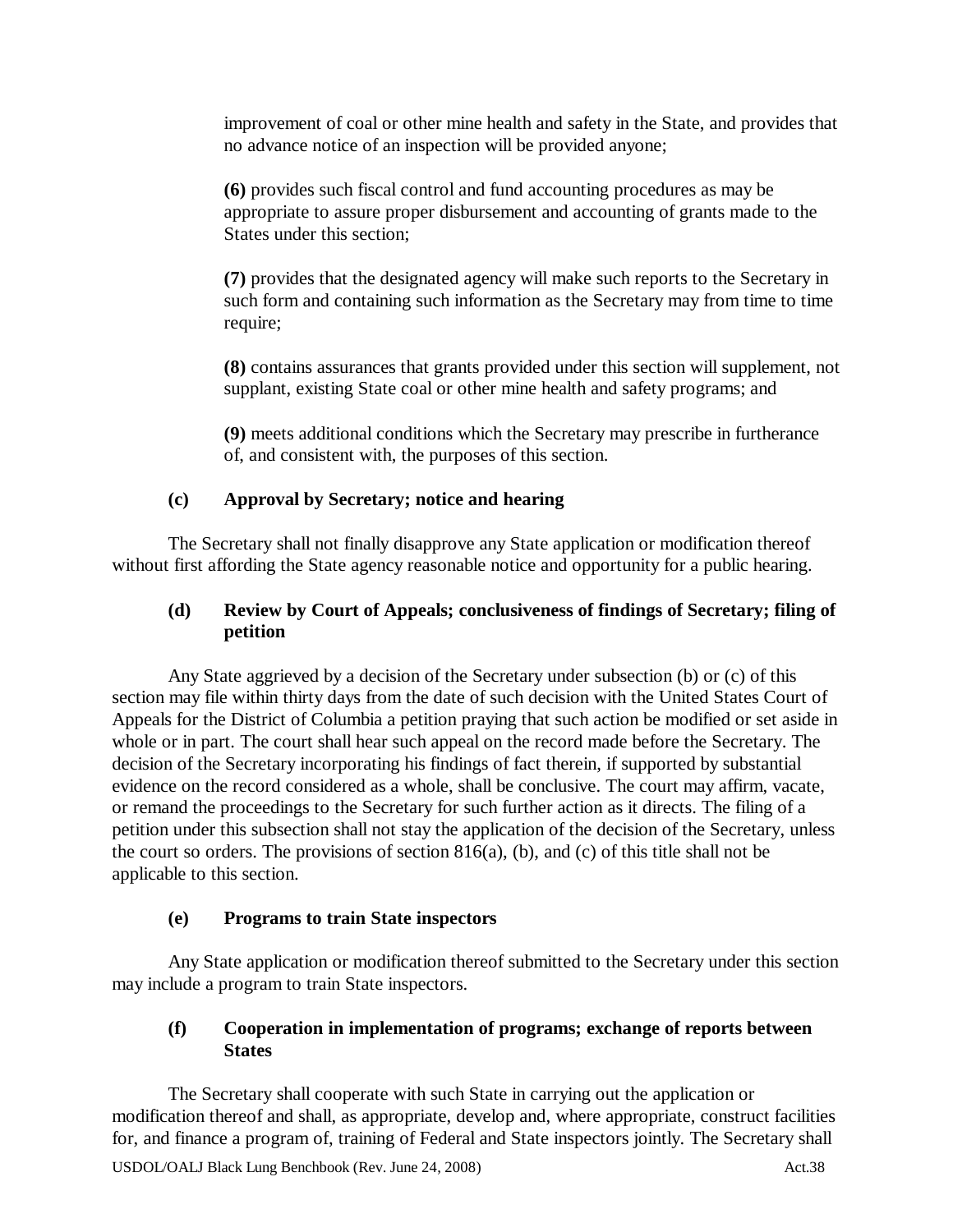also cooperate with such State in establishing a system by which State and Federal inspection reports of coal or other mines located in the State are exchanged for the purpose of improving health and safety conditions in such mines.

## **(g) Limitation on grants**

The amount granted to any coal or other mining State for a fiscal year under this section shall not exceed 80 per centum of the amount expended by such State in such year for carrying out such application.

# **(h) Authorization of appropriations**

There is authorized to be appropriated \$3,000,000 for fiscal year 1970, and \$10,000,000 annually in each succeeding fiscal year to carry out the provisions of this section, which shall remain available until expended. The Secretary shall provide for an equitable distribution of sums appropriated for grants under this section to the States where there is an approved application, except that no less than one-half of such sum shall be allocated to coal-producing States.

(Pub. L. 91-173, title V, Sec. 503, Dec. 30, 1969, 83 Stat. 800; Pub. L. 95-164, title III, Sec. 303(c), Nov. 9, 1977, 91 Stat. 1320; Pub. L. 96-88, title V, Sec. 509(b), Oct. 17, 1979, 93 Stat. 695.)

# **Sec. 954. Appointment of administrative personnel and inspectors; qualifications; training programs**

The Secretary may, subject to the civil service laws, appoint such employees as he deems requisite for the administration of this chapter and prescribe their duties. Persons appointed as authorized representatives of the Secretary shall be qualified by practical experience in mining or by experience as a practical mining engineer or by education: Provided, however, That, to the maximum extent feasible, in the selection of persons for appointment as mine inspectors, no person shall be so selected unless he has the basic qualification of at least five years practical mining experience and in assigning mine inspectors to the inspection and investigation of individual mines, due consideration shall be given to the extent possible to their previous experience in the particular type of mining operation where such inspections are to be made. Persons appointed to assist such representatives in the taking of samples of respirable dust for the purpose of enforcing subchapter II of this chapter shall be qualified by training, experience, or education. The provisions of section 201 of the Revenue and Expenditure Control Act of 1968 (82 Stat. 251, 270) shall not apply with respect to the appointment of such authorized representatives of the Secretary or to persons appointed to assist such representatives and to carry out the provisions of this chapter, and, in applying the provisions of such section to other agencies under the Secretary and to other agencies of the Government, such appointed persons shall not be taken into account. Such persons shall be adequately trained by the Secretary. The Secretary shall develop programs with educational institutions and operators designed to enable persons to qualify for positions in the administration of this chapter. In selecting persons and training and retraining persons to carry out the provisions of this chapter, the Secretary shall work with appropriate educational institutions, operators, and representatives of miners in developing and maintaining adequate programs for the training and continuing education of persons, particularly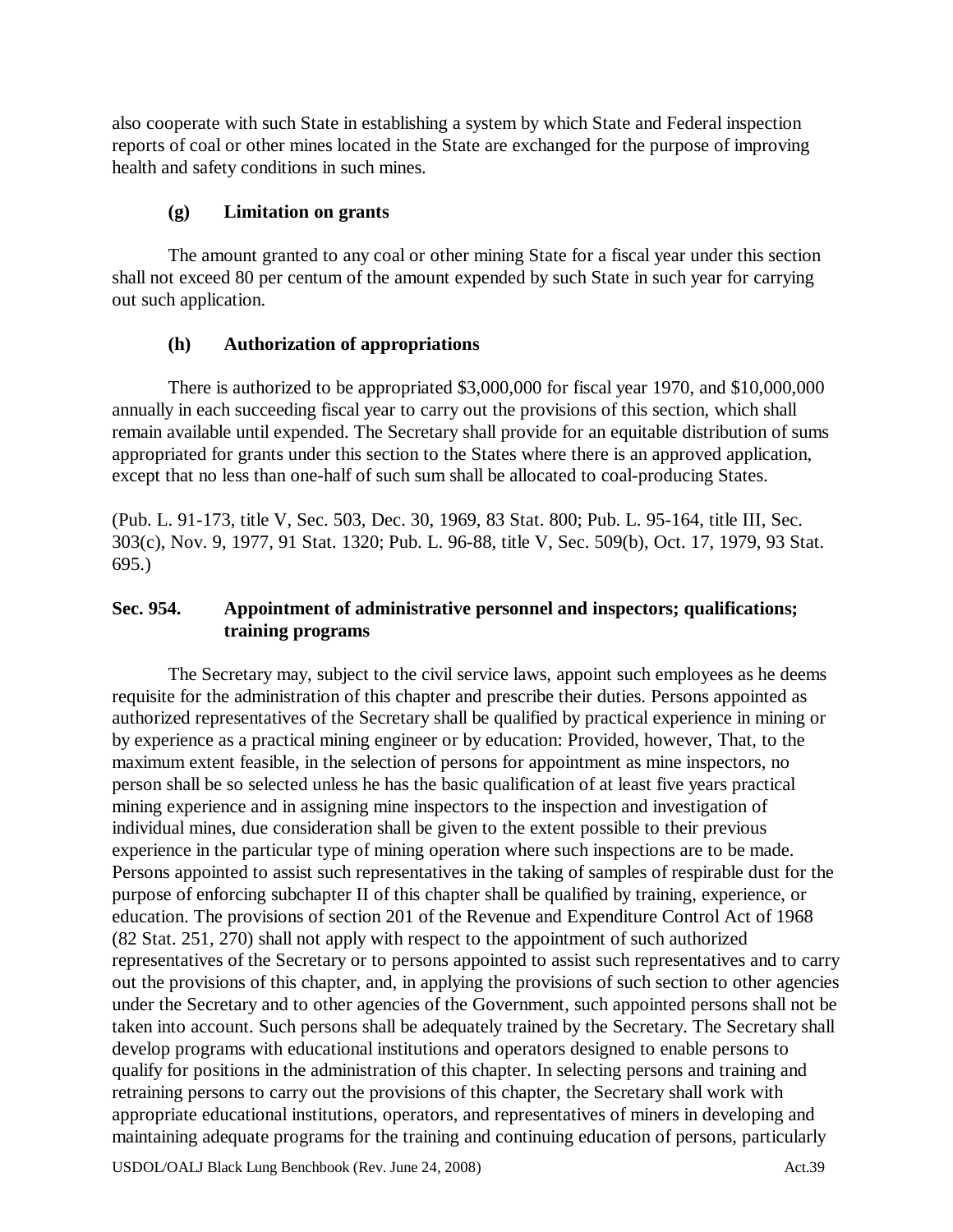inspectors, and where appropriate, the Secretary shall cooperate with such institutions in carrying out the provisions of this section by providing financial and technical assistance to such institutions.

(Pub. L. 91-173, title V, Sec. 505, Dec. 30, 1969, 83 Stat. 802; Pub. L. 95-164, title III, Sec. 303(d), Nov. 9, 1977, 91 Stat. 1320.)

## **Sec. 955. State laws**

**(a)** No State law in effect on December 30, 1969 or which may become effective thereafter shall be superseded by any provision of this chapter or order issued or any mandatory health or safety standard, except insofar as such State law is in conflict with this chapter or with any order issued or any mandatory health or safety standard.

**(b)** The provisions of any State law or regulation in effect upon the operative date of this chapter, or which may become effective thereafter, which provide for more stringent health and safety standards applicable to coal or other mines than do the provisions of this chapter or any order issued or any mandatory health or safety standard shall not thereby be construed or held to be in conflict with this chapter. The provisions of any State law or regulation in effect December 30, 1969, or which may become effective thereafter, which provide for health and safety standards applicable to coal or other mines for which no provision is contained in this chapter or in any order issued or any mandatory health or safety standard, shall not be held to be in conflict with this chapter.

(Pub. L. 91-173, title V, Sec. 506, Dec. 30, 1969, 83 Stat. 803; Pub. L. 95-164, title III, Sec. 303(e), Nov. 9, 1977, 91 Stat. 1321.)

# **Sec. 956. Applicability of administrative procedure provisions**

Except as otherwise provided in this chapter, the provisions of sections 551 to 559 and sections 701 to 706 of title 5 shall not apply to the making of any order, notice, or decision made pursuant to this chapter, or to any proceeding for the review thereof.

(Pub. L. 91-173, title V, Sec. 507, Dec. 30, 1969, 83 Stat. 803.)

# **Sec. 957. Promulgation of regulations**

The Secretary, the Secretary of Health and Human Services, the Commissioner of Social Security, and the Panel are authorized to issue such regulations as each deems appropriate to carry out any provision of this chapter.

(Pub. L. 91-173, title V, Sec. 508, Dec. 30, 1969, 83 Stat. 803; Pub. L. 103-296, title I, Sec. 108(i)(5), Aug. 15, 1994, 108 Stat. 1488.)

## **Sec. 958. Annual reports to Congress; contents**

USDOL/OALJ Black Lung Benchbook (Rev. June 24, 2008)  $Act.40$ **(a)** Within one hundred and twenty days following the convening of each session of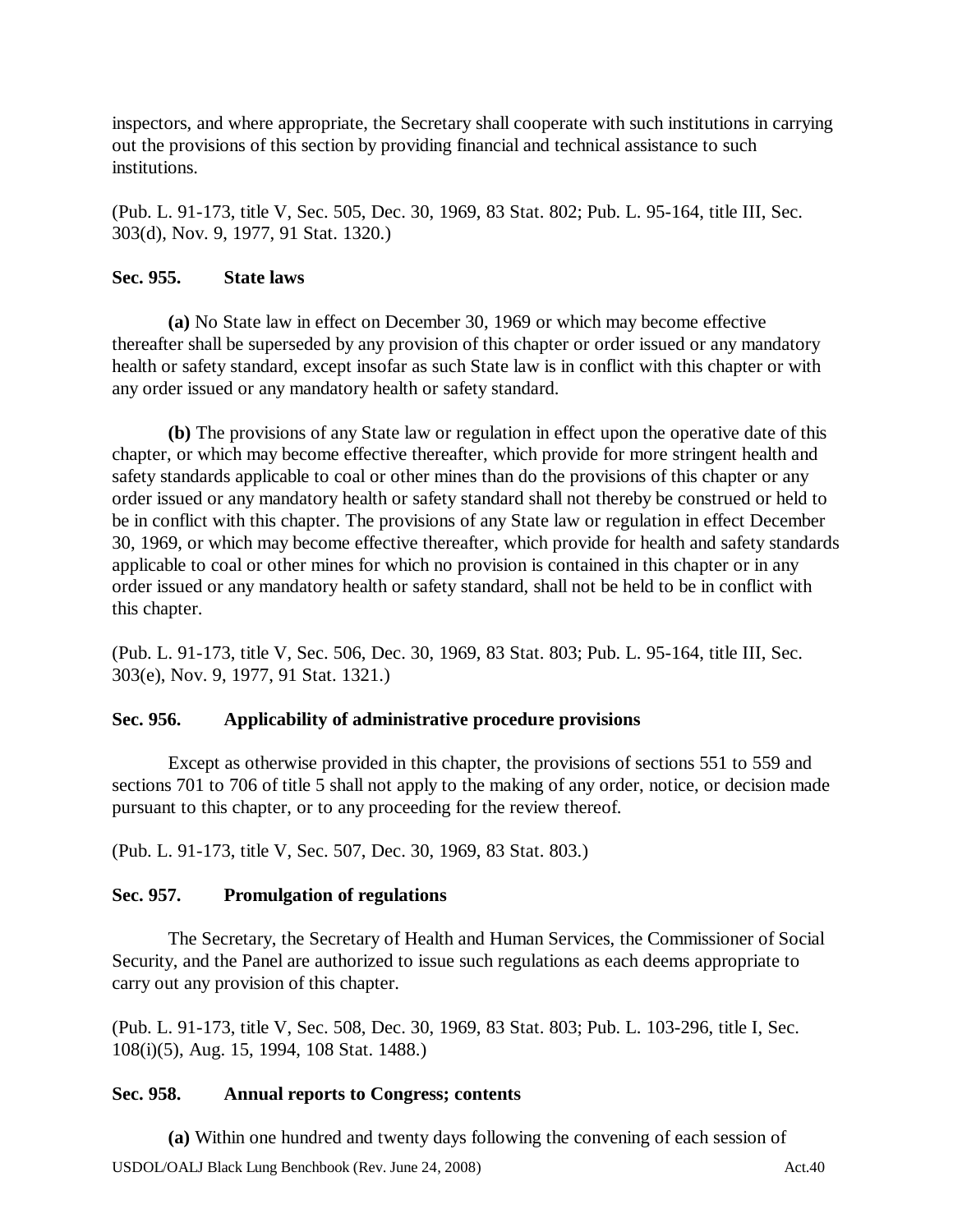Congress the Secretary shall submit through the President to the Congress and to the Office of Science and Technology an annual report upon the subject matter of this chapter, the progress concerning the achievement of its purposes, the needs and requirements in the field of coal or other mine health and safety, the amount and status of each loan made pursuant to this chapter, a description and the anticipated cost of each project and program he has undertaken under sections 861(b) and 951 of this title, and any other relevant information, including any recommendations he deems appropriate.

**(b)** Repealed. Pub. L. 96-470, title I, Sec. 106(f), Oct. 19, 1980, 94 Stat. 2238.

(Pub. L. 91-173, title V, Sec. 511, Dec. 30, 1969, 83 Stat. 803; Pub. L. 95-164, title III, Sec. 303(f), Nov. 9, 1977, 91 Stat. 1321; Pub. L. 96-470, title I, Sec. 106(f), Oct. 19, 1980, 94 Stat. 2238.)

## **Sec. 959. Study of coordination of Federal and State activities; report**

**(a)** The Secretary shall make a study to determine the best manner to coordinate Federal and State activities in the field of coal or other mine health and safety so as to achieve

**(1)** maximum health and safety protection for miners,

- **(2)** an avoidance of duplication of effort,
- **(3)** maximum effectiveness,
- **(4)** a reduction of delay to a minimum, and
- **(5)** most effective use of Federal inspectors.

**(b)** The Secretary shall make a report of the results of his study to the Congress as soon as practicable after December 30, 1969.

(Pub. L. 91-173, title V, Sec. 512, Dec. 30, 1969, 83 Stat. 804; Pub. L. 95-164, title III, Sec. 303(g), Nov. 9, 1977, 91 Stat. 1321.)

## **Sec. 960. Limitation on issuance of temporary restraining order or preliminary injunction**

In any proceeding in which the validity of any interim mandatory health or safety standard set forth in subchapter II and III of this chapter is in issue, no justice, judge, or court of the United States shall issue any temporary restraining order or preliminary injunction restraining the enforcement of such standard pending a determination of such issue on its merits.

(Pub. L. 91-173, title V, Sec. 513, Dec. 30, 1969, 83 Stat. 804.)

#### **Sec. 961. Functions transferred under 1977 amendments**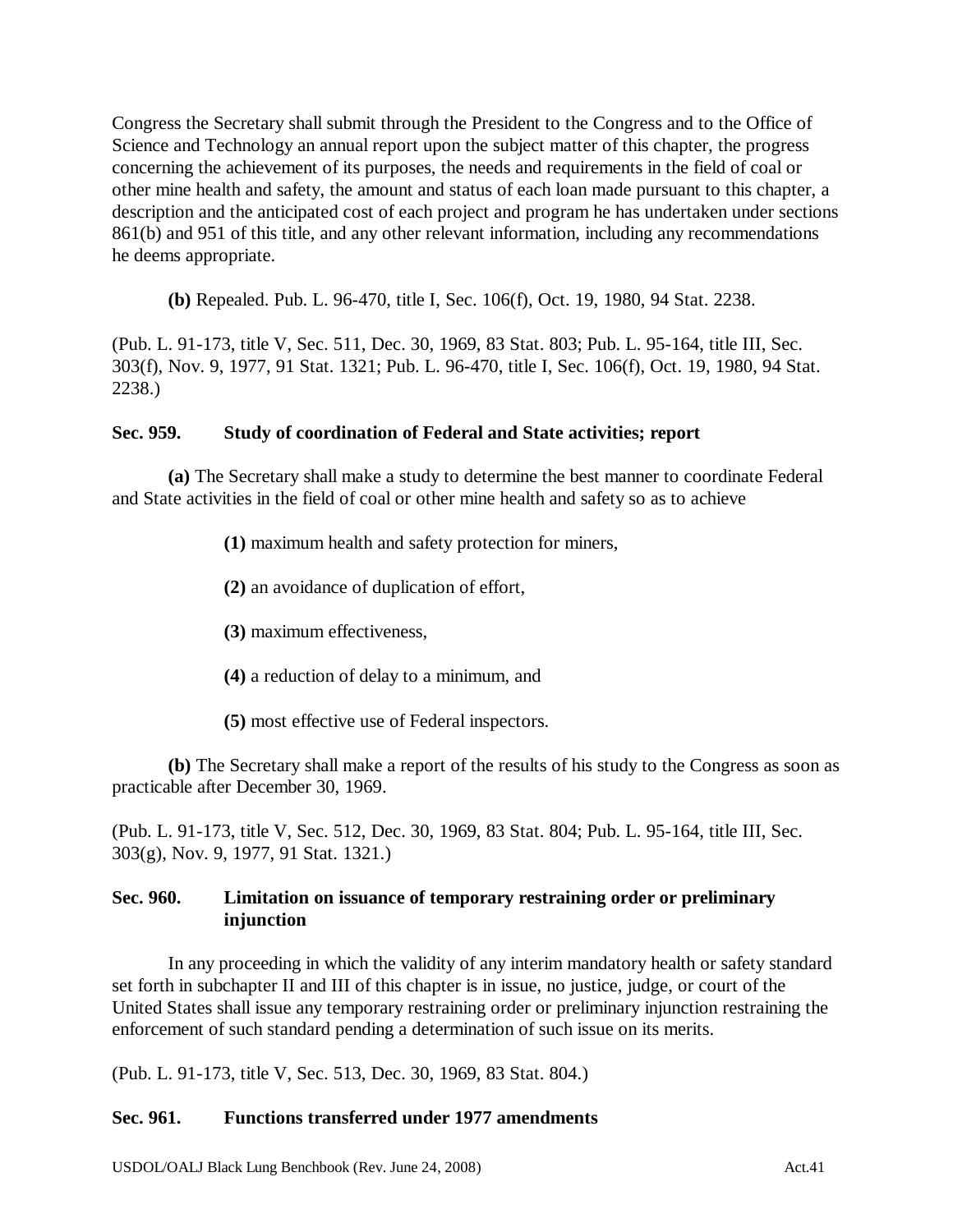#### **(a) Transfer of functions to Secretary of Labor**

Except with respect to the functions assigned to the Secretary of the Interior pursuant to section 501 of the Federal Coal Mine Health and Safety Act of 1969 [30 U.S.C. 951], the functions of the Secretary of the Interior under the Federal Coal Mine Health and Safety Act of 1969, as amended [30 U.S.C. 801 et seq.], and the Federal Metal and Nonmetallic Mine Safety Act [30 U.S.C. 721 et seq.] are transferred to the Secretary of Labor, except those which are expressly transferred to the Commission by this Act. Effective on the date of enactment of this Act, Health<sup>9</sup> and Safety Academy is transferred to the Secretary of Labor.

#### **(b) Existing mandatory standards; review by advisory committee; recommendations**

**(1)** The mandatory standards relating to mines, issued by the Secretary of the Interior under the Federal Metal and Nonmetallic Mine Safety Act [30 U.S.C. 721 et seq.] and standards and regulations under the Federal Coal Mine Health and Safety Act of 1969 [30 U.S.C. 801 et seq.] which are in effect on November 9, 1977, shall remain in effect as mandatory health or safety standards applicable to metal and nonmetallic mines and to coal mines respectively under the Federal Mine Safety and Health Act of 1977 [30 U.S.C. 801 et seq.] until such time as the Secretary of Labor shall issue new or revised mandatory health or safety standards applicable to metal and nonmetallic mines and new or revised mandatory health or safety standards applicable to coal mines.

**(2)** Within 60 days after November 9, 1977, the Secretary of Labor in consultation with the Secretary of the Interior shall establish an advisory committee under section 102 of the Federal Mine Safety and Health Act of 1977 [30 U.S.C. 812] which shall, within 180 days after the date of the establishment of such advisory committee, review the advisory health and safety standards issued by the Secretary of the Interior under the Federal Metal and Nonmetallic Mine Safety Act and recommend to the Secretary of Labor which of those standards (or any modifications of such standards which do not substantially diminish the health and safety of miners) should be promulgated as mandatory health or safety standards. The Secretary of Labor shall publish, within 60 days after any recommendations of the advisory committee under this paragraph, each of the standards so recommended for adoption with or without modifications as a proposed mandatory health or safety standard under this section by publication of such standard in the Federal Register, and afford interested persons a period of 25 days after publication to submit written data or comment. Within 30 days after the close of the comment period specified in the preceding sentence, the Secretary of Labor shall promulgate by publication in the Federal Register mandatory health or safety standards based upon the advisory committee recommendation with or without modification, and the data and comments received thereon, unless the Secretary of Labor determines that such standards will not promote the health and safety of

<sup>&</sup>lt;sup>9</sup>So in original. Probably should be "the Health".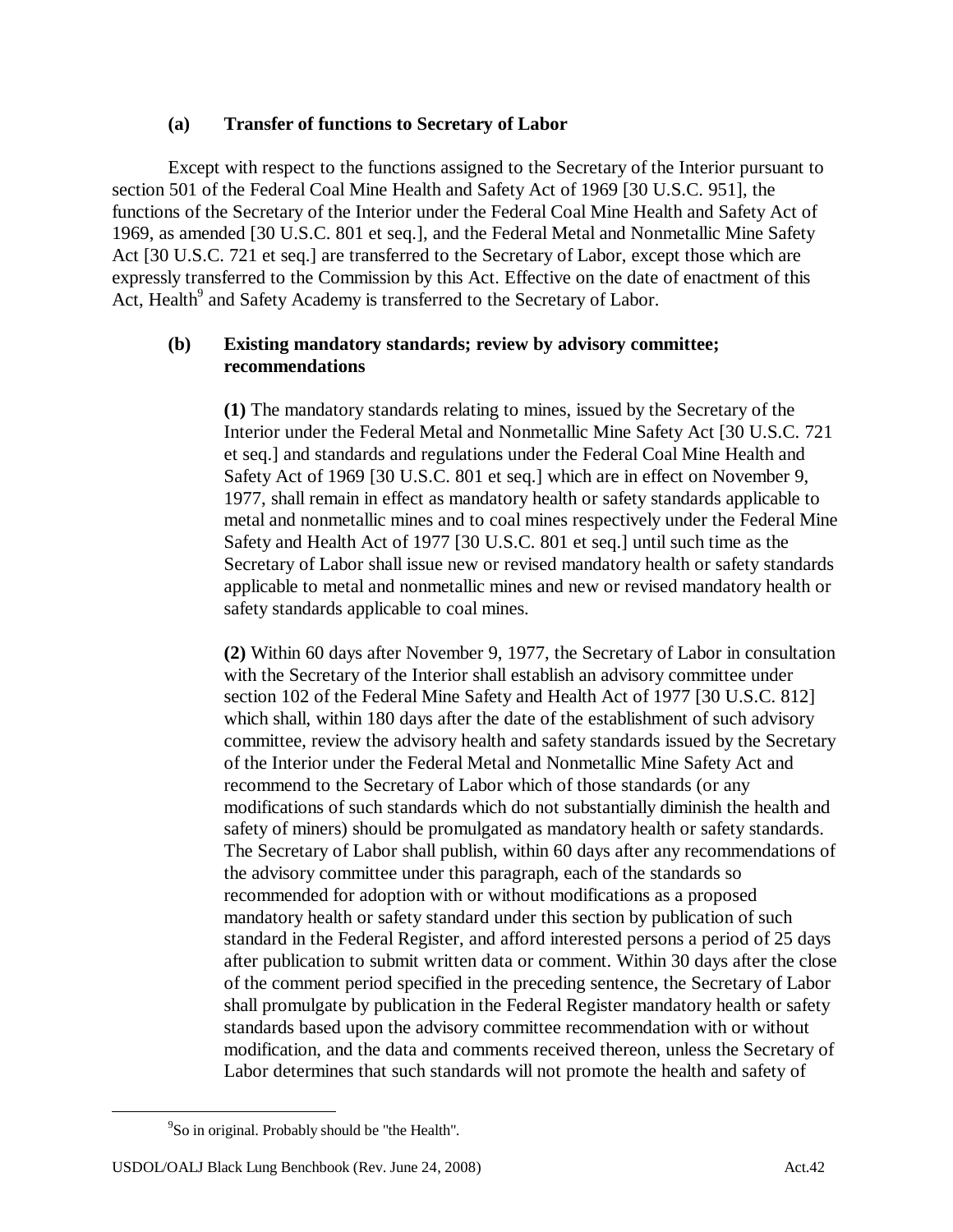miners and publishes an explanation of that determination in the Federal Register.

#### **(c) Unexpended appropriations; personnel; property; records; obligations; commitments; savings provisions; pending proceedings and suits**

**(1)** All unexpended balances of appropriations, personnel, property, records, obligations, and commitments which are used primarily with respect to any functions transferred under the provisions of subsection (a) of this section to the Secretary of Labor shall be transferred to the Department of Labor or the Commission, as appropriate. The transfer of personnel pursuant to this paragraph shall be without reduction in classification or compensation for one year after such transfer, except that the Secretary of Labor shall have full authority to assign personnel during such one-year period in order to efficiently carry out functions transferred to him under this Act.

**(2)** All orders, decisions, determinations, rules, regulations, permits, contracts, certificates, licenses, and privileges

**(A)** which have been issued, made, granted, or allowed to become effective in the exercise of functions which are transferred under this section by any department or agency, any functions of which are transferred by this section, and

**(B)** which are in effect at the time this section takes effect, shall continue in effect according to their terms until modified, terminated, superseded, set aside, revoked, or repealed by the Secretary of Labor, the Federal Mine Safety and Health Review Commission or other authorized officials, by any court of competent jurisdiction, or by operation of law.

**(3)** The provisions of this section shall not affect any proceedings pending at the time this section takes effect before any department, agency, or component thereof, functions of which are transferred by this section, except that such proceedings, to the extent that they relate to functions so transferred, shall be continued before the Secretary of Labor or the Federal Mine Safety and Health Review Commission. Orders shall be issued in such proceedings, appeals shall be taken therefrom, and payments shall be made pursuant to such orders, as if this section had not been enacted; and orders issued in any such proceedings shall continue in effect until modified, terminated, superseded, revoked, or repealed by the Secretary of Labor, the Federal Mine Safety and Health Review Commission, by a court of competent jurisdiction, or by operation of law. Nothing in this subsection shall be deemed to prohibit the discontinuance or modification of any proceeding under the same terms and conditions and to the same extent that such proceeding could have been discontinued if this section had not been enacted.

**(4)** The provisions of this section shall not affect suits commenced prior to the date this section takes effect and in all such suits proceedings shall be had, appeals taken, and judgments rendered, in the same manner and effect as if this section had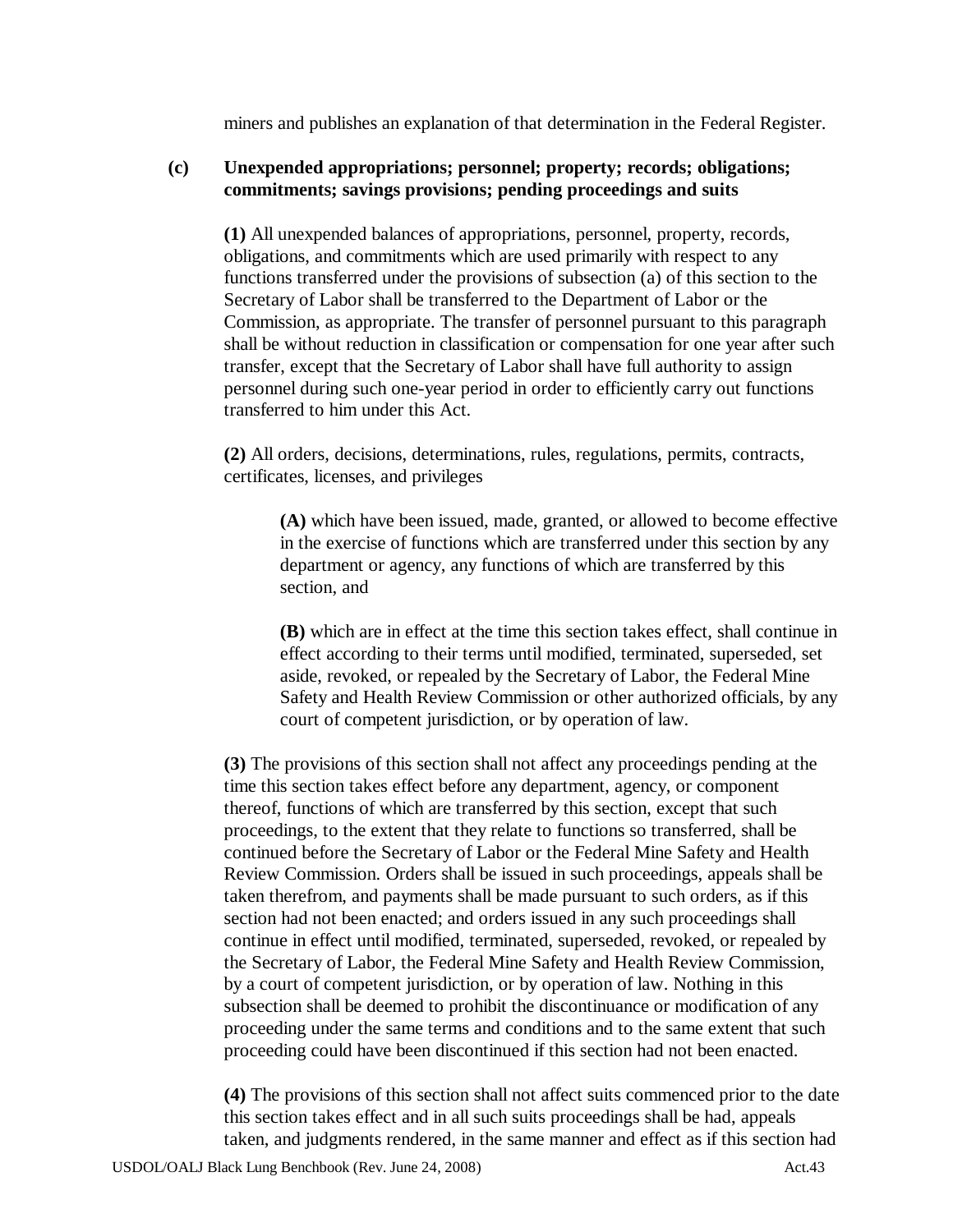not been enacted; except that if before the date on which this section takes effect, any department or agency (or officer thereof in his official capacity) is a party to a suit involving functions transferred to the Secretary, then such suit shall be continued by the Secretary of Labor. No cause of action, and no suit, action, or other proceeding, by or against any department or agency (or officer thereof in his official capacity) functions of which are transferred by this section, shall abate by reason of the enactment of this section. Causes of actions, suits, actions, or other proceedings may be asserted by or against the United States or the Secretary as may be appropriate and, in any litigation pending when this section takes effect, the court may at any time, on its own motion or that of any party, enter an order which will give effect to the provisions of this paragraph.

## **(d) "Function" defined**

For purposes of this section,

**(1)** the term "function" includes power and duty, and

**(2)** the transfer of a function, under any provision of law, of an agency or the head of a department shall also be a transfer of all functions under such law which are exercised by any officer<sup>10</sup> or officer of such agency or department.

## **(e) Determinations by Director of Office of Management and Budget**

The Director of the Office of Management and Budget in consultation with the Secretary of Labor and the Secretary of the Interior is authorized and directed to make such determinations as may be necessary with regard to the dispositions of personnel, personnel positions, property, records, assets, liabilities, contracts, obligations, commitments, unexpended balances of appropriations, authorizations, allocations, and other funds employed, held, used, arising from, available or to be made available, in connection with the functions transferred by this Act as he may deem necessary to accomplish the purposes of this Act.

(Pub. L. 95-164, title III, Sec. 301, Nov. 9, 1977, 91 Stat. 1317; Pub. L. 96-38, title I, Sec. 100, July 25, 1979, 93 Stat. 111.)

# **Sec. 962. Acceptance of contributions and prosecution of projects; cooperative programs to promote health and safety education and training; use of funds for costs of mine rescue and survival operations**

The Secretary is authorized to accept lands, buildings, equipment, and other contributions from public and private sources and to prosecute projects in cooperation with other agencies, Federal, State, or private; the Mine Safety and Health Administration is authorized to promote health and safety education and training in the mining community through cooperative programs with States, industry, and safety associations; and any funds available to the Department may be

 $10$  So in original. Probably should be "office".